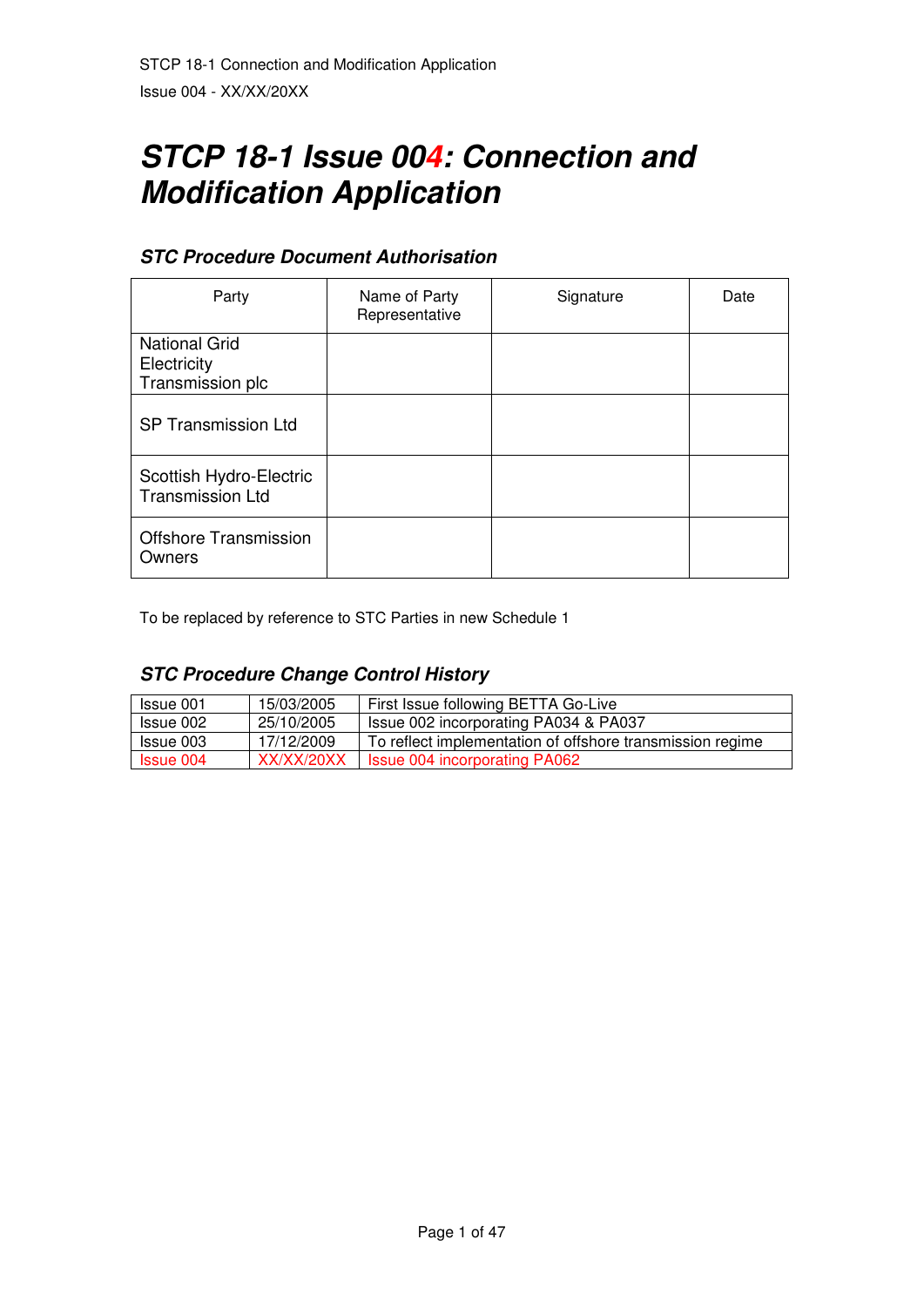Issue 004 - XX/XX/20XX

## **1 Introduction**

## **1.1 Scope**

- 1.1.1 This process defines the data exchange required between NGET and the TO(s) for the purposes of Connection and Modification applications.
- 1.1.2 This procedure describes the process for making a TO Construction Offer to NGET within a specified time, as a result of an Applicant applying to NGET for a New or Modified Connection. It defines the tasks, formal documentation, interface requirements, timescales and responsibilities between NGET and the Host TO, Affected TO(s) and Other Affected TO(s), from receipt of a User Application to the signing/modification of an Offer. It sets out the process to be followed when dealing with interactive offers, customer build applications and changes to signed offers. It also addresses the circumstances where there is a need to work under an indemnity in order to meet the terms of the User Application.
- 1.1.3 NGET is responsible, inter alia, for the co-ordination of the application process and carrying out an economic impact assessment of the connection and infrastructure options proposed by the Affected Parties.
- 1.1.4 Each TO is responsible for the design of the connection and the infrastructure of its Transmission System, provision of charging information to NGET, initial Outage requirements, programme of works, asset details, and the TO Construction Offer to NGET.
- 1.1.5 This procedure applies to NGET and each TO.
- 1.1.6 For the purposes of this document, the TOs are:
	- SPT;
	- SHETL: and
	- All Offshore Transmission Licence holders as appointed from time to time by the Authority.

## **1.2 Objectives**

- 1.2.1 The objective of this procedure is to detail:
	- how the Connection and Modification Application process is addressed across the NGET  $\sim$  TO interface, the TO  $\sim$  TO interface, and where appropriate the NGET/TO ~ Tender Panel interface;
	- the responsibilities of NGET and the TO(s) in relation to working under indemnities activities between the TO(s) & NGET;
	- the requirements for exchange of information in relation to these activities; and
	- the lines of communication to be used.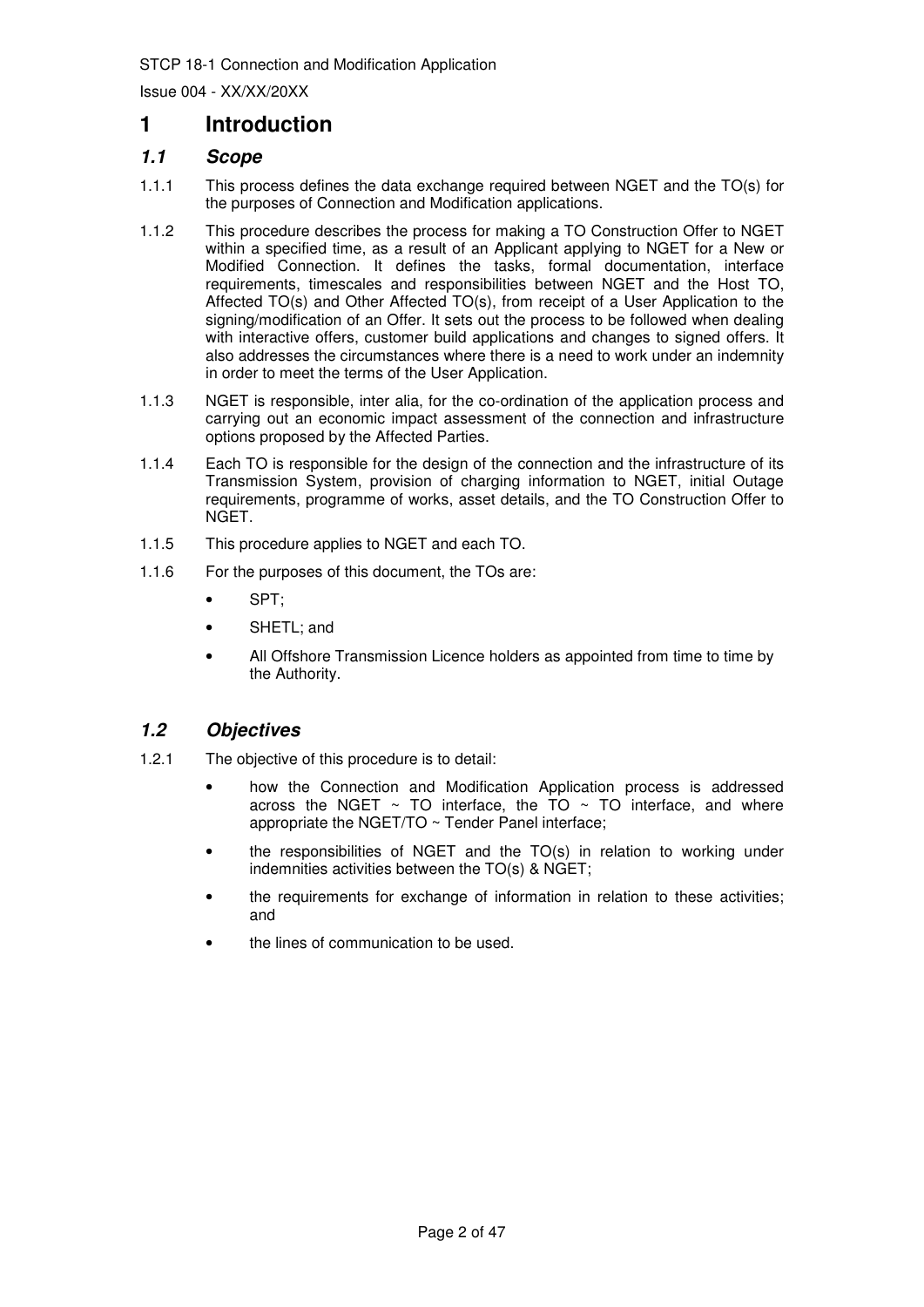## **2 Key Definitions**

## **2.1 For the purposes of STCP 18-1:**

- 2.1.1 **Affected Parties** means the Host TO, Affected TO(s) and Other Affected TO(s) as appropriate, involved in producing TO Construction Offers relating to a particular User Application.
- 2.1.2 **Affected TO**(s) means any Transmission Owner in relation to whose Transmission System the Relevant Connection Site satisfies the criteria set out in the STC, Schedule four. (see STC Section D, part 2, paragraph 2.2.2).

For the avoidance of doubt, no offshore generation development shall be included within the ambit of this STCP 18.1 process until such time as it has entered the Tender Process. Any changes to the committed system which may impact such a development prior to its entry into the Tender Process will be dealt with under CUSC 6.9 – MODIFICATIONS, through the issue of Modification Notification by NGET to the User of that committed development.

- 2.1.3 **Agreements** means a combination of the Bilateral Agreement and the Construction Agreement.
- 2.1.4 **Application Programme** means a programme to manage the application process and forms part of the NGET Construction Application (see proforma in Appendix B1).
- 2.1.5 The **Application Programme** lists the milestones and the dates agreed by all parties are inserted.
- 2.1.6 **Application Steering Group** means a team made up of named representatives from NGET, Host TO, Affected TO(s) and Other Affected TO(s) (as appropriate), the "Application Steering Group", shall be formed to oversee the application process. The remit of this group is to agree the Application Programme, monitor progress and agree any changes. The Application Steering Group is also responsible for resolving any disagreements relating to an NGET Construction Application at first instance, prior to any necessary escalation. Dialogue will take place in person, by email, telephone or video conferencing as appropriate.
- 2.1.7 **Clock Start Date** means the date determined by NGET, and advised to the Host TO and the Affected TO(s) as appropriate, when the NGET Construction Application has been deemed competent.
- 2.1.8 **Connections and Infrastructure Options Note** means the note that is used by the TOs to outline the options for their Transmission Construction works. NGET also use the note to describe their economic assessment of the construction option (see proforma in Appendix B2).
- 2.1.9 **Host TO** means the Transmission Owner, whose Transmission System is located at the Relevant Connection Site. (see STC Section D, part 2, paragraph 2.2.1).
- 2.1.10 **Indemnity Agreement** means the indemnity agreement between NGET and the Applicant.
- 2.1.11 **TO/NGET Indemnity Offer** means details of the indemnity offer being made by the TO.
- 2.1.12 **TO/NGET Indemnity Proposal** means details of the proposed indemnity provided by NGET to the TO (see proforma in Appendix B3).
- 2.1.13 **Lead Person** means the person nominated by each Party to lead on the processing of the application on behalf of the Party.
- 2.1.14 **Material Impact** means anything that the NGET or Host TO/Affected TO reasonably assess would prevent an Offer being made to the Applicant in accordance with their Transmission Licence.
- 2.1.15 **Modern Equivalent Asset Valuation** is as defined in the Statement of Connection Charging Methodology.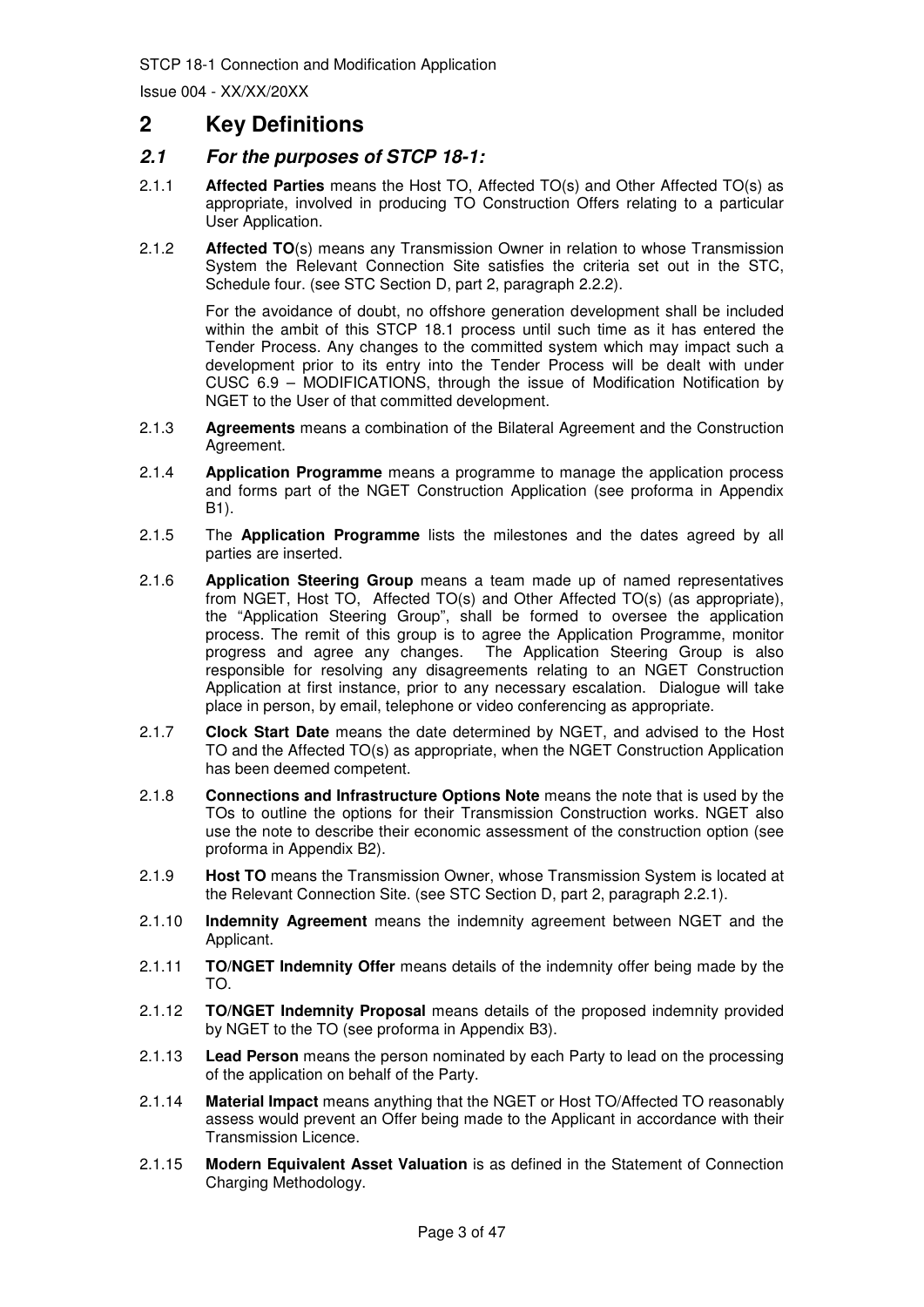- 2.1.16 **National Electricity Transmission System (NETS)** is the network of interconnected transmission systems in England & Wales and Scotland and Territorial Waters and Development Zones.
- 2.1.17 **Other Affected TO(s)** means any Transmission Owner who is not a Host TO or an Affected TO, but which receives Construction Planning Assumptions or NGET otherwise identifies that it is likely to be required to enter into a TO Construction Agreement in respect of the Construction Project.
- 2.1.18 **Schedule of NETS Location Codes** means the list of unique NETS letter site location codes.
- 2.1.19 **NGET Construction Application** means the note that is provided from NGET to the TO to provide details of the NGET Connection Application, NGET Modification Application or the System Construction Application. (see proforma in Appendix B1).
- 2.1.20 **Tender Panel** means the panel selected by the Authority in accordance with the Offshore Tender Regulations.
- 2.1.21 **Tender Process** means the tender process for the selection of an Offshore Transmission Owner in accordance with the Offshore Tender Regulations.
- 2.1.22 **TO/NGET Indemnity Agreement** means the indemnity agreement between NGET and the TO to reflect, where appropriate, the Indemnity Agreement (see 2.1.10).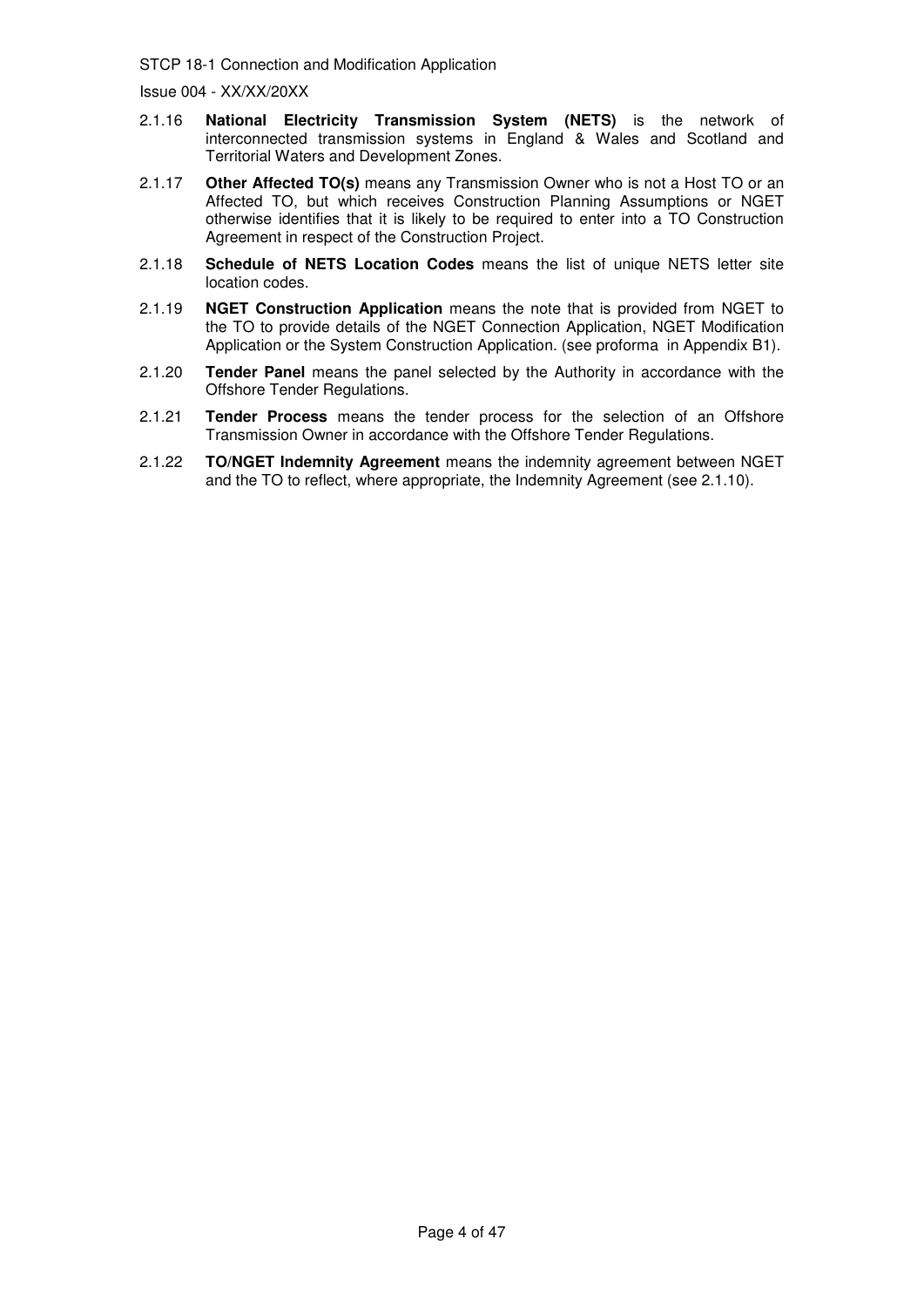## **3 Procedure**

## **3.1 Nuclear Site Licence Provision**

3.1.1 When following this process where this may interact with, impact upon or fall within the boundary of a Nuclear Site Licence holder's site, or may otherwise have any form of affect and/or implication for a nuclear power station, consideration must be given to the relevant provisions of the applicable Nuclear Site Licence Provisions Agreement, the CUSC Bilateral Connection Agreement for that site, paragraph 6.9.4 of the CUSC and Section G3 of the SO/TO Code to ensure compliance with all of these obligations.

## **3.2 Basic Process**

- 3.2.1 In the offshore environment, under the CUSC, Connection Applications will be received from the generator for an offshore connection. NGET will produce a Connection Offer on basic assumptions as to the offshore works, subject to review and variation as a result of the offshore transmission Tender Process to be run by the Authority, and the grant of an offshore transmission licence to a preferred bidder, and their accession to the STC. Any subsequent variations to the said Connection Agreement will then include the newly appointed offshore TO within the ambit of this STCP 18.1 to the extent appropriate to the particular scheme.
- 3.2.2 Modification Applications in the offshore environment will include the offshore TO within its ambit as the Host TO, with onshore TO's and other offshore TO's potentially being included as Affected Parties or Other Affected Parties as appropriate.

#### 3.2.3 **NGET receives the User Application**

3.2.3.1 NGET will receive a completed User Application for a new connection or modification from an Applicant. This may include the results of any feasibility study work.

#### 3.2.4 **NGET checks the User Application**

- 3.2.4.1 NGET shall appoint the NGET Lead Person. The NGET Lead Person shall check that the User Application is completed correctly and whether the correct Application Fee is received. The fee is dealt with by NGET and the TO(s) in accordance with STCP 19-6 Application Fees. Where the User Application is not completed correctly or the correct fee is not received, the NGET Lead Person shall inform the Applicant as soon as they determine that it is not correct.
- 3.2.4.2 The NGET Lead Person shall determine who is the Host TO, Affected TO(s) and Other Affected TO(s).
- 3.2.4.3 The NGET Lead Person shall utilise the information in the User Application to produce the relevant NGET Construction Application as set out in Appendix B1, in accordance with the appropriate Schedule 5 or 6 of the STC, for each of the Affected Parties. The NGET Lead Person shall record on the NGET Construction Application, as to whether the Application Fee has been cleared or not.

 Where the User Application is in the vicinity of a boundary between TOs, such that either TO might be either the Host TO or an Affected TO, the NGET Lead Person shall submit an NGET Construction Application to each relevant TO in each capacity. For the avoidance of doubt, these mutually exclusive NGET Construction Applications shall continue to be referred to in this STCP 18.1 as the NGET Construction Application.

Within 3 Business Days of receipt of the User Application, the NGET Lead Person shall send by email the relevant NGET Construction Application to the TO.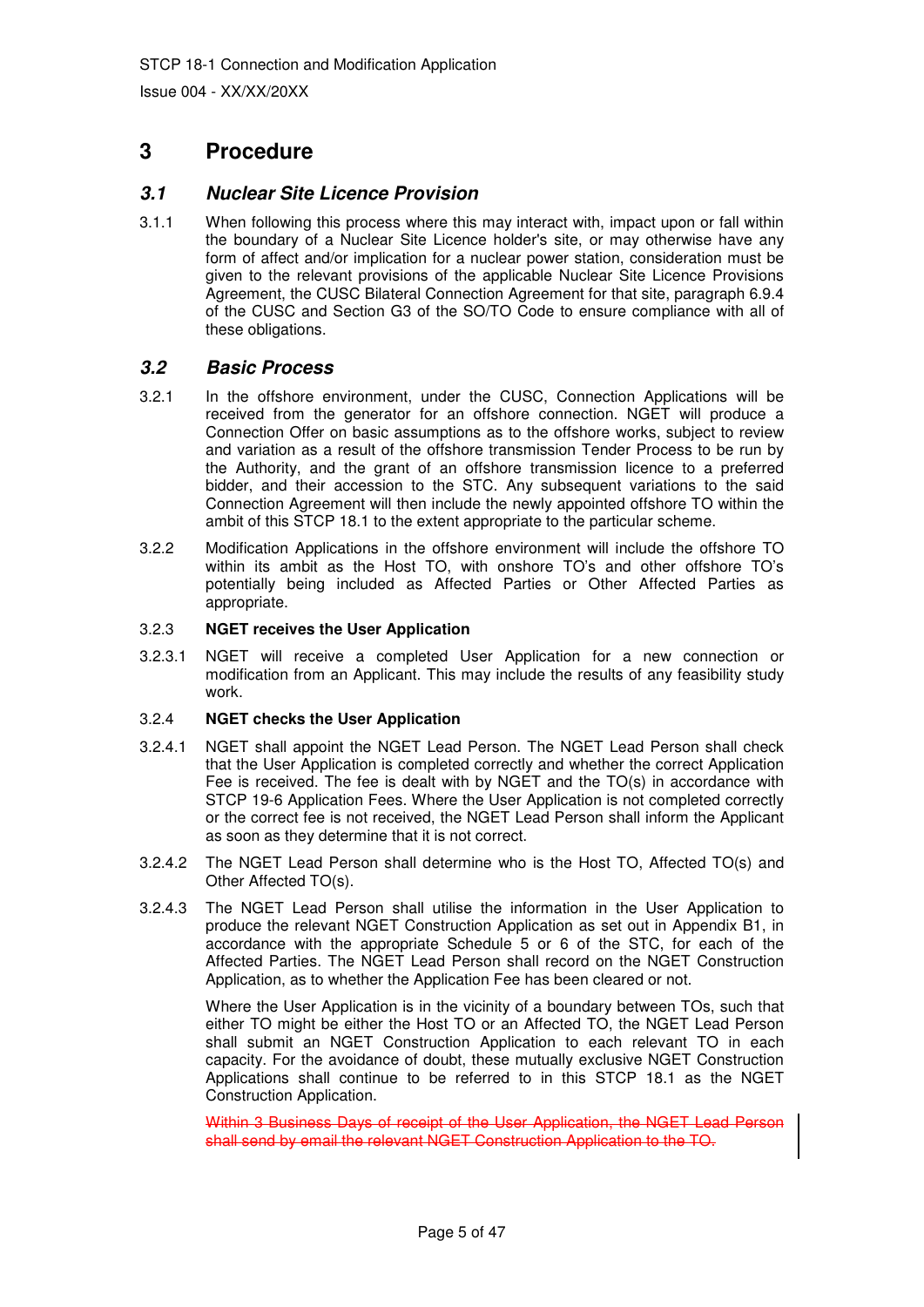Issue 004 - XX/XX/20XX

- 3.2.4.4 Within 3 Business Days of receipt if the User Application, the NGET Lead Person shall send by email the relevant NGET Construction Application(s) to the Host and/or Affected TO.
- 3.2.4.5 The NGET Construction Application will be sent to the Affected Parties within 3 Business Days of receipt of the User Application, regardless of whether the User Application is effective or not, so that the TO(s) are aware a User Application has been received. Should any Party decide to undertake any work on the NGET Construction Application, before it is effective, then this will be at such Party's own risk.
- 3.2.4.6 A technically effective NGET Construction Application is where all the necessary technical data has been provided. An effective NGET Construction Application is one that is technically effective and NGET has informed the TO via email that the Application Fee has been cleared.

#### 3.2.5 **Receipt of an NGET Construction Application acknowledged by TO(s)**

3.2.5.1 Within 2 Business Days of receipt of the NGET Construction Application, the Affected Parties shall acknowledge receipt of the NGET Construction Application to the NGET Lead Person by email.

#### 3.2.6 **Application Fee**

- 3.2.6.1 NGET shall inform the TO(s) once the Application Fee has cleared.
- 3.2.6.2 The TO(s) invoice NGET with their relevant TO component of the Application Fee in accordance with STCP 19-6 Application Fees.

#### 3.2.7 **NGET shall be informed as to whether the NGET Construction Application is technically effective or not**

- 3.2.7.1 A technically non-effective User Application is one where all technical data has not been received.
- 3.2.7.2 Within 5 Business Days of receipt of the NGET Construction Application, the Host TO and Affected TO(s) shall notify NGET by email, as to whether the NGET Construction Application is technically effective or not. Where the NGET Construction Application is considered to be technically non-effective, then the Host TO and Affected TO(s) (as appropriate), shall e-mail to NGET with detailed reasons as to why it considers it incomplete or unclear in a material respect and the amendments it considers are required to make it technically effective.

#### 3.2.8 **Resolve technical non-effectiveness**

- 3.2.8.1 Where a NGET Construction Application is technically non-effective as a consequence of the User Application being technically non-effective, the Host TO and Affected TO(s) (as appropriate) shall use best endeavours to liaise and assist NGET to resolve their elements of the technically non-effectiveness. In order to achieve this, NGET may request the TO to resolve the technical non-effectiveness with the Applicant directly.
- 3.2.8.2 If the Applicant cannot submit the data (e.g. because data is not available for new technology) then the Application Steering Group shall assess and advise the Parties whether it can progress the application or not and note/agree any assumptions made. If the NGET Construction Application is to continue then alternative data may be requested from the Applicant.
- 3.2.8.3 If the Application Steering Group assess that the NGET Construction Application cannot progress without the missing technical data then the NGET Construction Application will be put on hold as ineffective. If and when the missing technical data is supplied to NGET then the process will recommence from 3.2.99.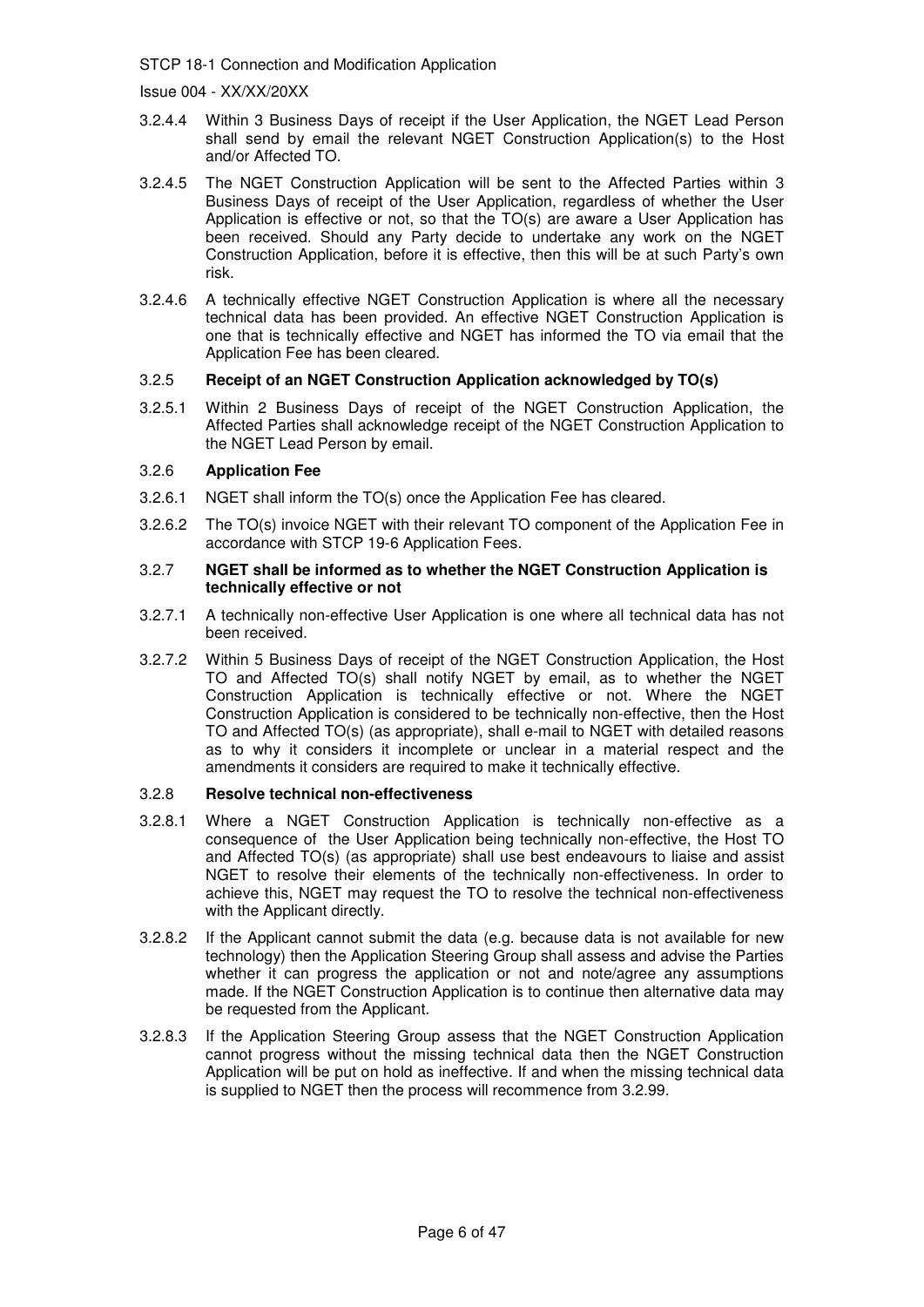Issue 004 - XX/XX/20XX

#### 3.2.9 **NGET is informed that the NGET Construction Application is now technically effective**

- 3.2.9.1 On receipt of the missing/additional data from the Applicant, the NGET Lead Person shall circulate the data to the Host TO and Affected TO(s) (as appropriate) Lead Person(s).
- 3.2.9.2 Within 3 Business Days of receipt of the missing/additional data, the Host TO and Affected TO(s) (as appropriate) Lead Person(s) shall confirm to the NGET Lead Person by email whether their NGET Construction Application is now technically effective. If the NGET Construction Application is still not technically effective then the process returns to 3.2.77 otherwise proceed to 3.2.100.

#### 3.2.10 **NGET confirms Clock Start Date**

3.2.10.1 The NGET Lead Person shall email confirmation of the Clock Start Date to each Affected Party. Such email confirmation will also advise as to the date when NGET will require to issue an Offer to the Applicant.

#### 3.2.11 **Construction Planning Assumptions**

- 3.2.11.1 The Host TO and/or Affected TO(s) will base their TO Construction Offer on the Construction Planning Assumptions most recently provided by NGET
- 3.2.11.2 The TO Construction Offer provided by The Host TO and/or Affected TO(s) will reference the Construction Planning Assumption that such TO Construction Offer has been based on.
- 3.2.11.3 NGET may change, or Affected Parties may request a change to, the Construction Planning Assumptions (see 3.3.7).

#### 3.2.12 **Affected Parties confirm their intention to submit a TO Construction Offer**

- 3.2.12.1 Each Affected Party shall confirm to NGET within 21 calendar days of the Clock Start Date whether or not it intends to submit a TO Construction Offer.
- 3.2.12.2 Where an Affected Party notifies NGET that it will not be submitting a TO Construction Offer it shall at the same time also notify NGET of any technical design or operational criteria which that Party intends, in planning and developing its Transmission System, to assume will apply to User Equipment at the Relevant Connection Site. That Party shall then follow this procedure from 3.2.233.
- 3.2.12.3 Where an Affected Party notifies NGET that it will be submitting a TO Construction Offer then it shall continue to follow this procedure.

#### 3.2.13 **NGET and Affected Parties create NETS models**

3.2.13.1 NGET and the Affected Parties shall each take the Construction Planning Assumptions provided by NGET together with the relevant network models and create a series of consistent NETS models in accordance with STCP22-1 Production of Models for NETS System Planning.

#### 3.2.14 **Affected Parties assess the impact of the NGET Construction Application**

- 3.2.14.1 The Affected Parties shall assess the impact of the NGET Construction Application on their respective networks. The Affected Parties shall carry out the assessment in accordance with the Application Programme.
- 3.2.14.2 The Affected Parties shall issue a request to NGET's Investment Planning Data Coordinator to update the Schedule of NETS Location Codes for any new site in accordance with STCP22-1 Production of Models for System Planning. NGET shall update the Scheme Briefing Notes with the agreed NETS Location Codes and email the appropriate Scheme Briefing Note to each Affected Party.
- 3.2.14.3 The Affected Parties shall discuss and agree Connection/infrastructure solutions as appropriate. NGET shall be included (as appropriate) in any discussions between the Affected Parties.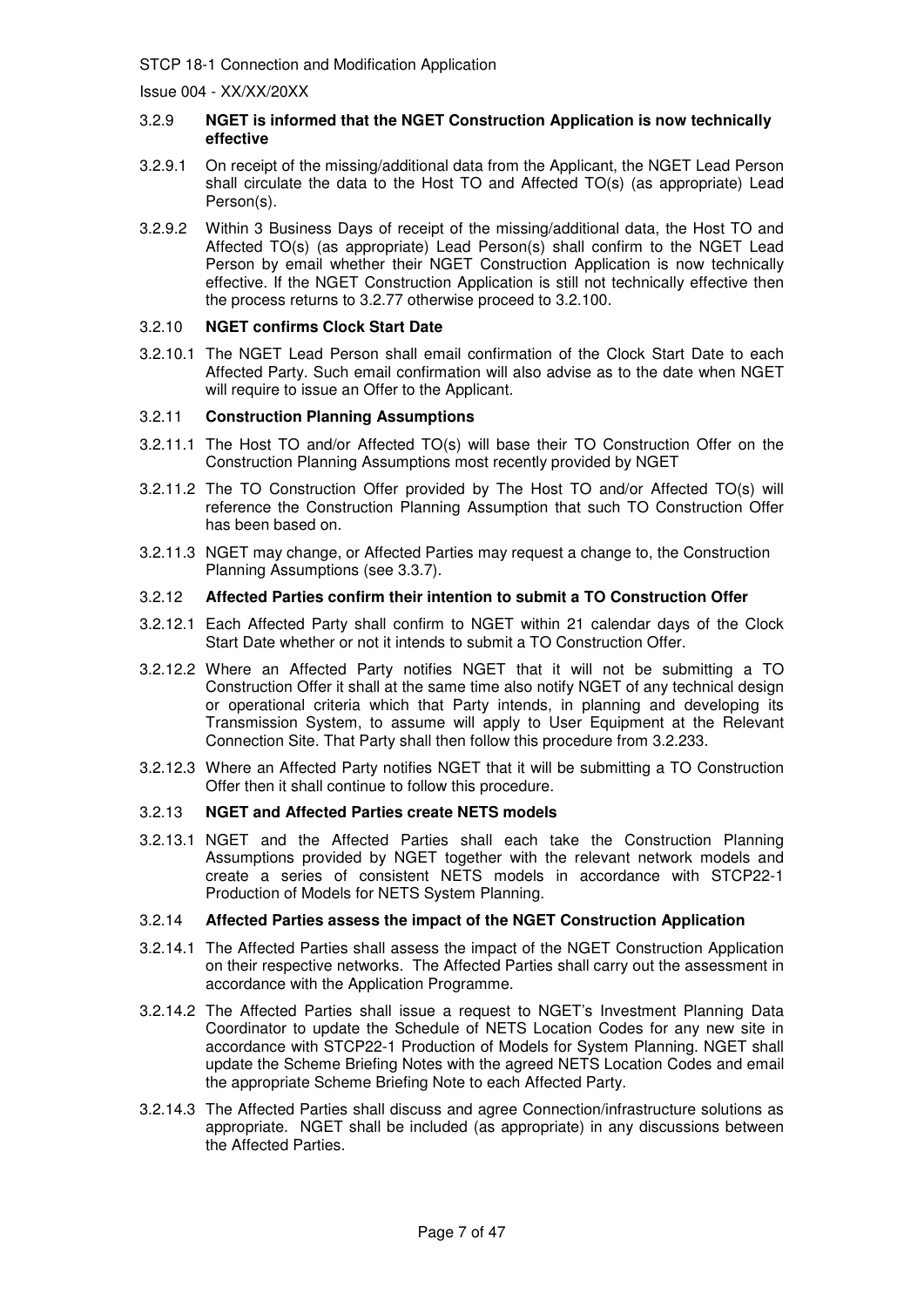Issue 004 - XX/XX/20XX

3.2.14.4 The Affected Parties shall liaise with NGET to co-ordinate indicative Outages, in accordance with STCP 11-1 Outage Planning.

#### 3.2.15 **Preferred Connection option (and any alternatives) and infrastructure works submitted by the TO(s)**

- 3.2.15.1 Each Affected Party shall submit by email to NGET, their initial view of the best Connection option(s) and infrastructure works on a proforma 'Connections and Infrastructure Options Note' Section 1 (Appendix B2 of this STCP) detailing the information required by NGET. Timescales of the submission is to be in line with the agreed Application Programme.
- 3.2.15.2 The preferred options and any alternative options are confirmed by the Application Steering Group - this may be at a meeting to discuss the User Application and options. Following confirmation by the Application Steering Group of the preferred options and any alternative options, each Affected Party shall update the Connections and Infrastructure Options Note where necessary and email to NGET.

#### 3.2.16 **NGET carries out economic impact assessment**

- 3.2.16.1 NGET shall carry out an economic impact assessment of the Connection, associated infrastructure, the construction Outage programme and ongoing operation of the National Electricity Transmission System, in accordance with the timescales set out in the Application Programme. The output of the economic impact assessment carried out by NGET shall include:
	- the calculation of constraint costs during the construction phase, based on the Outage information provided in the Affected Parties initial investment plans; and
	- an estimate of enduring constraint costs, based on average circuit unavailability.
- 3.2.16.2 The results of the economic impact assessment shall be recorded by NGET in the Connections and Infrastructure Options Note and will highlight:
	- problematic Outages and Outage combinations; and
	- problematic transmission reinforcements.
- 3.2.16.3 Where appropriate, the narrative on the results may suggest changes to Outage timing to minimise constraint costs whilst still achieving completion dates.
- 3.2.16.4 NGET shall notify the Affected Parties by email, that the results of the economic impact assessment have been recorded in the Connections and Infrastructure Options Note. There will be separate economic impact assessment/report for each of the Affected Parties. This does not include an assessment of the investment as the Affected Parties will carry this out.

#### 3.2.17 **Affected Parties assess economic impact assessment**

3.2.17.1 The Host TO, and where necessary, the Affected TO(s) and the Other Affected TO(s), shall assess the economic impact assessment in accordance with the Application Programme.

#### 3.2.18 **Meeting of Application Steering Group**

- 3.2.18.1 The NGET Lead Person and Affected Parties' Lead Person may meet at any time, if they so wish, to discuss the Application Programme.
- 3.2.18.2 The Application Steering Group shall confirm the proposed Connection and infrastructure option and decide whether any further analysis is required. This may be at a meeting of the Application Steering Group.
- 3.2.18.3 As a result of NGET's economic impact assessment, an Affected Party may choose to re-evaluate its connection and infrastructure design proposals. In such a case the steps detailed in steps 3.2.155 to 3.2.166 inclusive will be repeated. This will involve the Affected Parties resubmitting their Connection and Infrastructure Option Note, for NGET to carry out an economic impact assessment. The Application Steering Group may need to meet to confirm the option.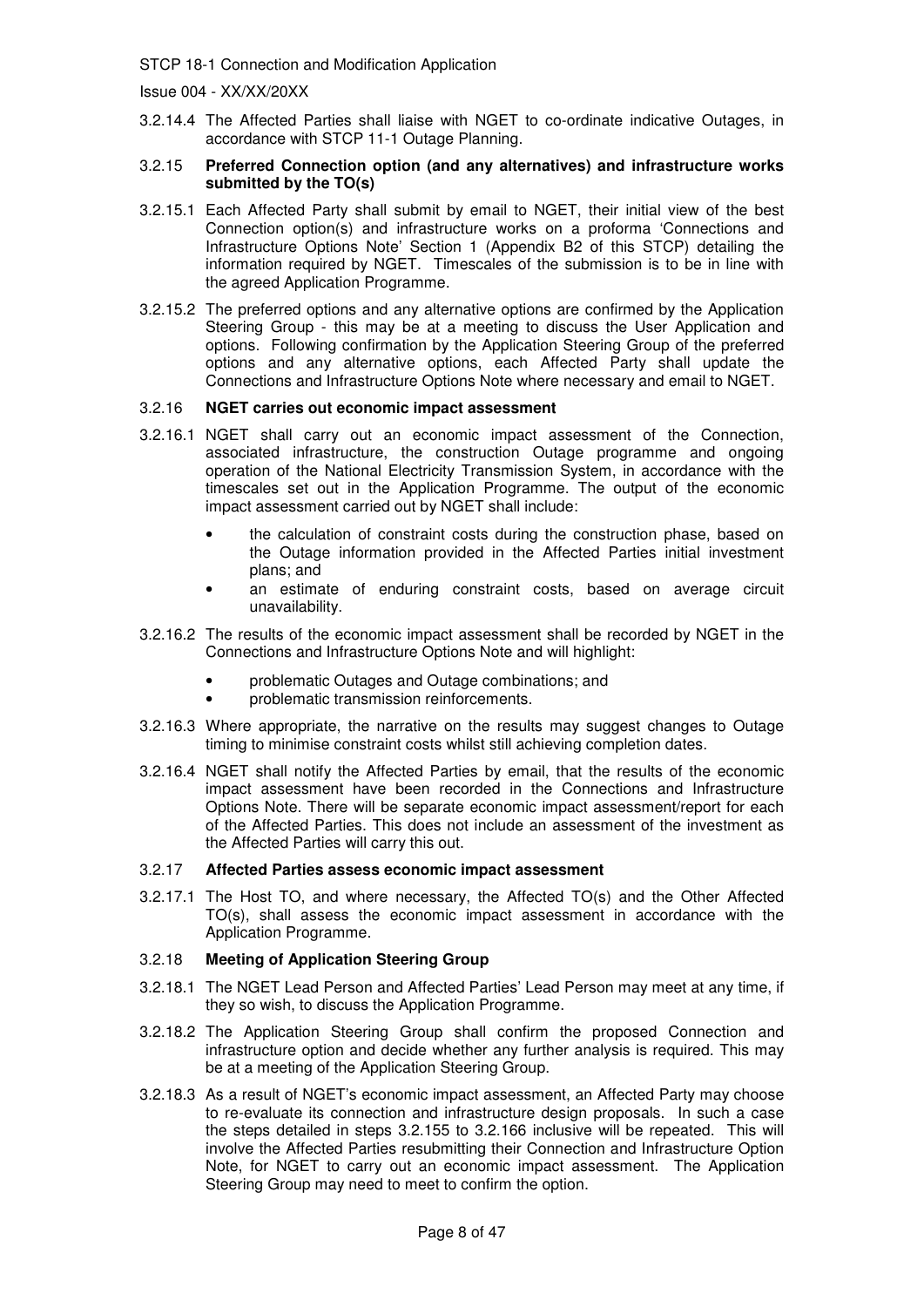Issue 004 - XX/XX/20XX

3.2.18.4 The selected option shall be confirmed by the Application Steering Group and each Affected Party shall update its Connections and Infrastructure Options Note Section 3. The Affected Parties notify the NGET Lead Person that this has been done in accordance with the Application Programme.

#### 3.2.19 **Affected Parties develop detailed Connection and infrastructure proposals**

- 3.2.19.1 The Affected Parties shall work up the connection and infrastructure design proposals in further detail for the confirmed option. Each Affected Party shall update its Connections and Infrastructure Options Note with the detailed connection and infrastructure design and email its Connections and Infrastructure Options Note to the NGET Lead Person.
- 3.2.19.2 As part of the detailed connection and infrastructure design, the Affected Parties shall develop their designs in accordance with relevant standards and the interface equipment specification in Appendix C. The interface equipment specification covers the requirements for the provision of interface equipment at Connection Sites. It provides minimum agreed specifications for new Connection Sites or new embedded generation to be included in the TO Construction Offer.
- 3.2.19.3 The TO may include, but shall not be limited in including, in a TO Construction Offer provision as appropriate for the following schedules within the interface equipment specification:
	- Schedule A Telecommunication Equipment; and
	- Schedule B SCADA Data.
- 3.2.19.4 During the application process NGET shall discuss with the TO any requirements NGET may have for additional communications infrastructure so that delivery can be optimised.
- 3.2.19.5 When changes are made to the interface equipment specification schedules, they shall not normally be retrospectively applicable unless otherwise agreed between the Parties.

#### 3.2.20 **Charging information required from Host TO**

- 3.2.20.1 The Affected Parties shall be required to include in the TO Construction Offer to NGET the following information:
	- The Host TO shall provide a one off charge associated with the One Off Works, calculated in accordance with the TO Charging Statement.
	- If the Applicant has requested to make a capital contribution for the Transmission Connection Assets, then the Host TO shall calculate a capital contribution, in accordance with the TO Charging Statement.
	- If an Applicant has specified a fixed price Connection Charge, then the GAV for the Transmission Connection Assets above shall be based on the estimated cost plus a risk margin.
	- For each Transmission Connection Asset, the Host TO shall provide the information set out in Appendix B5.
	- Where requested by NGET, The Host TO shall provide a cost breakdown of the Transmission Connection Assets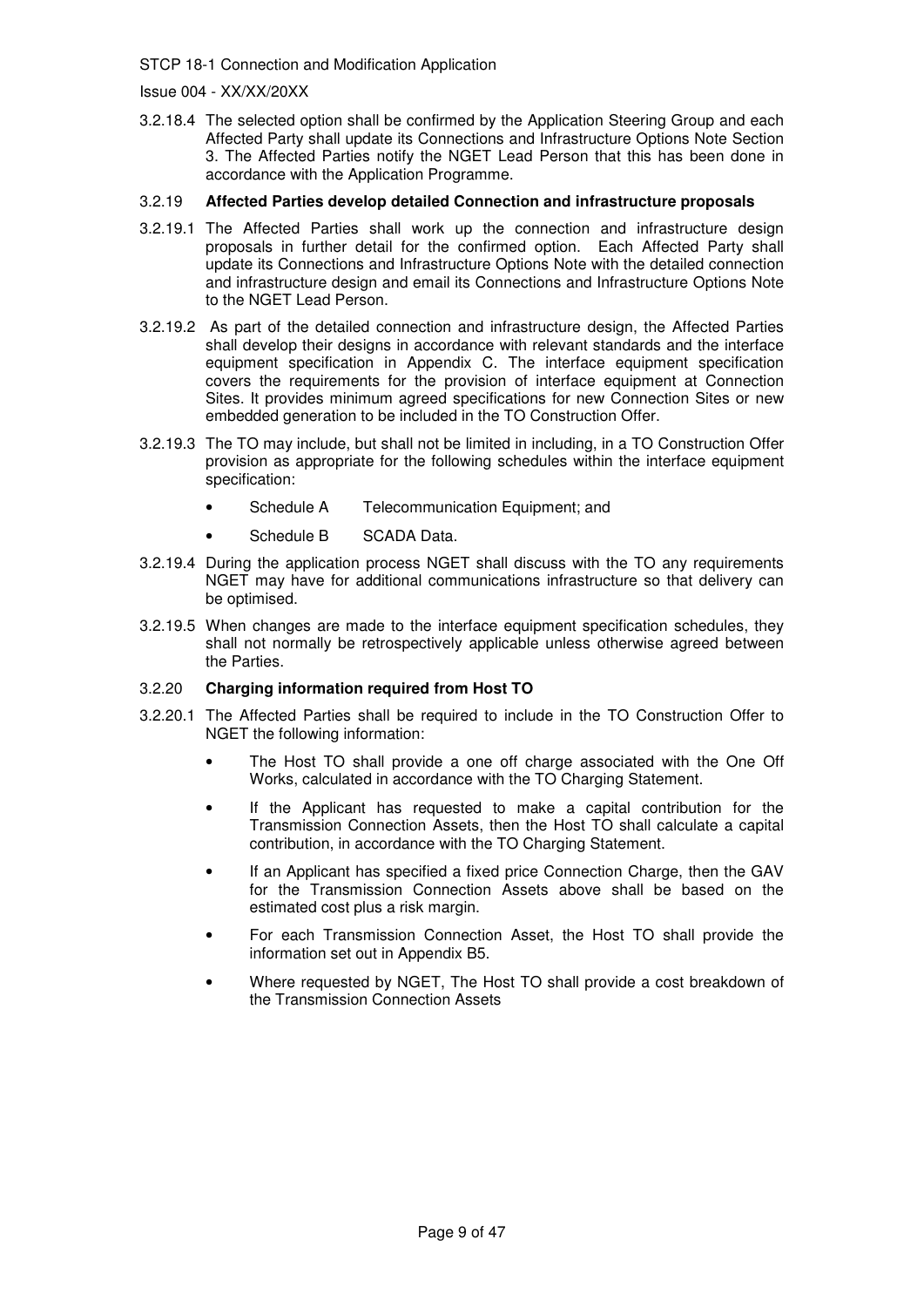Issue 004 - XX/XX/20XX

#### 3.2.21 **NGET and Affected Parties liaise to agree indicative Outages for construction**

3.2.21.1 NGET and Affected Parties shall liaise to agree the feasibility of the indicative Outages to facilitate the completion of the TO Construction Offer. NGET confirms the Outages to the Affected Parties.

#### 3.2.22 **NGET Receives TO Construction Offer**

- 3.2.22.1 The Affected Parties' Lead Person(s) shall submit their respective draft TO Construction Offers, excluding the charging information, with a) completed associated Transmission Owner Reinforcement Instructions or confirmation that the current Transmission Owner Reinforcement Instructions remain unchanged and b) the complete Connect and Manage Derogation Report(s) where relevant to the NGET Lead Person within 2 months of the Clock Start Date by e-mail.
- 3.2.22.2 The Affected Parties' Lead Person(s) shall submit their respective final TO Construction Offers with a) completed associated Transmission Owner Reinforcement Instructions or confirmation that the current Transmission Owner Reinforcement Instructions remain unchanged and b) the completed Connect and Manage Derogation Report(s) where relevant to the NGET Lead Person within 2 months + 14 calendar days of the Clock Start Date by e-mail. The Affected Parties shall issue Project Listing Documents, in accordance with STCP16-1 Investment Planning, and revised datasets, in accordance with STCP22-1 Production of Models for NETS System Planning, as part of their respective TO Construction Offers. The TO Construction Offer will be open for acceptance for a minimum of six months from the NGET Application Date, unless an application for extension is agreed with the Authority.
- 3.2.22.3 The TO Construction Offer(s) may, where it is necessary to carry out additional extensive system studies to evaluate more fully the impact of the NGET Construction Application, indicate the areas that require more detailed analysis. NGET shall advise by email whether it wishes the Affected Parties to make a revised TO Construction Offer within the STC timescales, or such other timescales agreed by the Authority. Where NGET does wish the Affected Parties to vary their TO Construction Offer(s), NGET shall provide necessary detailed planning data requested by the Affected Parties, to enable the Affected Parties to carry out the detailed system studies.

#### 3.2.23 **Post Offer negotiation**

- 3.2.23.1 If the Applicant requests clarification on certain aspects of the Offer or requests a meeting to clarify certain aspects of the Offer, NGET and the Affected Parties shall provide all reasonable assistance to answer any queries raised by the Applicant. NGET and the Affected Parties shall accommodate a request for a meeting at the convenience of all relevant parties.
- 3.2.23.2 If the Applicant requests an extension to the 3 months offer acceptance period for additional time to consider the Offer, NGET shall reasonably consider the request. If the request for extension is considered reasonable by NGET, NGET shall ask the Affected Parties if they will extend their TO Construction Offer(s). NGET will request agreement in writing from the Affected Parties, to the extension, and request confirmation that there is no change to the Affected Parties' TO Construction Offer(s) to NGET if it is to agree such matters with the Applicant. If this agreement/confirmation has been received, the NGET Lead Person shall inform the Applicant that the offer acceptance period has been extended, and email the appropriate Affected Party.
- 3.2.23.3 Should the Applicant require a change to the Offer or the extension of the offer acceptance period gives rise to a change in the Offer, NGET and the Affected Parties shall use reasonable endeavours to agree whether this is a material change leading to a new User Application or not. Where a new User Application is not required, NGET and the Affected Parties shall agree the process and timescales for agreeing a change to the terms of the original TO Construction Offer. NGET shall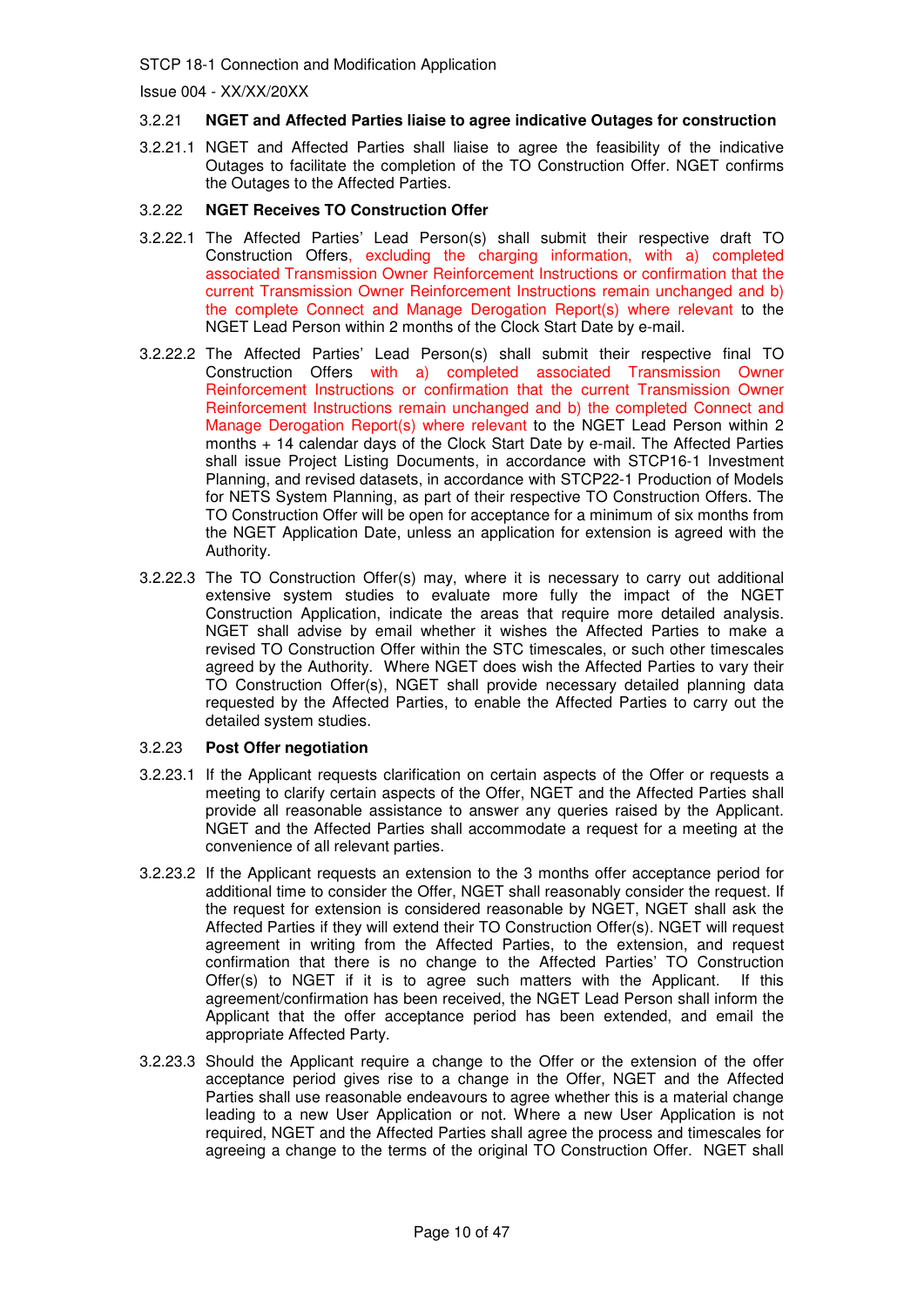Issue 004 - XX/XX/20XX

advise the Applicant of the timescales for the revised Offer or whether a new User Application is required.

#### 3.2.24 **Applicant signs Offer**

- 3.2.24.1 When signed Agreements are returned from the Applicant, the NGET Lead Person shall confirm this to the TO(s) via email within 2 Business Days. NGET shall then sign the TO Construction Offer(s) from the Affected Parties and return them to the Affected Parties.
- 3.2.24.2 On signing the TO Construction Offer(s), NGET shall notify all Affected Parties of any resultant updates to the network model within the Affected Parties' Boundary of Influence.

#### 3.2.25 **Applicant requests a modification to the signed Agreements**

3.2.25.1 Where an Applicant requests a change to their signed agreement for a New Connection or for a Modification, then the process is followed from step 3.2.33.5 onwards where appropriate.

#### 3.2.26 **Post Offshore Tender Process variation to signed Agreements**

- 3.2.28.1 Where the Tender Process operated by the Authority to appoint an Offshore TO for a project results in changes to the design, scope of works or programme for their completion such that the newly appointed Offshore TO is required to issue a TO Construction Offer to NGET, this will trigger the Modification Process, which will be followed from step 3.2.1 above as appropriate.
- 3.2.28.2 Any such Modification Process shall be undertaken against the Construction Planning Assumptions against which the original Stage 1 agreement was assessed, as may have been updated from time to time since that agreement in line with this process.

## **3.3 Subsidiary Processes**

#### 3.3.1 **Working Under Indemnities – TO Initiated**

- 3.3.1.1 If the TO(s) identify a requirement for working under an indemnity, the TO shall submit a proposal to NGET. The proposal shall be in the form of a template (see Appendix B3) and include the detail of work to be undertaken, objectives, alternative dates for completion, estimated value and duration of indemnity, and the latest date by which the indemnity needs to be signed to meet the proposal terms. A request for an indemnity may also be identified by NGET or the Applicant. In these cases the process will continue from step 3.3.2.1 or 3.3.3.1.
- 3.3.1.2 NGET shall reasonably consider the TO(s) proposal, liaising with the Application Steering Group if appropriate, and decide if it wishes to pursue working under an indemnity. If NGET decides not to pursue working under indemnity then no working under indemnity process shall take place.
- 3.3.1.3 NGET shall discuss the options with the Applicant and continue the process if they wish to pursue the possibility of working under indemnity. Otherwise no working under indemnity process shall take place.

#### 3.3.2 **Working Under Indemnities – NGET Initiated**

- 3.3.2.1 Where NGET considers that working under an indemnity is required, NGET shall request an TO/NGET Indemnity Offer from the TO for work to be carried out under an indemnity. The request will include the TO/NGET Indemnity Proposal together with, where appropriate, details of the works to be carried out, period of indemnity cover and any special terms applicable.
- 3.3.2.2 The TO(s) shall submit its TO/NGET Indemnity Offer to NGET within 10 Business Days unless otherwise agreed, of receipt of the request for an TO/NGET Indemnity Offer. The TO/NGET Indemnity Offer should cover the period, value and nature of works to be undertaken, and the date by which the TO/NGET Indemnity Agreement shall be signed in order to achieve its objectives.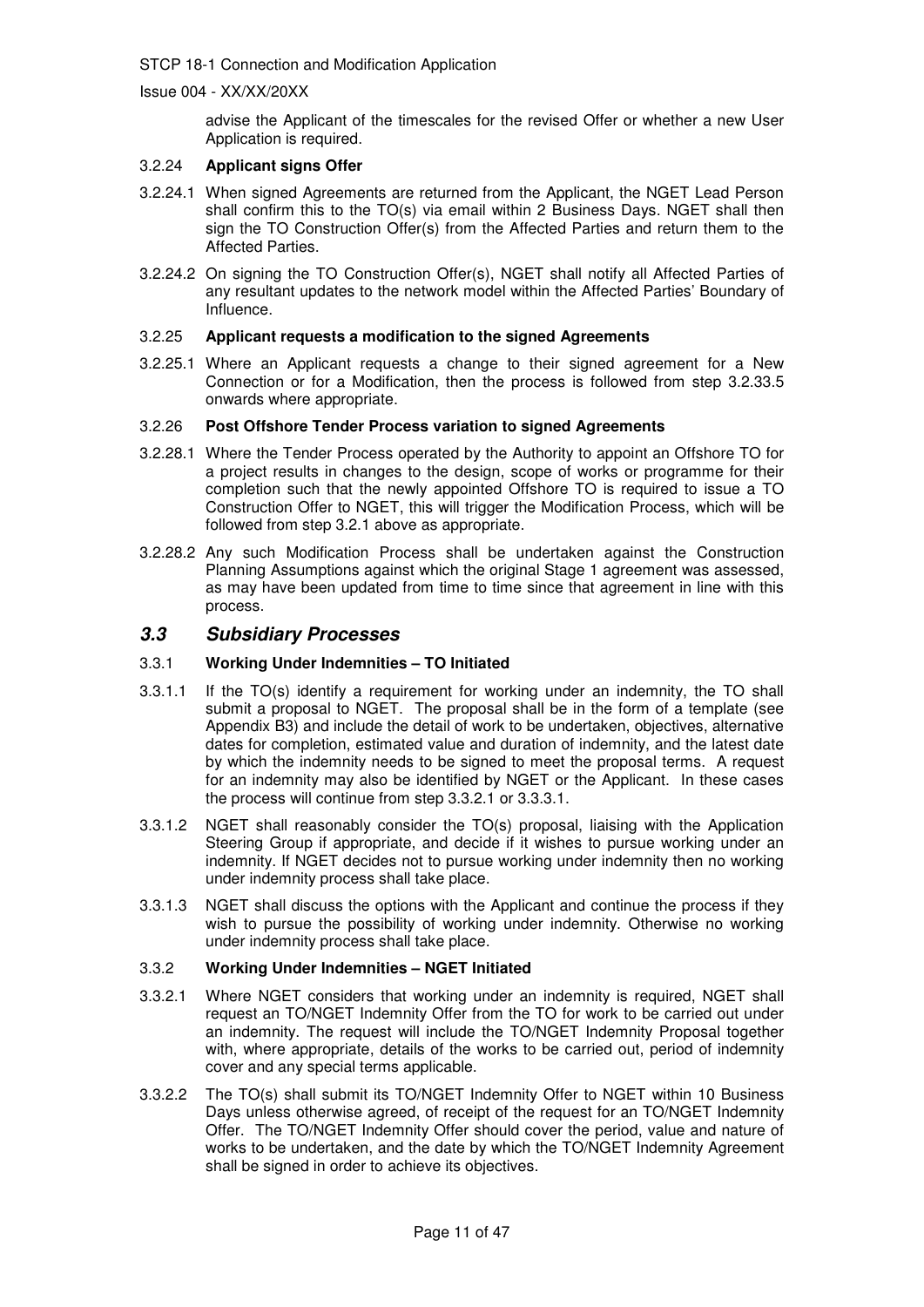Issue 004 - XX/XX/20XX

- 3.3.2.3 NGET shall send the Indemnity Agreement to the Applicant.
- 3.3.2.4 Upon the Applicant signing their Indemnity Agreement, NGET shall accept and send the TO/NGET Indemnity Agreement to the TO(s).
- 3.3.2.5 If specified in the TO/NGET Indemnity Agreement, by the 10th of each month, the TO(s) shall submit a status report to NGET in respect of any works being carried out under indemnity (see Appendix B4). This report should contain:
	- NGET scheme number:
	- Site;
	- brief description;
	- indemnity value and validity period;
	- liability to the end of the previous month; and
	- forecast liability to the end of the indemnity period.
- 3.3.2.6 NGET shall assess the report and contact the TO(s) with any queries if necessary.
- 3.3.2.7 The TO(s) shall respond to NGET's queries within 5 Business Days, unless otherwise agreed.
- 3.3.2.8 NGET may request that the TO(s) extend the term and value of the TO/NGET Indemnity Agreement. Proceed to section 3.3.2.2 above.
- 3.3.2.9 If specified in the TO/NGET Indemnity Agreement, at any time prior to the signing of the TO Construction Offer, NGET may instruct in writing the TO(s) to cease working under the TO/NGET Indemnity Agreement. The TO will then cease to work as soon as it is reasonably practicable and safe to do so and shall not incur any further costs.
- 3.3.2.10 Where the TO Construction Offer has not been accepted by the expiry of the TO Construction Offer validity period**,** or upon instruction from NGET to cease work under the TO/NGET Indemnity Agreement, the TO(s) shall invoice NGET in accordance with the terms of the TO/NGET Indemnity Agreement for all work up to the indemnity validity period or until the TO(s) stopped work following an instruction from NGET.
- 3.3.2.11 NGET shall pay the invoice in accordance with STCP13-1 Invoice and Payments ad hoc payments.

#### 3.3.3 **Working Under Indemnities – Applicant Initiated**

- 3.3.3.1 Where an Applicant is an Offshore generator who falls within the requirements of the Offshore Transmission regime, works triggered by the project will not normally be progressed until such time as the project has been through the Tender Process, an Offshore Transmission Owner has been appointed, and the Agreements with the User varied as necessary to reflect the results of the Tender Process. However, it is open to the Applicant to request progression of the works identified in its Stage 1 Agreements under indemnity.
- 3.3.3.2 In the event that the Applicant wishes to progress its works in this way, then NGET shall submit an NGET Indemnity Request as detailed in 3.3.2.1 above, and the process shall be followed from there.
- 3.3.3.3 NGET shall ensure that the costs identified by the TOs in response to the NGET Indemnity Request are appropriately secured by the Applicant throughout the validity of the Indemnity.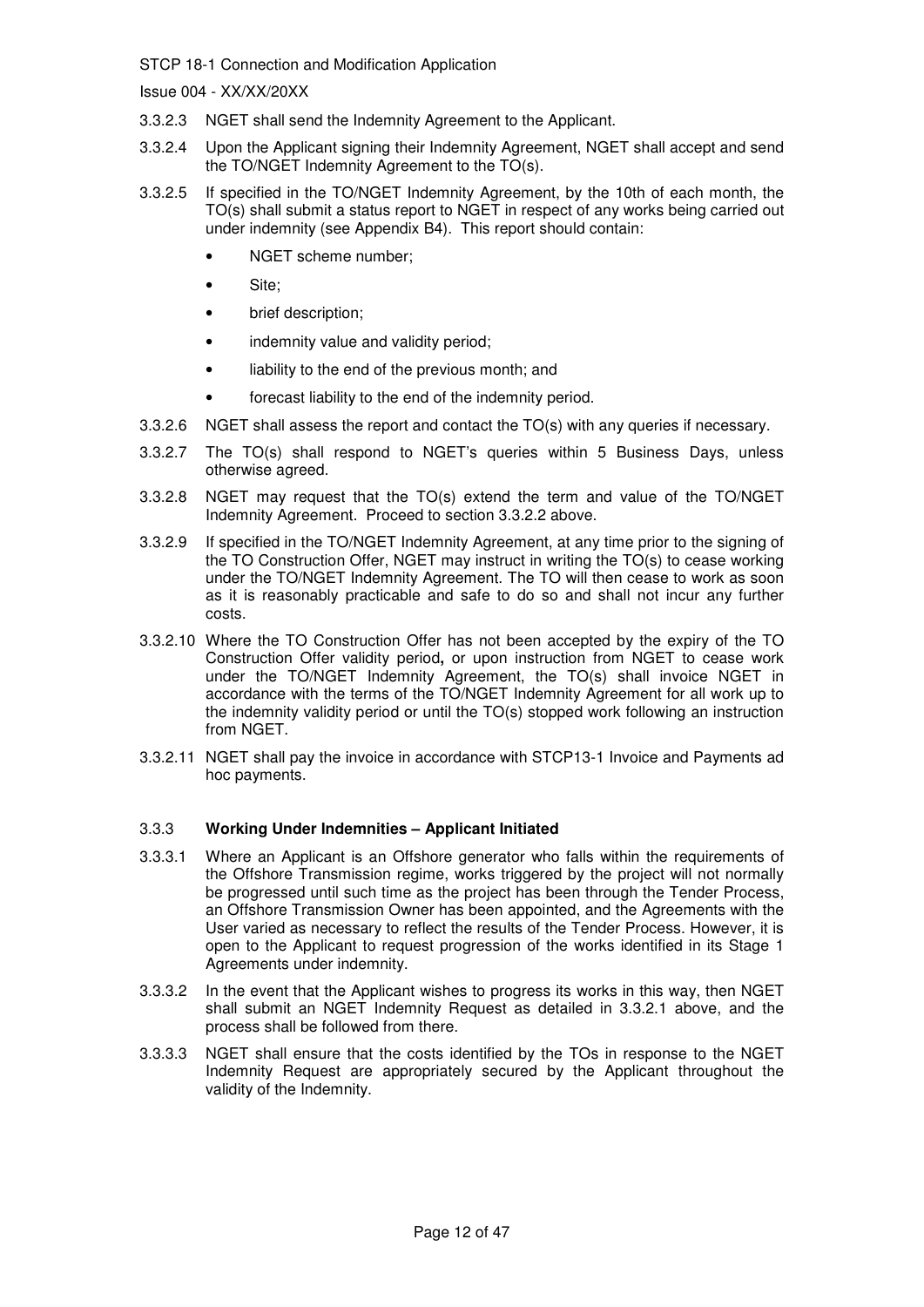Issue 004 - XX/XX/20XX

#### 3.3.4 **Requests for extension to application process timescale**

- 3.3.4.1 NGET may request from the Authority an extension in timescales for providing an Offer to an Applicant under its Transmission Licence. The STC allows NGET to agree alternative timescales for the provision of a TO Construction Offer from a TO.
- 3.3.4.2 A TO may request from the Authority an extension in timescales for providing a TO Construction Offer under its Transmission Licence. Where a TO has been granted an extension by the Authority, NGET may need to separately request an extension in timescales for providing an Offer to an Applicant under its Transmission Licence.
- 3.3.4.3 It may be necessary at any stage of the application process for an extension to the application timescales to be considered. Where a Party identifies the need for an extension in timescales then this shall initially be discussed by the Application Steering Group. If the Application Steering Group agrees that there is a need for an extension, NGET shall submit an application to the Authority for an extension in timescales. The Affected Parties shall provide any relevant information reasonably requested by NGET to enable NGET to make a timely submission for such an extension to the application timescales.
- 3.3.4.4 Where a Party requires an extension to its timescales and the Application Steering Group does not agree then that Party may submit such a request to the Authority. Any Party submitting such a request to the Authority shall inform (as appropriate) NGET and the other Affected Parties of the request. NGET may need to separately submit a request to the Authority for an extension to its application timescales. The Affected Party shall provide any relevant information requested by NGET to enable NGET to make a timely submission for such an extension to its application timescales.
- 3.3.4.5 NGET and the Affected Parties shall work to the agreed Application Programme, unless notified by the Party making the request that the Authority has granted an extension to its application timescales. If an extension to the application timescales is granted, the Parties shall discuss the Application Programme and the NGET Lead Person shall update the Scheme Briefing Notes as necessary and email the appropriate updated Scheme Briefing Note to each Affected Party.

#### 3.3.5 **Amendments to the User Application by Applicant**

- 3.3.5.1 If details of the User Application change after the User Application has been submitted, then NGET and the Affected Parties shall assess what impact this will have on the ability of Affected Parties to make the TO Construction Offer to NGET in the required timescales. NGET shall then advise the Applicant whether the changes are likely to have a Material Impact on NGET's planned Offer in terms of Connection/Modification to the National Electricity Transmission System, and whether the timescales need to be revised as a result of the amendment.
- 3.3.5.2 If the change will not have a Material Impact on the Affected Parties' ability to make their TO Construction Offer to NGET, and subsequently NGET's ability to make the Offer to the Applicant in the required timescales, then NGET and Affected Parties shall proceed to make their respective Offer and TO Construction Offer of terms as planned.
- 3.3.5.3 If the change is to have a Material Impact on the TO's ability to make its TO Construction Offer to NGET and/or NGET's subsequent ability to make the Offer to the Applicant in the required timescales, then the relevant Parties have the choice of:
	- requesting an extension of time from the Authority (using the process set out in 3.3.4); or
	- requesting the Applicant to withdraw the original User Application and submit a new User Application with the new details.

#### 3.3.6 **User Applications following a Modification Notification**

3.3.6.1 User Applications may also be received following a Modification Notification to the Applicant by NGET, which may in turn have been prompted by a TO's transmission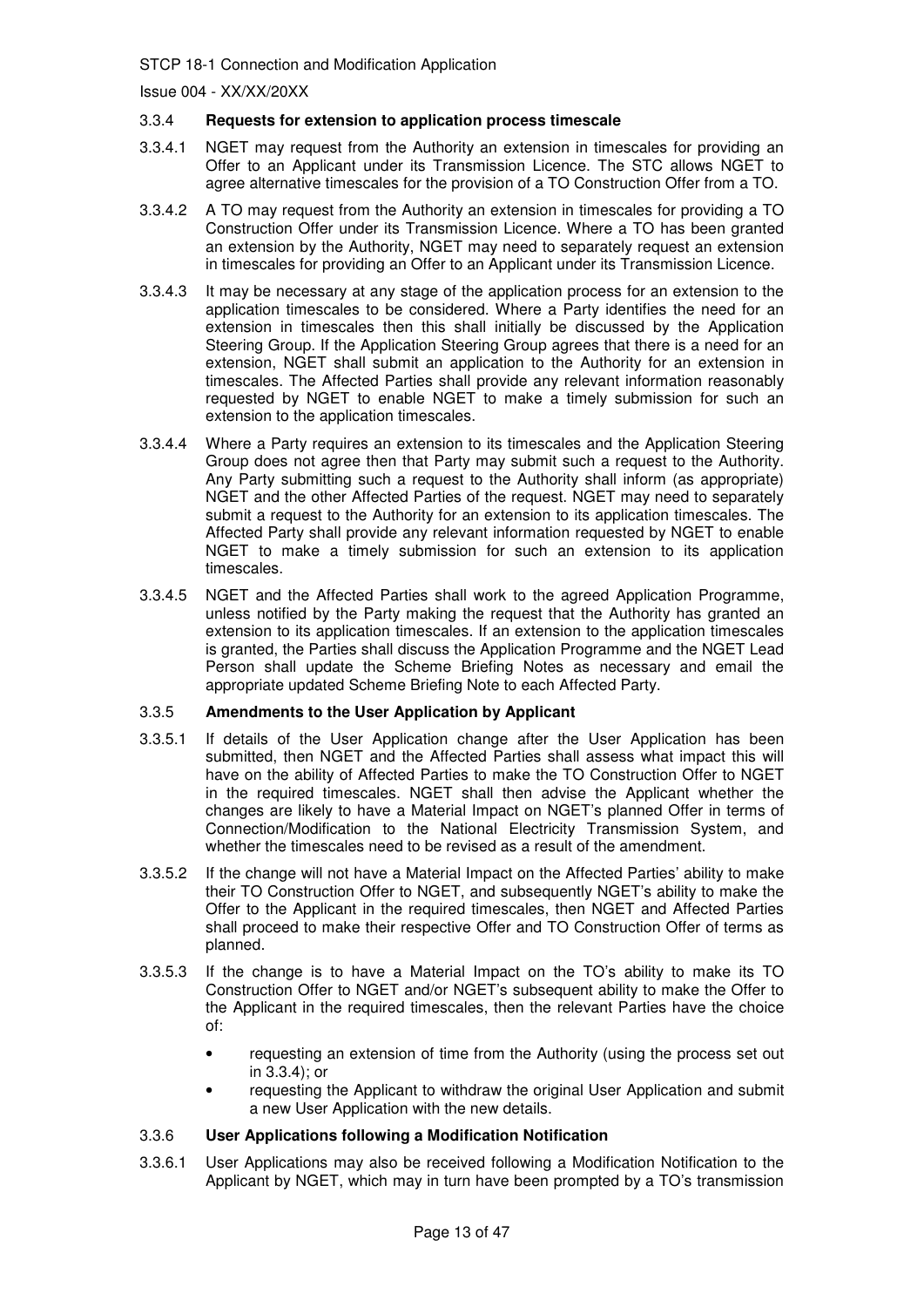Issue 004 - XX/XX/20XX

investment plan (SCTP 16-1 Investment Planning refers). In such cases, no Application Fee applies (Appendix D3 refers to Modifications Proposed by NGET).

#### 3.3.7 **Modifications to Construction Planning Assumptions**

#### 3.3.7.1 **NGET initiated modifications to Construction Planning Assumptions prior to issue of the Offer to the Applicant**

- 3.3.7.1.1 At any time after providing the TO(s) with the Construction Planning Assumptions and prior to receipt of the TO Construction Offer, NGET may decide to change the Construction Planning Assumptions.
- 3.3.7.1.2 NGET may decide to convene a meeting of the Application Steering Group to discuss the revision of the Construction Planning Assumptions giving Affected Parties reasonable notice in writing.
- 3.3.7.1.3 NGET shall provide the revised Construction Planning Assumptions and request confirmation from the TO that the TO will meet the Application Programme. This may be at the meeting of the Application Steering Group convened in 3.3.7.1.2.
- 3.3.7.1.4 The Affected Parties shall either confirm the Application Programme timescales or request a revision to the Application Programme. Where a requested revision to the Application Programme requires an extension to the application timescales then the process under 3.3.4 will be followed.

#### 3.3.7.2 **TO initiated modifications to Construction Planning Assumptions prior to issue of the Offer to the Applicant**

- 3.3.7.2.1 At any time prior to issuing its TO Construction Offer, the TO may make a request to NGET to change the Construction Planning Assumptions such request shall include reasons for the request.
- 3.3.7.2.2 NGET may decide to convene a meeting of the Application Steering Group to discuss the request for revision of the Construction Planning Assumptions giving Affected Parties reasonable notice in writing.
- 3.3.7.2.3 NGET shall consider whether or not and, where relevant, how it intends to address the request and notify the TO and any other TO materially affected by the requested change. Where relevant NGET shall issue revised Construction Planning Assumptions and request confirmation from the TO that the TO will meet the Application Programme. This may be at the meeting of the Application Steering Group convened in 3.3.7.2.2.
- 3.3.7.2.4 The Affected Parties shall either confirm the Application Programme timescales or request a revision to the Application Programme. Where a requested revision to the Application Programme requires an extension to the application timescales then the process under 3.3.4 will be followed.
- 3.3.7.2.5 Notwithstanding any request submitted by the TO each Affected Party shall continue to take into account the Construction Planning Assumptions provided by NGET.

#### 3.3.7.3 **NGET initiated modifications to Construction Planning Assumptions after issue of the Offer**

- 3.3.7.3.1 At any time after issuing of the Offer to the Applicant and prior to acceptance of the TO Construction Offer or the lapsing of the TO Construction Offer, NGET may decide to change the Construction Planning Assumptions e.g. due to an interactive offer being accepted, a disconnection, a TEC increase etc.
- 3.3.7.3.2 In such circumstances, NGET shall convene a meeting of the Application Steering Group to discuss the revision of the Construction Planning Assumptions and a programme for a revised TO Construction Offer.
- 3.3.7.3.3 NGET shall provide to each Affected Party the revised Construction Planning Assumptions and a new Scheme Briefing Note setting out the revised Application Programme.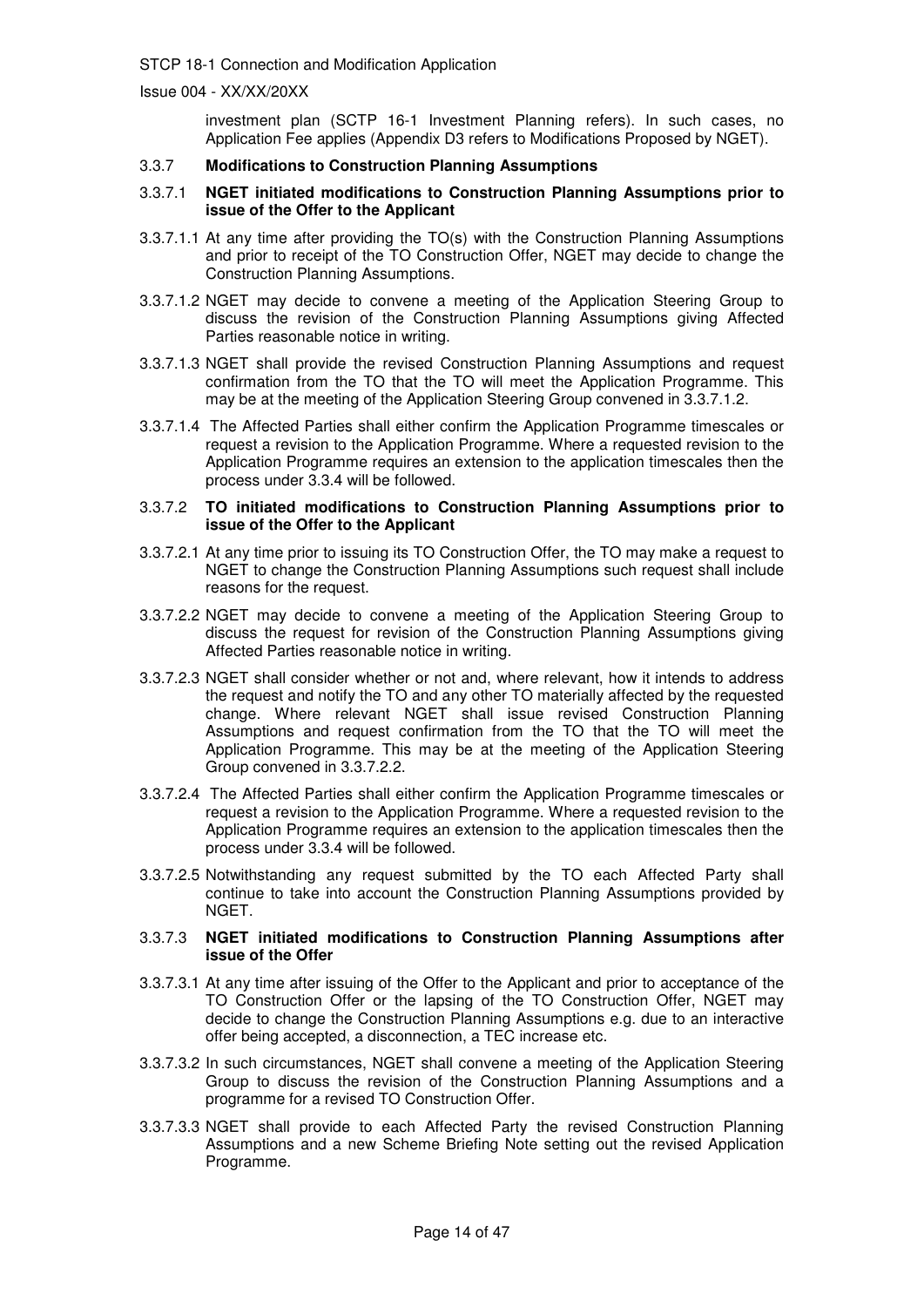Issue 004 - XX/XX/20XX

#### 3.3.7.4 **TO initiated modifications to Construction Planning Assumptions after issue of the Offer by NGET**

- 3.3.7.4.1 At any time after issuing the Offer to the Applicant and prior to the acceptance or lapse of the TO Construction Offer, the TO may make a request to NGET to change the Construction Planning Assumptions such request shall include reasons for the request.
- 3.3.7.4.2 NGET may decide to convene a meeting of the Application Steering Group to discuss the request for revision of the Construction Planning Assumptions.
- 3.3.7.4.3 NGET shall consider whether or not and, where relevant, how it intends to address the request and notify the TO and any other TO materially affected by the requested change.
- 3.3.7.4.4 Where NGET decides to revise the Construction Planning Assumptions, NGET shall convene a meeting of the Application Steering Group to discuss the revision of the Construction Planning Assumptions and a programme for a revised TO Construction Offer.
- 3.3.7.4.5 NGET shall provide the revised Construction Planning Assumptions and a new Scheme Briefing Note setting out the revised Application Programme.

#### 3.3.8 **Withdrawal of a User Application by the Applicant**

3.3.8.1 Where an Applicant withdraws his User Application, NGET shall email the Affected Parties within 2 Business Days.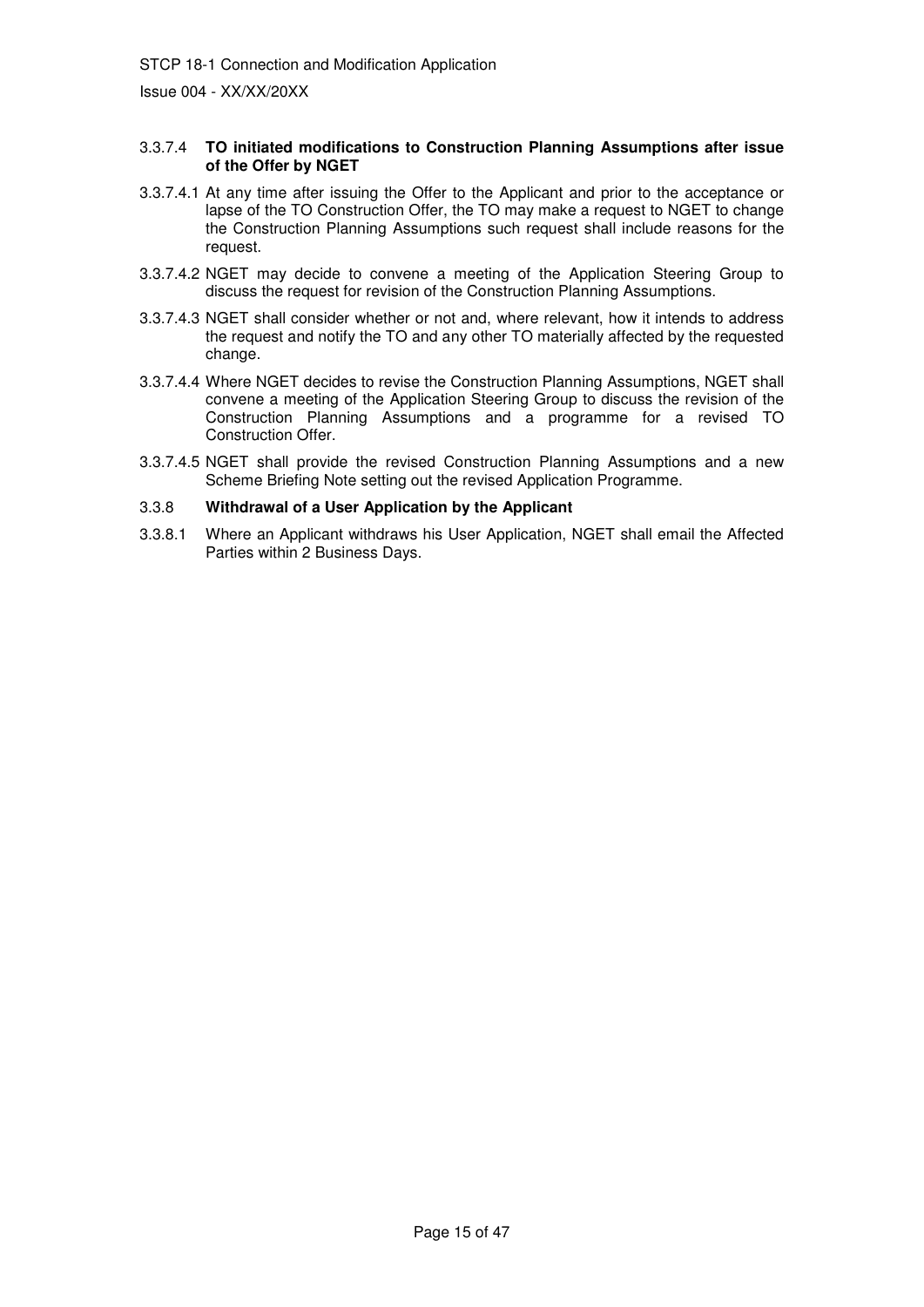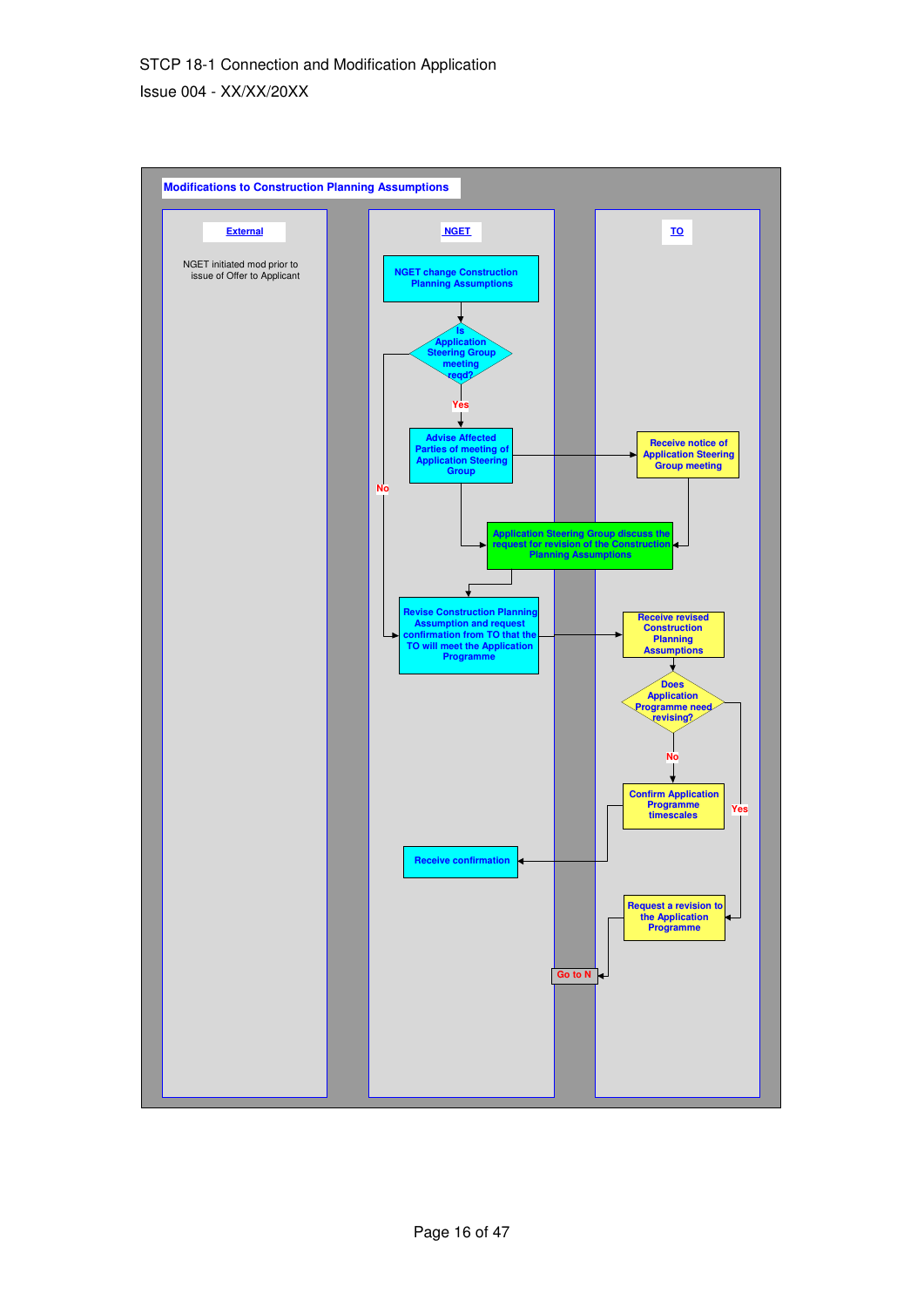Issue 004 - XX/XX/20XX

# **Appendix B: Standard Forms/Certificates**

- B1. NGET Construction Application
- B2. Connections and Infrastructure Options Note
- B3. **TO/NGET Indemnity Proposal**
- B4. Indemnity Status Report
- B5. **Charging Information Requirements**
- B6. **Other Charging Information Requirements**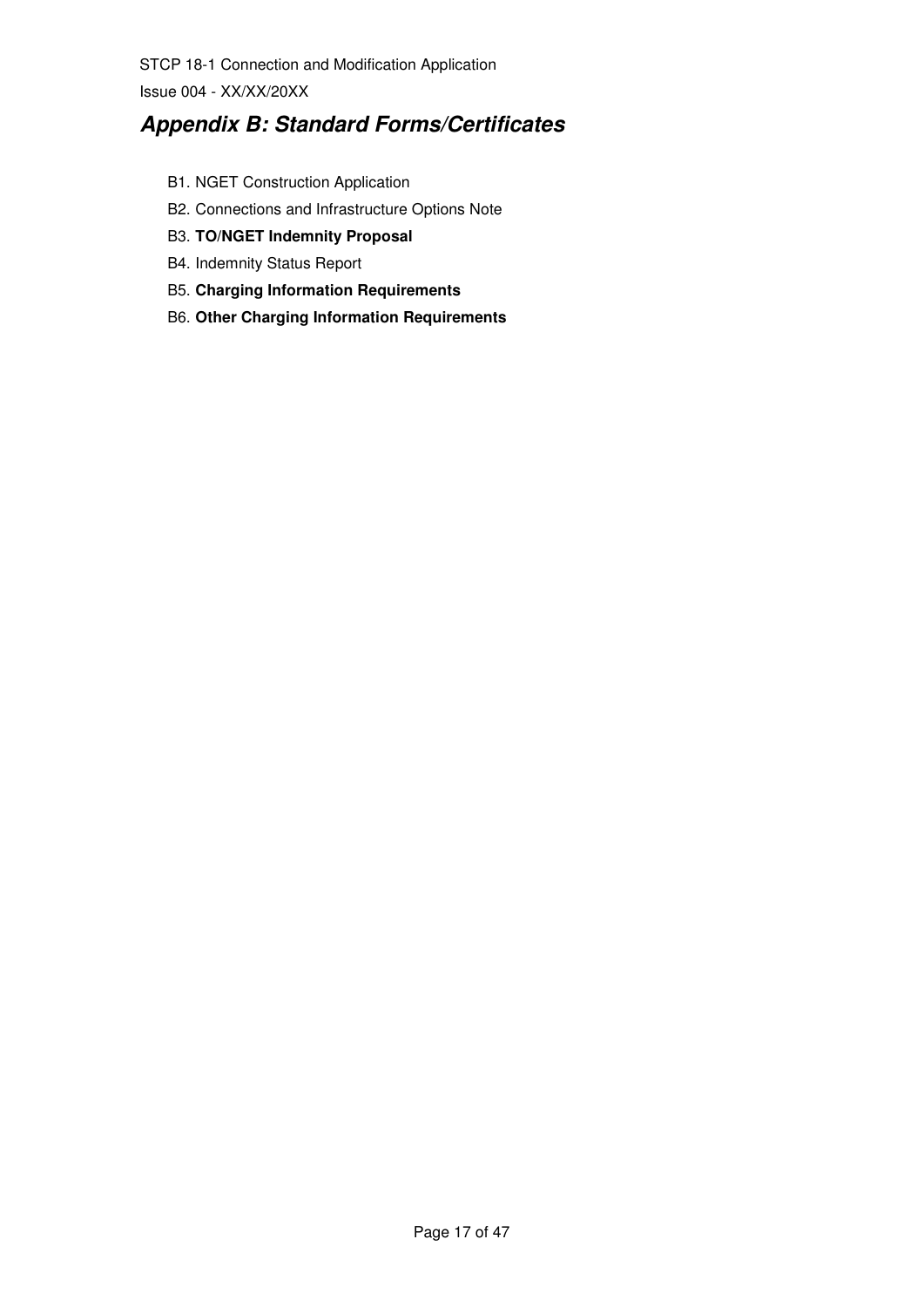| <b>NGET Construction Application - Version 0.6</b>                     |                                                 |                                 |                                                   |
|------------------------------------------------------------------------|-------------------------------------------------|---------------------------------|---------------------------------------------------|
|                                                                        |                                                 |                                 |                                                   |
| <b>BELLA APPLICATION</b>                                               |                                                 |                                 |                                                   |
|                                                                        |                                                 |                                 |                                                   |
| Data Required                                                          | Distribution [Host TO and/or<br>Affected TO(s)] | Data Format [where appropriate] | <b>Location of Data</b><br>(where<br>appropriate] |
| <b>CAM Name</b>                                                        | Host TO and Affected TO(s)                      |                                 |                                                   |
| <b>CAM Telephone Number</b>                                            | Host TO and Affected TO(s)                      | 101926 65XXXX1                  |                                                   |
|                                                                        |                                                 |                                 |                                                   |
| Host TO                                                                | Host TO and Affected TO(s)                      |                                 |                                                   |
| Affected TO                                                            | Host TO and Affected TO(s)                      |                                 |                                                   |
|                                                                        |                                                 |                                 |                                                   |
| User                                                                   | Host TO and Affected TO(s)                      |                                 | Section A1 of CUSC<br>Application Form]           |
| User's Registered Company Details                                      | Host TO and Affected TO(s)                      |                                 | Section A3 of CUSC<br>Application Form]           |
| Site Name                                                              | Host TO and Affected TO(s)                      |                                 | [CAM to advise]                                   |
| <b>GB Reference Number</b>                                             | Host TO and Affected TO(s)                      | [Number on GB Tracker]          |                                                   |
|                                                                        |                                                 |                                 |                                                   |
| User Application Date received by NGET                                 | Host TO and Affected TO(s)                      | [DD/MM/YYYY]                    |                                                   |
| Date Use of System Application emailed to TO(s)                        | Host TO and Affected TO(s)                      | [DD/MM/YYYY]                    |                                                   |
| Level of Application Fee                                               | Host TO and Affected TO(s)                      | $ \hat{x} $                     | [Obtain from CAM]                                 |
| Application Fee received                                               | Host TO and Affected TO(s)                      | [Yes/No]                        | [Obtain from CAM]                                 |
|                                                                        |                                                 |                                 |                                                   |
| Intended point of Connection to the Distribution System (preferably by |                                                 |                                 |                                                   |
| reference to an extract from an ordinance survey map)                  | Host TO                                         |                                 | ISection B1 of CUSC<br>Application Form]          |
| Standard Planning Data included ?                                      | Host TO and Affected TO(s)                      | [Yes/No]                        | Section C1 of CUSC<br>Application Form]           |
| <b>Requested Completion Date</b>                                       | Host TO and Affected TO(s)                      |                                 | IObtain from CAM]                                 |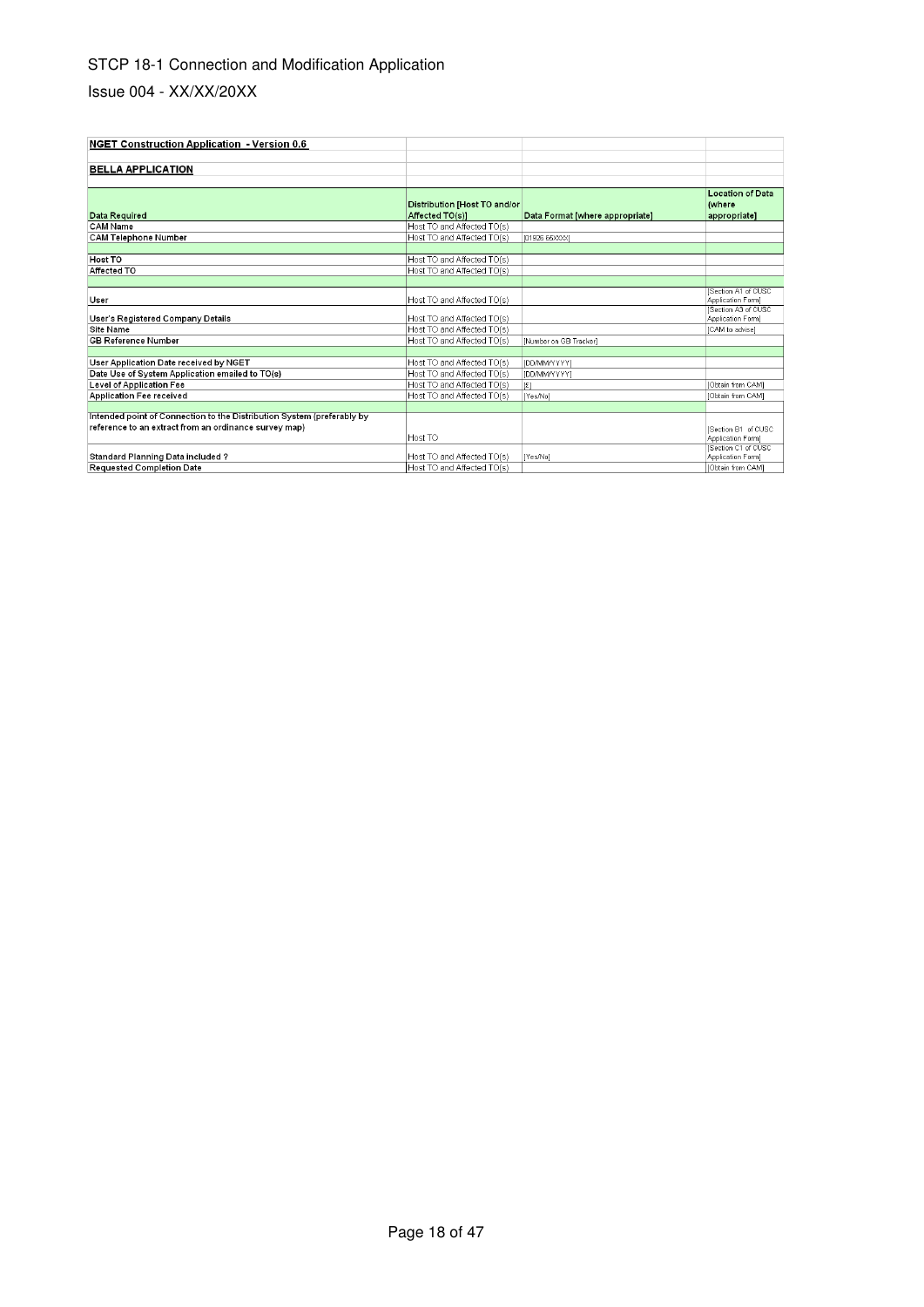| <b>NGET Construction Application - Version 0.5</b>                                                                                                    |                                                 |                                 |                                                                              |
|-------------------------------------------------------------------------------------------------------------------------------------------------------|-------------------------------------------------|---------------------------------|------------------------------------------------------------------------------|
|                                                                                                                                                       |                                                 |                                 |                                                                              |
| <b>STATEMENT OF WORKS</b>                                                                                                                             |                                                 |                                 |                                                                              |
| Data Required                                                                                                                                         | Distribution [Host TO and/or<br>Affected TO(s)] | Data Format Iwhere appropriate] | <b>Location of Data</b><br>(where<br>appropriate]                            |
| CAM Name                                                                                                                                              | Host TO and Affected TO(s)                      |                                 |                                                                              |
| <b>CAM Telephone Number</b>                                                                                                                           | Host TO and Affected TO(s)                      | [01926 65XXX]                   |                                                                              |
|                                                                                                                                                       |                                                 |                                 |                                                                              |
| Host TO                                                                                                                                               | Host TO and Affected TO(s)                      |                                 |                                                                              |
| Affected TO                                                                                                                                           | Host TO and Affected TO(s)                      |                                 |                                                                              |
|                                                                                                                                                       |                                                 |                                 | <b>ISection A1 of CUSC</b>                                                   |
| User                                                                                                                                                  | Host TO and Affected TO(s)                      |                                 | Application Form]                                                            |
| User's Registered Company Details                                                                                                                     | Host TO and Affected TO(s)                      |                                 | <b>Section A3 of CUSC</b><br>Application Form]<br><b>ISection D1 of CUSC</b> |
| Site Name                                                                                                                                             | Host TO and Affected TO(s)                      |                                 | Application Form]                                                            |
| <b>GB Reference Number</b>                                                                                                                            | Host TO and Affected TO(s)                      | INumber on GB Trackerl          |                                                                              |
|                                                                                                                                                       |                                                 |                                 |                                                                              |
| User Application Date received by NGET                                                                                                                | Host TO and Affected TO(s)                      | [DD/MM/YYYY]                    |                                                                              |
| Date Statement of Works Request emailed to TO(s)                                                                                                      | Host TO and Affected TO(s)                      | [DD/MM/YYYY]                    |                                                                              |
| Level of Application Fee                                                                                                                              | Host TO and Affected TO(s)                      | [£]                             | [Obtain from CAM]                                                            |
| <b>Application Fee received</b>                                                                                                                       | Host TO and Affected TO(s)                      | IYes/Nol                        | [Obtain from CAM]                                                            |
|                                                                                                                                                       |                                                 |                                 |                                                                              |
| Intended location of the Plant and Apparatus which it is desired should be<br>connected to the Distribution System                                    | Host TO                                         |                                 | <b>ISection B1 of CUSC</b><br>Application Form1                              |
| Intended Grid Supply Point through which that part of the User's Distribution                                                                         |                                                 |                                 |                                                                              |
| System to which the Relevant Embedded Medium Power Station or Relevant                                                                                |                                                 |                                 | <b>ISection B2 of CUSC</b>                                                   |
| Embedded Small Power Station is connected                                                                                                             | Host TO                                         |                                 | Application Form]                                                            |
| Standard Planning Data included ?                                                                                                                     | Host TO and Affected TO(s)                      | [Yes/No]                        | Section C of CUSC<br>Application Form]                                       |
| Programme<br>Anticipated Date when the Embedded Power Station(s) will have its<br>connection energised and/or commence use of the Distribution System | Host TO and Affected TO(s)                      |                                 | <b>ISection D of CUSC</b><br>Application Form)                               |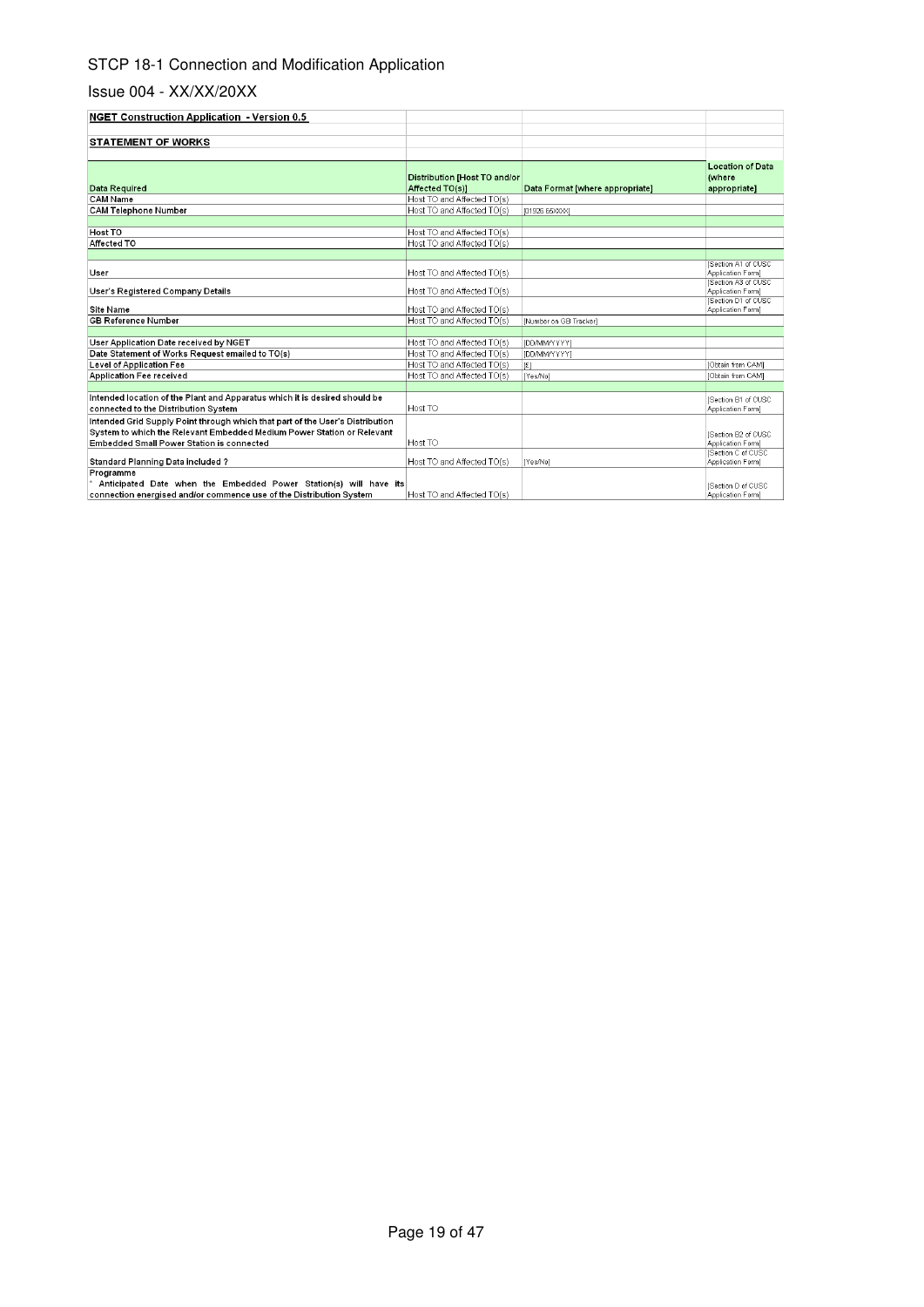| <b>NGET Construction Application - Version 0.5</b>                                                                                             |                                                          |                                                                              |                                                   |
|------------------------------------------------------------------------------------------------------------------------------------------------|----------------------------------------------------------|------------------------------------------------------------------------------|---------------------------------------------------|
| <b>CONNECTION</b>                                                                                                                              |                                                          |                                                                              |                                                   |
|                                                                                                                                                |                                                          |                                                                              |                                                   |
| Data Required                                                                                                                                  | Distribution [Host TO and/or<br>Affected TO(s)]          | Data Format [where appropriate]                                              | <b>Location of Data</b><br>(where<br>appropriate] |
| CAM Name<br><b>CAM Telephone Number</b>                                                                                                        | Host TO and Affected TO(s)<br>Host TO and Affected TO(s) | (01926 65XXX)                                                                |                                                   |
|                                                                                                                                                |                                                          |                                                                              |                                                   |
| Host TO<br>Affected TO                                                                                                                         | Host TO and Affected TO(s)<br>Host TO and Affected TO(s) |                                                                              |                                                   |
|                                                                                                                                                |                                                          |                                                                              |                                                   |
| User                                                                                                                                           | Host TO and Affected TO(s)                               |                                                                              | <b>Section A1 of CUSC</b><br>Application Form)    |
|                                                                                                                                                | Host TO and Affected TO(s)                               |                                                                              | Section A1 of CUSC<br>Application Form]           |
| User's Registered Company Details                                                                                                              |                                                          |                                                                              | [CAM to advise or                                 |
| <b>Site Name</b>                                                                                                                               | Host TO and Affected TO(s)                               |                                                                              | Section C1 of CUSC<br>Application Form]           |
| GB Reference Number                                                                                                                            | Host TO and Affected TO(s)                               | [Number on GB Tracker]                                                       |                                                   |
| User Application Date received by NGET                                                                                                         | Host TO and Affected TO(s)                               | [DD/MM/YYYY]                                                                 |                                                   |
| Date Connection Application emailed to TO(s)                                                                                                   | Host TO and Affected TO(s)                               | [DD/MM/YYYY]                                                                 |                                                   |
| Level of Application Fee<br>Application Fee received                                                                                           | Host TO and Affected TO(s)<br>Host TO and Affected TO(s) | [£]<br>[Yes/No]                                                              | [Obtain from CAM]<br>[Obtain from CAM]            |
|                                                                                                                                                |                                                          |                                                                              |                                                   |
| ˈ Intended location ofUser's Plant and Apparatus (preferably by reference to an<br>extract from an ordinance survey map)                       |                                                          |                                                                              |                                                   |
| ' Where the Application is in respect of a proposed New Connection Site,  name                                                                 |                                                          |                                                                              |                                                   |
| of the New Connection Site together with details of access to the New                                                                          |                                                          |                                                                              | [Section B1 of CUSC                               |
| Connection Site, including from the nearest main road<br>Man(s) of the proposed Connection Site indicated (as far as NGET is able) the '       | Host TO                                                  |                                                                              | Application Form]                                 |
| position of all buildings, structures, User's Plant and Apparatus and of all                                                                   |                                                          |                                                                              | [Section B2 of CUSC                               |
| services located on the Connection Site.<br>˚ Details of the intended legal estate in the Connection Site in so far as NGET is                 | Host TO                                                  |                                                                              | Application Form]                                 |
| aware.                                                                                                                                         | Host TO                                                  |                                                                              | Section B3 of CUSC<br>Application Form)           |
| Cocupier of the Connection Site in so far as NGET is aware *                                                                                   | Host TO                                                  |                                                                              | [Section B4 of CUSC<br>Application Form]          |
| ' Where a substation may be needed, User's suggested location for it, giving                                                                   |                                                          |                                                                              | Section B5 of CUSC                                |
| dimensions of the area.<br>'Where the User is prepared to make available to the Transmission Owner the                                         | Host TO                                                  |                                                                              | Application Form]                                 |
| land or Offshore Platform necessary for the substation, brief proposals for the                                                                |                                                          |                                                                              |                                                   |
| Transmission Owner's interest in it including (if relevant) such interest and the                                                              | Host TO                                                  |                                                                              | [Section B6 of CUSC<br>Application Form)          |
| consideration to be paid for it<br>'Is space available on the Connection Site for working storage and                                          |                                                          |                                                                              |                                                   |
| accommodation areas for the Transmission Owner contractors? If so, indicate                                                                    |                                                          |                                                                              |                                                   |
| location and approximate dimension of such areas.                                                                                              | Host TO                                                  |                                                                              | [Section B7 of CUSC<br>Application Form)          |
| Details (including copies of any surveys or reports) of the physical nature of                                                                 |                                                          |                                                                              |                                                   |
| land in which the User has an interest at the proposed Onshore Connection                                                                      |                                                          |                                                                              | [Section BB of CUSC                               |
| Site including the nature of the ground and the sub-soil                                                                                       | Host TO                                                  |                                                                              | Application Form]<br>Section B9 of CUSC           |
| User Consents status<br>Details of any existing restrictions for access to or use of the Connection Site                                       | Host TO                                                  |                                                                              | Application Form)                                 |
| for the purposes of installing, maintaining and operating the User's Plant and                                                                 |                                                          |                                                                              | Section B10 of CUSC                               |
| Apparatus<br>To the extent that NGET is aware of them, identification by reference to a plan (if                                               | Host TO                                                  |                                                                              | Application Form]                                 |
| possible) the owners and (if different) occupiers of the land adjoining the                                                                    |                                                          |                                                                              |                                                   |
| Connection Site and brief details of the owner's and occupier's respective                                                                     |                                                          |                                                                              | [Section B11 of CUSC                              |
| interests in such land.<br>If New Connection Site is located in Offshore waters, earliest date for entry of                                    | Host TO                                                  |                                                                              | Application Form]                                 |
| this project into the Offshore Tender \Process (if no date is provided it will be                                                              |                                                          |                                                                              |                                                   |
| assumed to be for entry into the first Offshore Tender Process following<br>acceptance of the Offer)                                           | Host TO and Affected TO(s)                               |                                                                              | [Section B12 of CUSC<br>Application Form]         |
|                                                                                                                                                |                                                          |                                                                              | [Section C1 of CUSC                               |
| Overview of what application is for [brief description of plant to be connected]                                                               | Host TO and Affected TO(s)                               |                                                                              | Application Form)<br>Section C2 of CUSC           |
| Standard Planning Data included ?                                                                                                              | Host TO and Affected TO(s)                               | [Yes/No]                                                                     | Application Form]<br>Section C3 of CUSC           |
| Copy of User's Safety Rules                                                                                                                    | Host TO                                                  | [Included/Already Provided/Will be Provided later]                           | Application Form)                                 |
| <b>Connection Entry Capacity</b>                                                                                                               | Host TO and Affected TO(s)                               | [MW]                                                                         | Section C5 of CUSC<br>Application Form]           |
| <b>Transmission Entry Capacity</b>                                                                                                             | Host TO and Affected TO(s)                               | [MW]                                                                         | Section C6 of CUSC<br>Application Form]           |
| <b>Connection Security Requested</b>                                                                                                           | Host TO                                                  | [GBSQSS compliant connection and/or Design Variation<br>Non-Firm connection] | Section C7 of CUSC<br>Applicatiion Form]          |
| Is the User considering building any assets that would be identified as                                                                        |                                                          |                                                                              | [Section C9 of CUSC                               |
| Transmission Connection Assets?                                                                                                                | Host TO                                                  | [Yes/No]                                                                     | Application Form)                                 |
| If New Connection Site is located in Offshore waters, please indicate if any of<br>the following items are included alongside the application: |                                                          |                                                                              |                                                   |
| ' Feasibility Studies                                                                                                                          |                                                          |                                                                              |                                                   |
| Crown Estate Lease<br>Identified sub-sea cable routes                                                                                          |                                                          |                                                                              |                                                   |
| Identified cable landing points                                                                                                                |                                                          |                                                                              | [Section C10 of CUSC                              |
| Other (please specify)                                                                                                                         | Host TO and Affected TO(s)                               |                                                                              | Application Form]                                 |
| Programme<br>Requested Completion Date `                                                                                                       |                                                          |                                                                              |                                                   |
| In the case of a Connection Site located in Offshore Waters, procurement of a                                                                  |                                                          |                                                                              |                                                   |
| Crown Estate Lease<br>In the case of a Connection Site located in Offshore Waters, earliest date of                                            |                                                          |                                                                              |                                                   |
| entry into the Offshore Tender Process                                                                                                         |                                                          |                                                                              |                                                   |
| ° Projected Date for Planning Application to be submitted                                                                                      |                                                          |                                                                              |                                                   |
| Projected Date for Planning Application to be awarded<br>Projected Date for Plant to be ordered                                                |                                                          |                                                                              |                                                   |
| Projected Date to start construction (site mobilisation)                                                                                       |                                                          |                                                                              | Section D of CUSC                                 |
| Projected Date for Completion of Construction                                                                                                  | Host TO and Affected TO(s)                               | [Annual/Indicative, Annual/Firm, Advanced/Indicative,                        | Application Form]                                 |
| Connection Charging Payment Options                                                                                                            | Host TO                                                  | Advanced/Firm]                                                               | [Obtain from User/CAM]                            |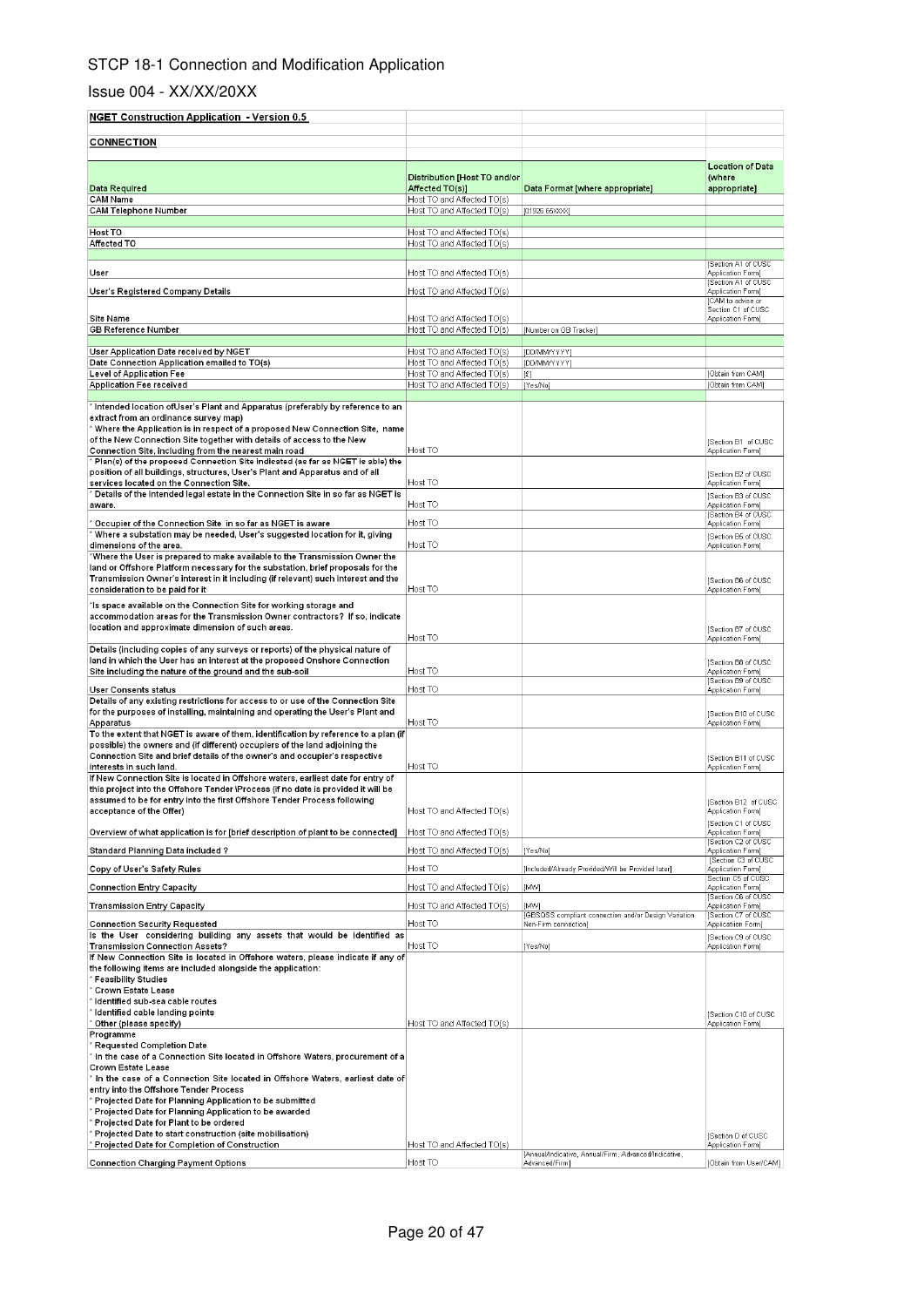| NGET Construction Application - Version 0.5                                                                                                                    |                                                 |                                                       |                                                   |
|----------------------------------------------------------------------------------------------------------------------------------------------------------------|-------------------------------------------------|-------------------------------------------------------|---------------------------------------------------|
| <b>MODIFICATION</b>                                                                                                                                            |                                                 |                                                       |                                                   |
|                                                                                                                                                                |                                                 |                                                       |                                                   |
| Data Required                                                                                                                                                  | Distribution [Host TO and/or<br>Affected TO(s)] | Data Format [where appropriate]                       | <b>Location of Data</b><br>(where<br>appropriate] |
| <b>CAM Name</b>                                                                                                                                                | Host TO and Affected TO(s)                      |                                                       |                                                   |
| <b>CAM Telephone Number</b>                                                                                                                                    | Host TO and Affected TO(s)                      | [01926 65XXX]                                         |                                                   |
|                                                                                                                                                                |                                                 |                                                       |                                                   |
| Host TO                                                                                                                                                        | Host TO and Affected TO(s)                      |                                                       |                                                   |
| Affected TO                                                                                                                                                    | Host TO and Affected TO(s)                      |                                                       |                                                   |
|                                                                                                                                                                |                                                 |                                                       | Section A1 of CUSC                                |
| User                                                                                                                                                           | Host TO and Affected TO(s)                      |                                                       | Application Form]                                 |
|                                                                                                                                                                |                                                 |                                                       | Section A1 of CUSC                                |
| User's Registered Company Details                                                                                                                              | Host TO and Affected TO(s)                      |                                                       | Application Form]                                 |
|                                                                                                                                                                |                                                 |                                                       | CAM to advise or<br>Section B2 of CUSC            |
| <b>Site Name</b>                                                                                                                                               | Host TO and Affected TO(s)                      |                                                       | Application Form]                                 |
| GB Reference Number                                                                                                                                            | Host TO and Affected TO(s)                      | [Number on GB Tracker]                                |                                                   |
|                                                                                                                                                                |                                                 |                                                       |                                                   |
| User Application Date received by NGET                                                                                                                         | Host TO and Affected TO(s)                      | [DD/MM/YYYY]                                          |                                                   |
| Date Modification Application emailed to TO(s)                                                                                                                 | Host TO and Affected TO(s)                      | [DD/MM/YYYY]                                          |                                                   |
| Level of Application Fee                                                                                                                                       | Host TO and Affected TO(s)                      | f(x)                                                  | [Obtain from CAM]                                 |
| Application Fee received                                                                                                                                       | Host TO and Affected TO(s)                      | [Yes/No]                                              | [Obtain from CAM]                                 |
|                                                                                                                                                                |                                                 |                                                       |                                                   |
| Details of the rights in any additional land which the User is proposing to                                                                                    |                                                 |                                                       |                                                   |
| acquire at the Connection Site (to include legal interests and heritable or                                                                                    |                                                 |                                                       |                                                   |
| leasehold interests including servitudes or other real rights so as to undertake<br>the Modification                                                           | Host TO                                         |                                                       | Section B3 of CUSC<br>Application Form)           |
|                                                                                                                                                                |                                                 |                                                       |                                                   |
| ls space available on the Connection Site for working storage and'                                                                                             |                                                 |                                                       |                                                   |
| accommodation areas for the Transmission Owner contractors? If so, indicate                                                                                    |                                                 |                                                       |                                                   |
| location and approximate dimension of such areas.                                                                                                              |                                                 |                                                       | Section B4 of CUSC                                |
|                                                                                                                                                                | Host TO                                         |                                                       | Application Form]                                 |
| Details (including copies of any surveys or reports) of the physical nature of<br>any additional land in which the User has an interest at the Connection Site |                                                 |                                                       |                                                   |
| including the nature of the ground and the sub-soil                                                                                                            | Host TO                                         |                                                       | Section B5 of CUSC<br>Application Form]           |
|                                                                                                                                                                |                                                 |                                                       | Section B6 of CUSC                                |
| User Consents status                                                                                                                                           | Host TO                                         |                                                       | Application Form]                                 |
| An indication of what, if any, of the necessary construction works necessary                                                                                   |                                                 |                                                       |                                                   |
| for the Modification NGET would like the Transmission Owner to conduct on its                                                                                  |                                                 |                                                       | Section B7 of CUSC                                |
| behalf (or on behalf of the User)                                                                                                                              | Host TO                                         |                                                       | Application Form)                                 |
|                                                                                                                                                                |                                                 |                                                       | Section C1 of CUSC                                |
| Overview of what application is for [brief description of plant to be connected]                                                                               | Host TO and Affected TO(s)                      |                                                       | Application Form)                                 |
| Standard Planning Data included ?                                                                                                                              | Host TO and Affected TO(s)                      | [Yes/No]                                              | Section C2 of CUSC<br>Application Form]           |
| <b>Connection Entry Capacity</b>                                                                                                                               | Host TO and Affected TO(s)                      | [MW]                                                  | [Obtain from User/CAM]                            |
| <b>Transmission Entry Capacity</b>                                                                                                                             | Host TO and Affected TO(s)                      | <b>IMWI</b>                                           | Obtain from User/CAM1                             |
|                                                                                                                                                                |                                                 | [GBSQSS compliant connection and/or Design Variation  |                                                   |
| <b>Connection Security Requested</b>                                                                                                                           | Host TO                                         | Non-Firm connection]                                  | [Obtain from User/CAM]                            |
| Programme                                                                                                                                                      |                                                 |                                                       |                                                   |
| ' Requested Completion Date                                                                                                                                    |                                                 |                                                       |                                                   |
| Projected Date for Planning Application to be submitted                                                                                                        |                                                 |                                                       |                                                   |
| Projected Date for Planning Application to be awarded                                                                                                          |                                                 |                                                       |                                                   |
| Projected Date for Plant to be ordered                                                                                                                         |                                                 |                                                       |                                                   |
| Projected Date to start construction (site mobilisation)                                                                                                       |                                                 |                                                       | Section D of CUSC                                 |
| Projected Date for Completion of Construction                                                                                                                  | Host TO and Affected TO(s)                      | [Annual/Indicative, Annual/Firm, Advanced/Indicative, | Application Form]                                 |
| <b>Connection Charging Payment Options</b>                                                                                                                     | Host TO                                         | Advanced/Firm or None]                                | [Obtain from User/CAM]                            |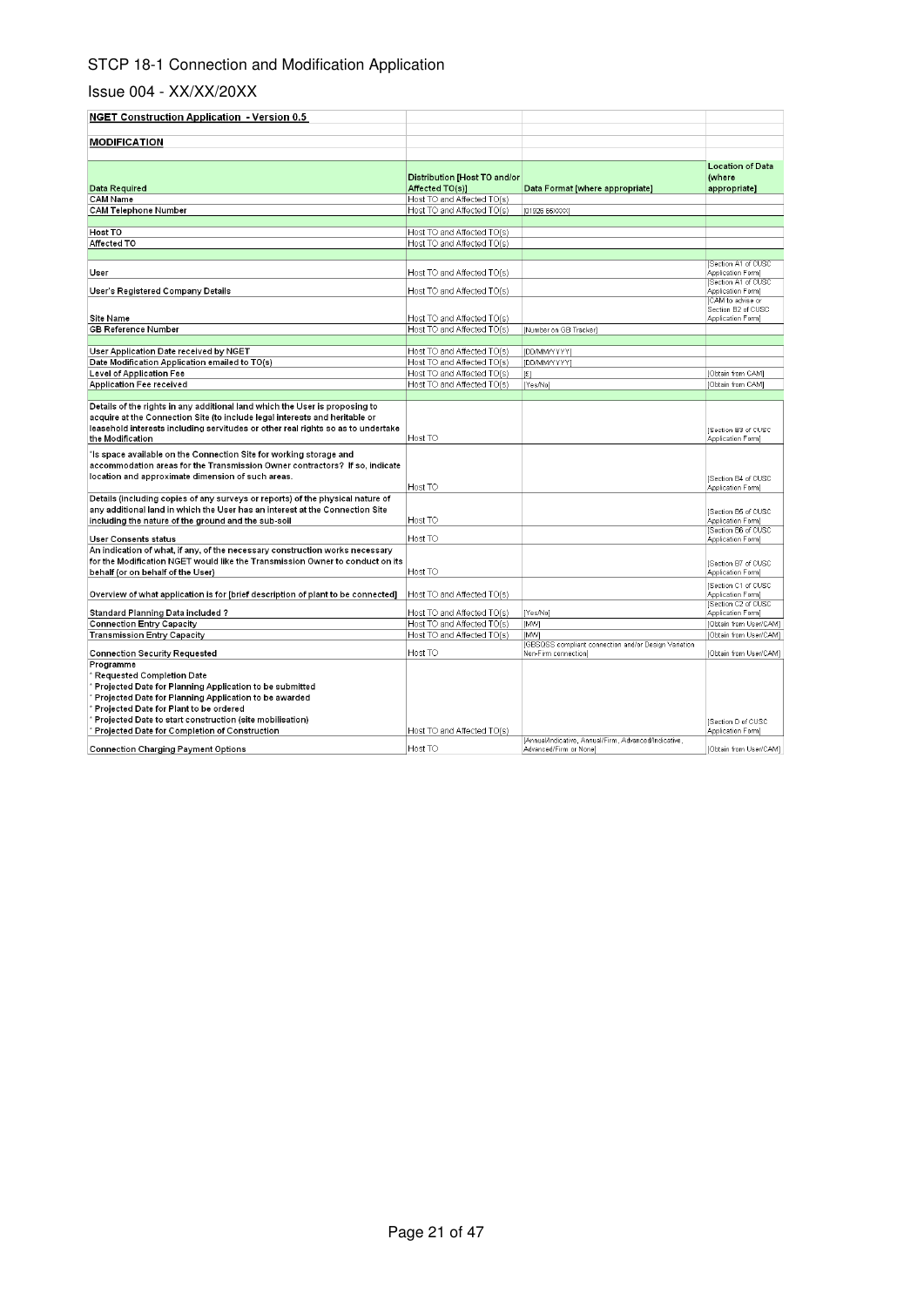| <b>NGET Construction Application - Version 0.5</b>                               |                                                 |                                                      |                                         |
|----------------------------------------------------------------------------------|-------------------------------------------------|------------------------------------------------------|-----------------------------------------|
|                                                                                  |                                                 |                                                      |                                         |
| <b>USE OF SYSTEM</b>                                                             |                                                 |                                                      |                                         |
|                                                                                  |                                                 |                                                      |                                         |
|                                                                                  |                                                 |                                                      | <b>Location of Data</b>                 |
|                                                                                  |                                                 |                                                      | (where                                  |
| Data Required                                                                    | Distribution [Host TO and/or<br>Affected TO(s)] | Data Format [where appropriate]                      |                                         |
| <b>CAM Name</b>                                                                  | Host TO and Affected TO(s)                      |                                                      | appropriate]                            |
|                                                                                  |                                                 |                                                      |                                         |
| <b>CAM Telephone Number</b>                                                      | Host TO and Affected TO(s)                      | [01926 65XXX]                                        |                                         |
|                                                                                  |                                                 |                                                      |                                         |
| Host TO                                                                          | Host TO and Affected TO(s)                      |                                                      |                                         |
| Affected TO                                                                      | Host TO and Affected TO(s)                      |                                                      |                                         |
|                                                                                  |                                                 |                                                      |                                         |
| User                                                                             |                                                 |                                                      | Section A1 of CUSC<br>Application Form) |
|                                                                                  | Host TO and Affected TO(s)                      |                                                      | Section A1 of CUSC                      |
| User's Registered Company Details                                                | Host TO and Affected TO(s)                      |                                                      | Application Form]                       |
|                                                                                  |                                                 |                                                      | ICAM to advise or                       |
|                                                                                  |                                                 |                                                      | Section D1 of CUSC                      |
| <b>Site Name</b>                                                                 | Host TO and Affected TO(s)                      |                                                      | Application Form]                       |
| <b>GB Reference Number</b>                                                       | Host TO and Affected TO(s)                      | [Number on GB Tracker]                               |                                         |
|                                                                                  |                                                 |                                                      |                                         |
| User Application Date received by NGET                                           | Host TO and Affected TO(s)                      | IDD/MM/YYYYI                                         |                                         |
| Date Use of System Application emailed to TO(s)                                  | Host TO and Affected TO(s)                      | IDD/MM/YYYYI                                         |                                         |
| Level of Application Fee                                                         | Host TO and Affected TO(s)                      | [£]                                                  | [Obtain from CAM]                       |
| Application Fee received                                                         | Host TO and Affected TO(s)                      | [Yes/No]                                             | [Obtain from CAM]                       |
|                                                                                  |                                                 |                                                      |                                         |
| * Intended location ofUser's Plant and Apparatus (preferably by reference to an  |                                                 |                                                      |                                         |
| extract from an ordinance survey map)                                            |                                                 |                                                      | ISection B1 of CUSC                     |
|                                                                                  | Host TO                                         |                                                      | Application Form]                       |
| f If User believes that a new substation will be needed. User's proposed plan(s) |                                                 |                                                      | Section B2 of CUSC                      |
| of the suggested locaton                                                         | Host TO                                         |                                                      | Application Form]                       |
|                                                                                  |                                                 |                                                      | Section C1 of CUSC                      |
| Overview of what application is for [brief description of plant to be connected] | Host TO and Affected TO(s)                      |                                                      | Application Form]                       |
|                                                                                  |                                                 |                                                      | <b>ISection C2 of CUSC</b>              |
| Standard Planning Data included ?                                                | Host TO and Affected TO(s)                      | [Yes/No]                                             | Application Form]                       |
| Copy of User's Safety Rules                                                      | Host TO                                         | [Included/Already Provided/Will be Provided later]   | Section C3 of CUSC<br>Application Form] |
|                                                                                  |                                                 |                                                      | Section C5 of CUSC                      |
| Transmission Entry Capacity                                                      | Host TO and Affected TO(s)                      | <b>IMWI</b>                                          | Application Form)                       |
|                                                                                  |                                                 |                                                      | Section C5a/C5b of                      |
|                                                                                  |                                                 | [GBSQSS compliant connection and/or Design Variation | <b>CUSC Applicatiion</b>                |
| Connection Security Requested                                                    | Host TO                                         | Non-Firm connection]                                 | Form                                    |
| Programme                                                                        |                                                 |                                                      |                                         |
| Requested Completion Date                                                        |                                                 |                                                      |                                         |
| Projected Date for Planning Application to be submitted                          |                                                 |                                                      |                                         |
| Projected Date for Planning Application to be awarded                            |                                                 |                                                      |                                         |
| Projected Date for Plant to be ordered                                           |                                                 |                                                      |                                         |
| Projected Date to start construction (site mobilisation)                         |                                                 |                                                      | Section D of CUSC                       |
| Projected Date for Completion of Construction                                    | Host TO and Affected TO(s)                      |                                                      | Application Form]                       |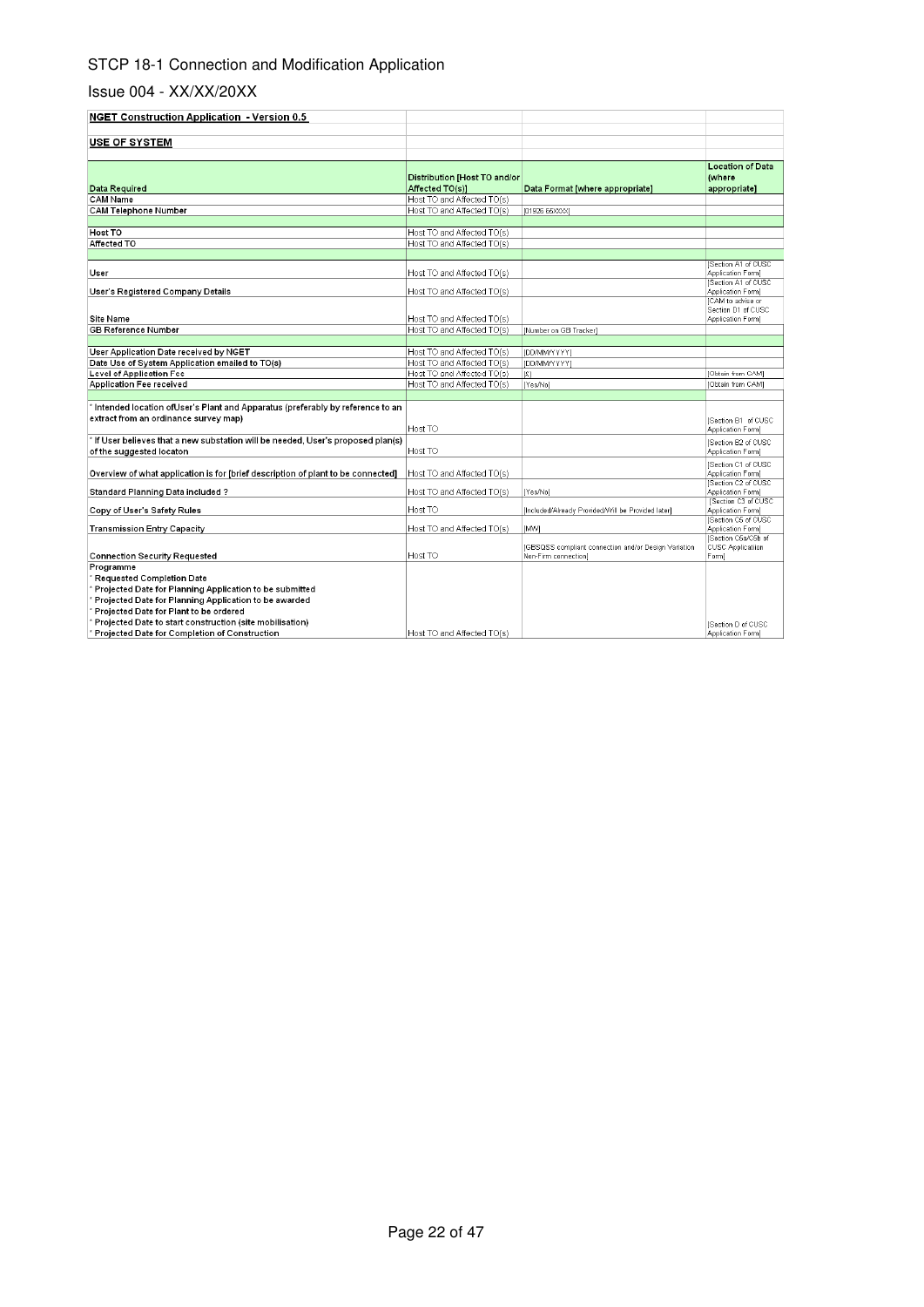Issue 004 - XX/XX/20XX

## **Appendix B2 - Connections and Infrastructure Options Note**

**The Connections and Infrastructure Options Note is available as an Excel Spreadsheet.** 

**PAGE 1**

## **Status: [Draft or Final]**

# **Connections and Infrastructure Options Note**

| NGET Scheme Number  |  |
|---------------------|--|
| <b>Scheme Title</b> |  |

| <b>Revision</b><br><b>Number</b> | Date of<br><b>Revision</b> | <b>Reason for Revision</b> | <b>Revised by</b> |
|----------------------------------|----------------------------|----------------------------|-------------------|
|                                  |                            |                            |                   |
|                                  |                            |                            |                   |
|                                  |                            |                            |                   |
|                                  |                            |                            |                   |
|                                  |                            |                            |                   |
|                                  |                            |                            |                   |
|                                  |                            |                            |                   |
|                                  |                            |                            |                   |

| <b>Authorised for</b> | <b>Programme Manager</b> | <b>Issue</b> | <b>Date</b> |
|-----------------------|--------------------------|--------------|-------------|
| <b>Issue</b>          |                          |              |             |
|                       |                          |              |             |

#### **Notes for Completion:**

- 1. Please complete the table above when the document is first used for a scheme and when any subsequent revisions are made to any of the information in the live document.
- 2. Please insert the scheme number into the header, and the revision number and date of revision into the footer.
- 3. Please insert the status at the top of this page and amend from 'Draft' to 'Final' when a final version is completed.
- 4. This page should be retained throughout the life of the document and remain with the final version.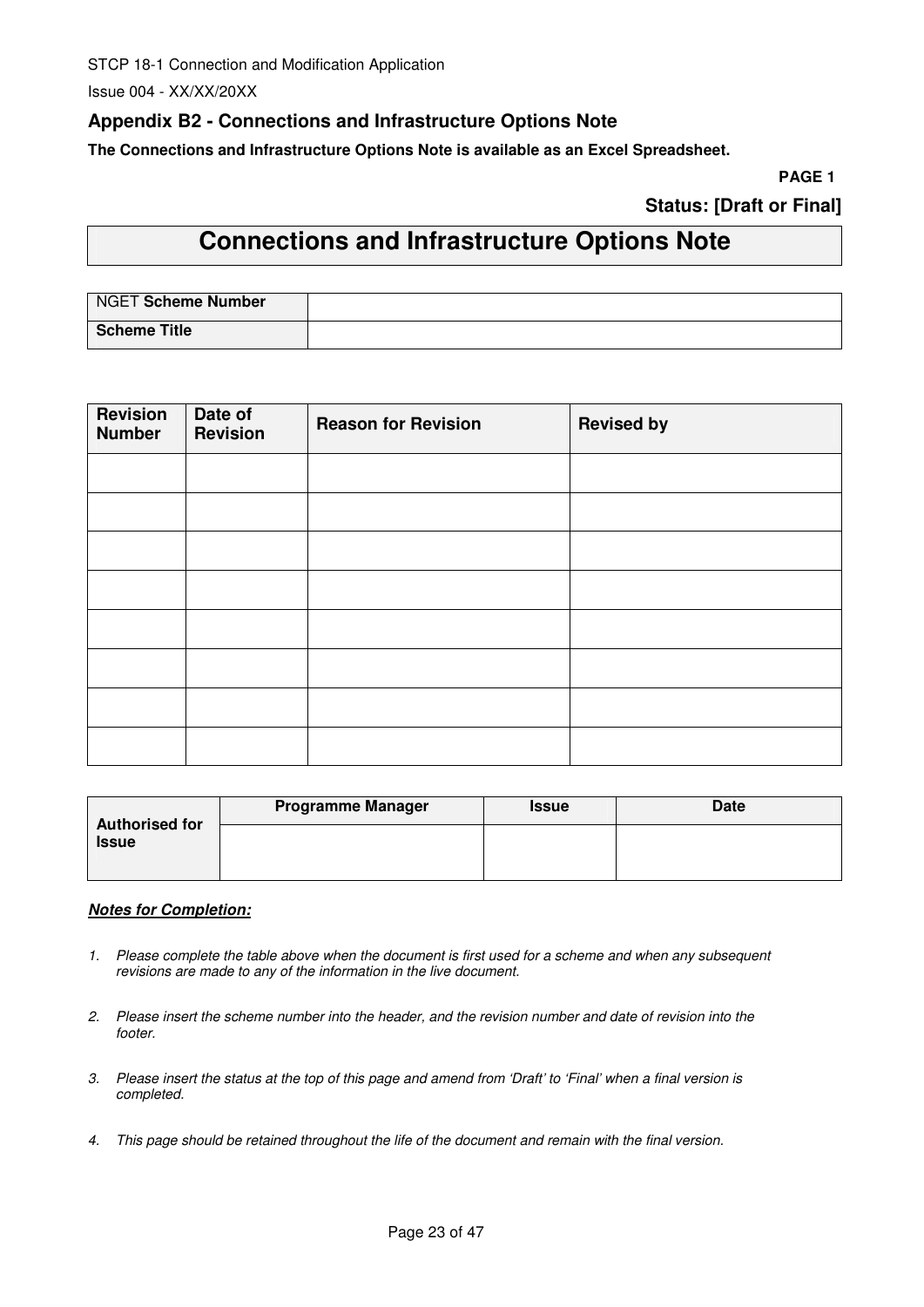Issue 004 - XX/XX/20XX

5. All words in bold and italics should be removed once the document has been finalised

## SECTION 1 - TO(s) Preferred Options for Economic Assessment PAGE 2

| $\overline{\mathbf{1}}$ .<br><b>Application</b><br><b>Steering</b> | <b>SO</b>         |                 | Lead details |                                        |                 |                 |  |
|--------------------------------------------------------------------|-------------------|-----------------|--------------|----------------------------------------|-----------------|-----------------|--|
| Group<br>(ASG)                                                     | Host TO           |                 | Lead details |                                        |                 |                 |  |
| <b>Members</b>                                                     | Affected TO       |                 | Lead details |                                        |                 |                 |  |
|                                                                    | Affected TO       |                 | Lead details |                                        |                 |                 |  |
|                                                                    | Other Affected TO |                 | Lead details |                                        |                 |                 |  |
| <b>Application Type</b><br>2.<br>(Delete As Applicable)            |                   |                 |              | Connection/Modification/Customer Build |                 |                 |  |
| 3. System Need                                                     |                   |                 |              |                                        |                 |                 |  |
| (Short description/<br>background why the<br>scheme is required)   |                   |                 |              |                                        |                 |                 |  |
|                                                                    |                   | <b>OPTION 1</b> |              |                                        | <b>OPTION 2</b> | <b>OPTION 3</b> |  |
| 4. Summary<br>(Short description of each<br>option)                |                   |                 |              |                                        |                 |                 |  |
|                                                                    |                   |                 |              |                                        |                 |                 |  |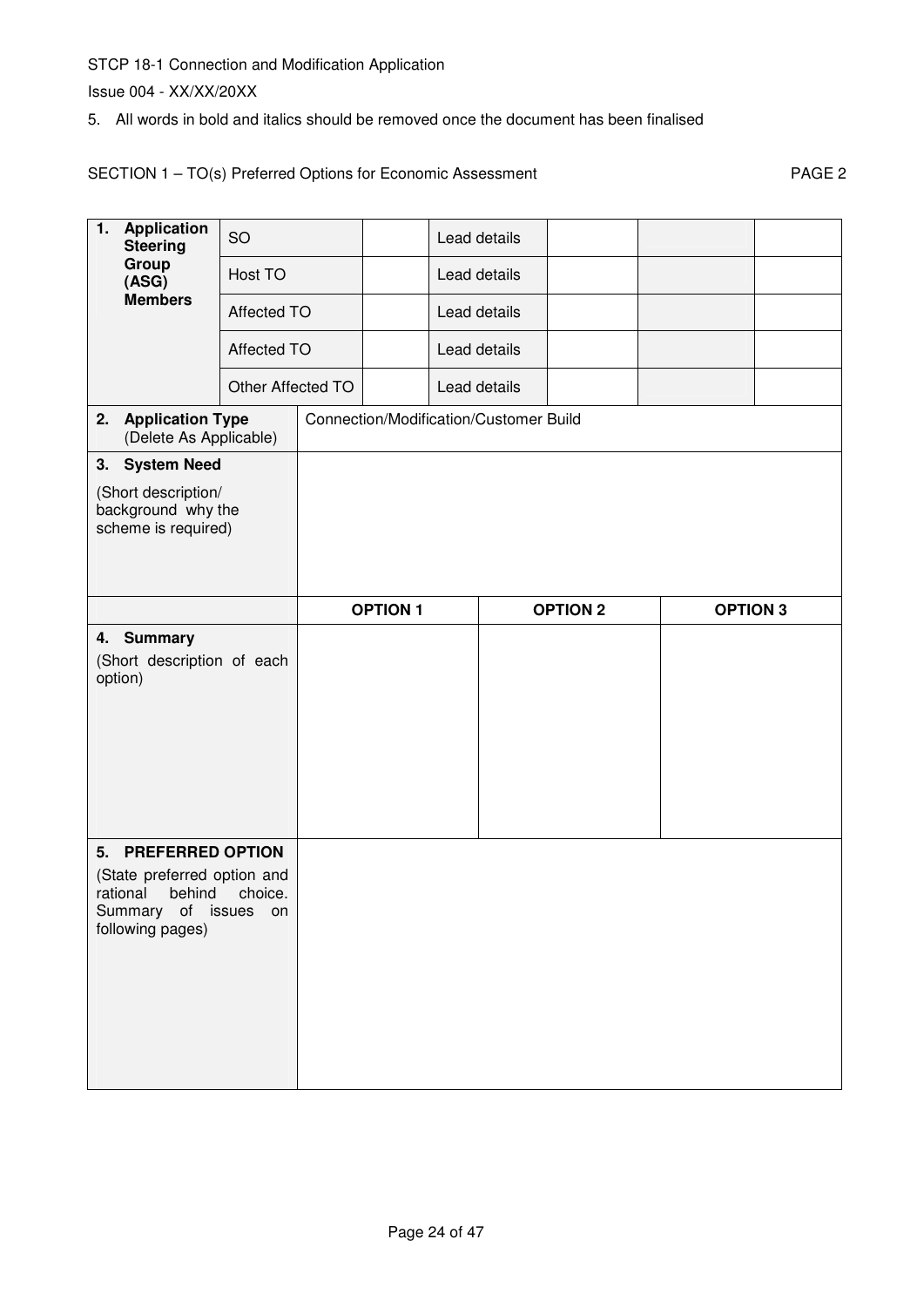| Details of Option 1 - General<br>6.                                                                                                                                                                                           |  |
|-------------------------------------------------------------------------------------------------------------------------------------------------------------------------------------------------------------------------------|--|
| A. Description                                                                                                                                                                                                                |  |
| (Detailed description of the option)                                                                                                                                                                                          |  |
| <b>B. Single Line Diagram</b>                                                                                                                                                                                                 |  |
| C. System Compliance<br>(Thermal, Voltage, fault levels etc.)                                                                                                                                                                 |  |
| D. Fit with other<br>Host/Affected TO(s)<br>developments                                                                                                                                                                      |  |
| <b>E.</b> Outage Requirements<br>(Details of Outages required,<br>including, if possible, an indication<br>of when the Outage is required,<br>the duration, the assets affected<br>and Emergence Return to Service<br>Times). |  |
| F. Issues and Risks                                                                                                                                                                                                           |  |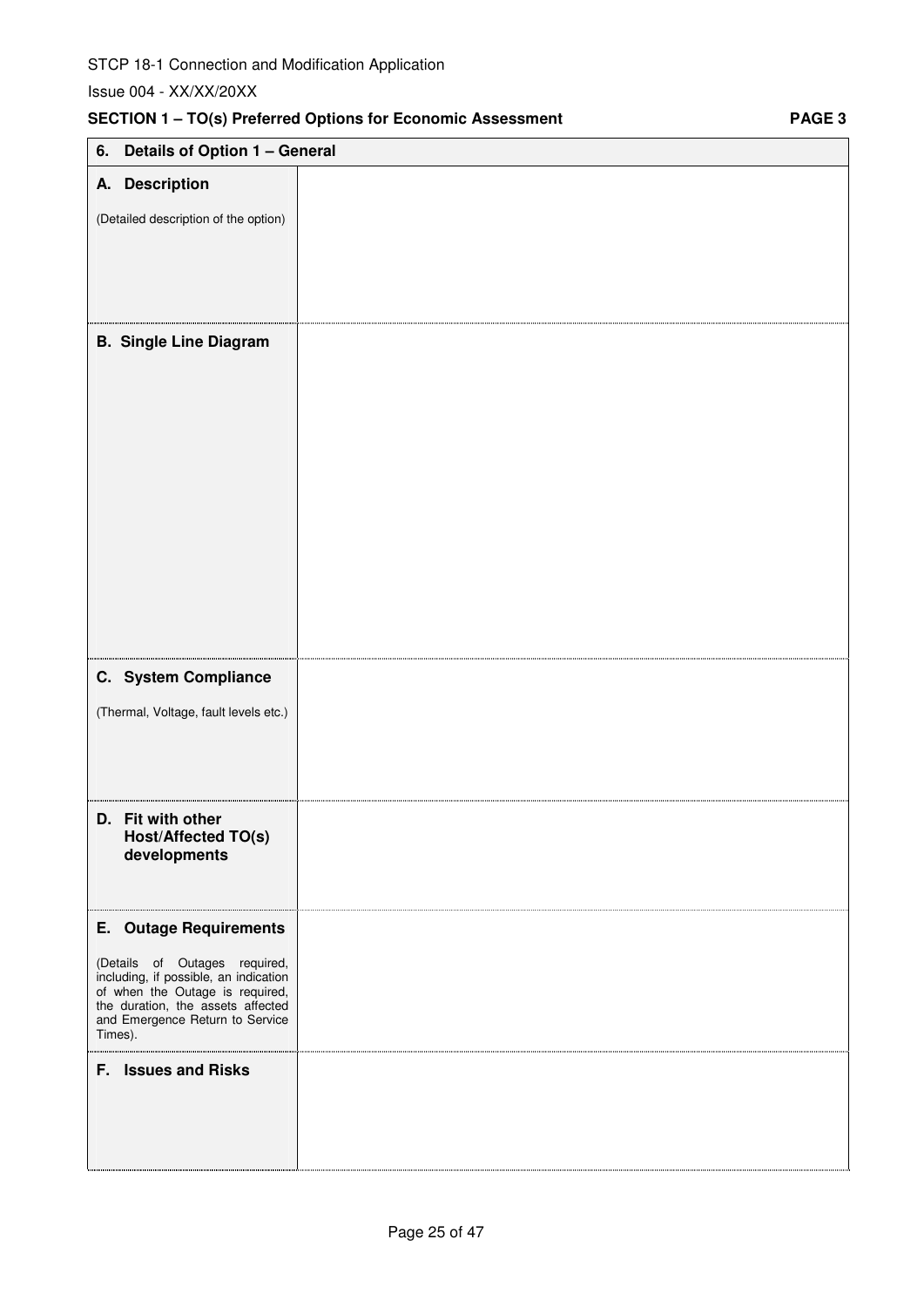## **SECTION 1 – TO(s) Preferred Options for Economic Assessment PAGE 4**

| 7.                                                                                                                                                                                                                                   | Details of Option 1 - Schedule of Technical Details |
|--------------------------------------------------------------------------------------------------------------------------------------------------------------------------------------------------------------------------------------|-----------------------------------------------------|
| G. Switchgear<br>(Detailed description of any<br>changes to any switchgear,<br>including circuit breakers,                                                                                                                           |                                                     |
| disconnectors, busbars, CTs, VTs<br>and Line Traps. This should<br>identify new, changes to existing<br>and surplus switchgear)                                                                                                      |                                                     |
| H. Lines                                                                                                                                                                                                                             |                                                     |
| (Detailed description of any<br>changes to overhead lines,<br>including identification of new,<br>changes to existing Connection<br>and surplus lines)                                                                               |                                                     |
| <b>Cables</b><br>ı.                                                                                                                                                                                                                  |                                                     |
| (Detailed description including<br>technical parameters of any<br>changes to overhead cables,<br>including identification of new,<br>changes to existing Connection<br>and surplus cables)                                           |                                                     |
| J. Power Transformers,<br><b>Series Reactors and</b>                                                                                                                                                                                 |                                                     |
| <b>Quadrature Boosters</b>                                                                                                                                                                                                           |                                                     |
| (Detailed description including<br>technical parameters of any<br>changes to Power Transformers,<br>Series Reactors and Quadrature<br>Boosters, including identification of<br>additional, changes to existing and<br>surplus plant) |                                                     |
| K. Reactive<br>Compensation                                                                                                                                                                                                          |                                                     |
| (Detailed description including<br>technical parameters of any<br>changes to Reactive<br>Compensation, including<br>identification of additional,<br>changes to existing and surplus<br>plant)                                       |                                                     |
| <b>Automatic Control</b><br>(Detailed description including<br>technical parameters of any DAR<br>and Auto-switching schemes)                                                                                                        |                                                     |
| M. Operational<br><b>Tripping/Auto-close</b>                                                                                                                                                                                         |                                                     |
| N. Contingency<br><b>Arrangements</b>                                                                                                                                                                                                |                                                     |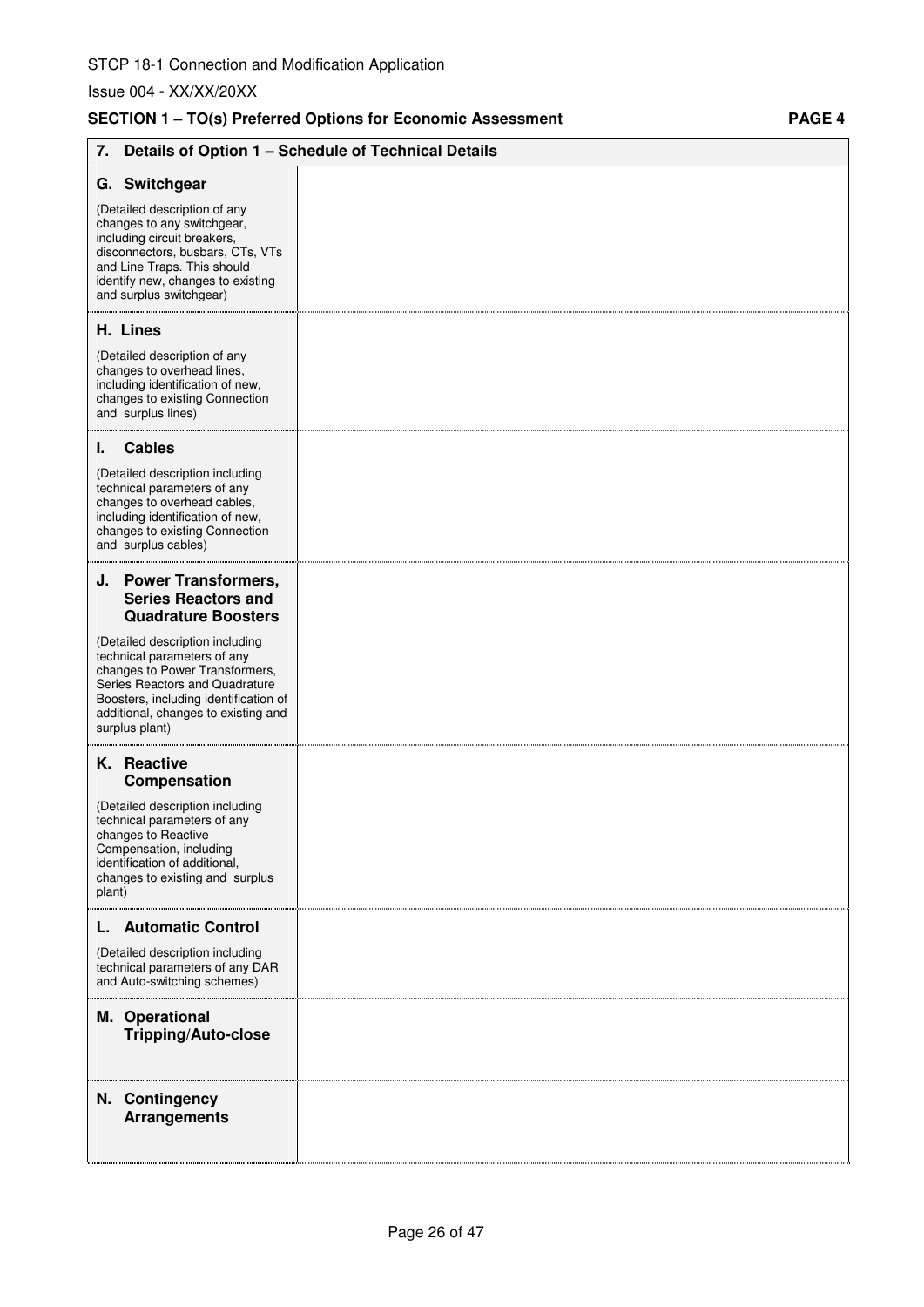# **SECTION 1 – TO(s) Preferred Options for Economic Assessment PAGE 5 8. Details of Option 2 - General A. Description** (Detailed description of the scheme) **B. Single Line Diagram C. System Compliance**  (Thermal, Voltage, fault levels etc.) **D. Fit with other Host/Affected TO(s) developments E. Outage Requirements**  (Details of Outages required, including, if possible, an indication of when the Outage is required, the duration, the assets affected and Emergence Return to Service Times). . . . . . . . . **F. Issues and Risks**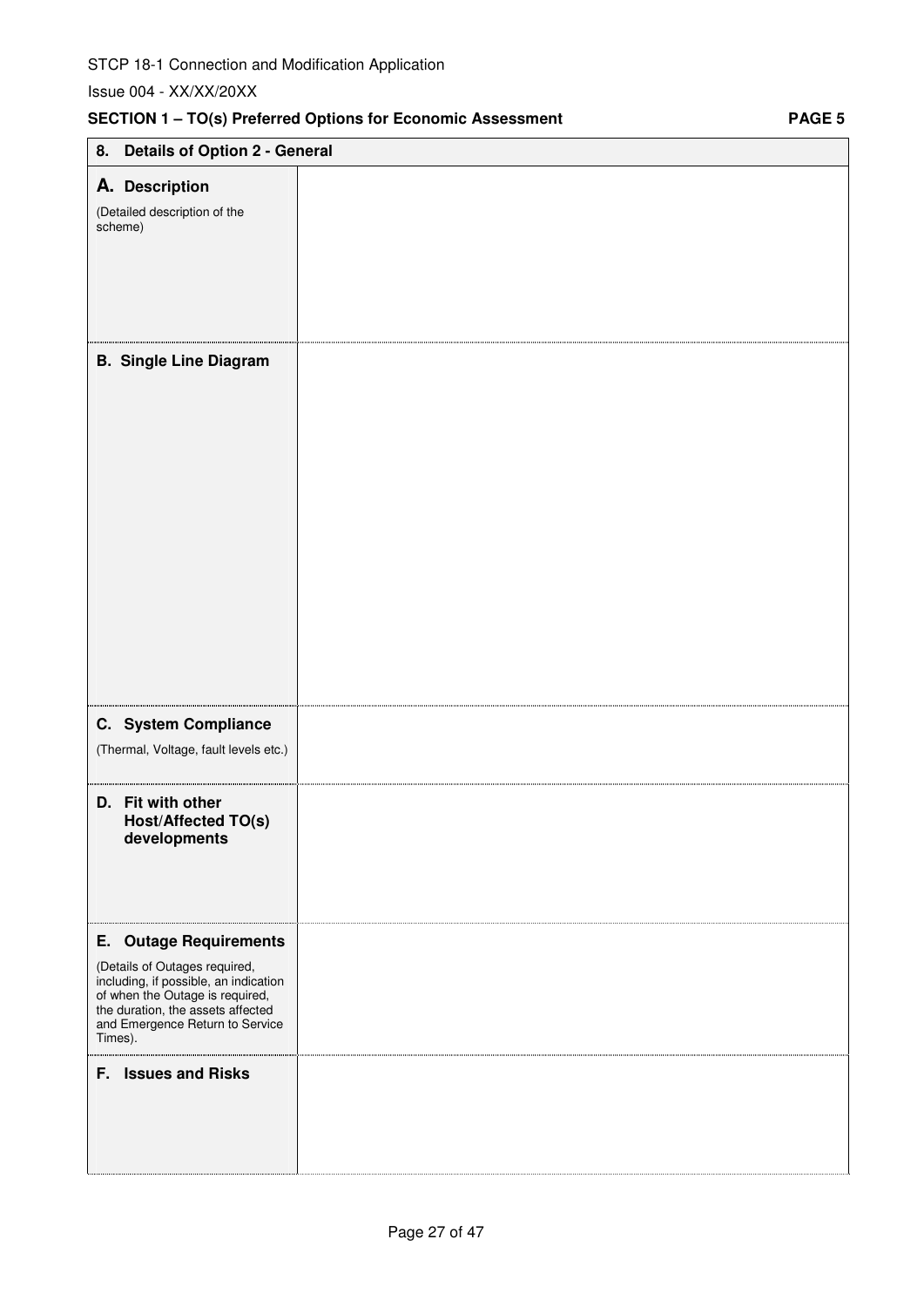## SECTION 1 - TO(s) Preferred Options for Economic Assessment PAGE 6

| 9.                                                                                                                                                                                                                                                             | Details of Option 2 - Schedule of Technical Details |
|----------------------------------------------------------------------------------------------------------------------------------------------------------------------------------------------------------------------------------------------------------------|-----------------------------------------------------|
| G. Switchgear                                                                                                                                                                                                                                                  |                                                     |
| (Detailed description including<br>technical parameters of any<br>changes to any switchgear,<br>including circuit breakers,<br>disconnectors, busbars, CTs, VTs<br>and Line Traps. This should<br>identify new, changes to existing<br>and surplus switchgear) |                                                     |
| H. Lines                                                                                                                                                                                                                                                       |                                                     |
| (Detailed description including<br>technical parameters of any<br>changes to overhead lines,<br>including identification of new,<br>changes to existing Connection<br>and surplus lines)                                                                       |                                                     |
| <b>Cables</b><br>ı.                                                                                                                                                                                                                                            |                                                     |
| (Detailed description including<br>technical parameters of any<br>changes to overhead cables,<br>including identification of new,<br>changes to existing Connection<br>and surplus cables)                                                                     |                                                     |
| J. Power Transformers,<br><b>Series Reactors and</b><br><b>Quadrature Boosters</b>                                                                                                                                                                             |                                                     |
| (Detailed description including<br>technical parameters of any<br>changes to Power Transformers,<br>Series Reactors and Quadrature<br>Boosters, including identification of<br>additional, changes to existing and<br>surplus plant)                           |                                                     |
| K. Reactive<br>Compensation                                                                                                                                                                                                                                    |                                                     |
| (Detailed description including<br>technical parameters of any<br>changes to Reactive<br>Compensation, including<br>identification of additional,<br>changes to existing and surplus<br>plant)                                                                 |                                                     |
| <b>Automatic Control</b><br>L.                                                                                                                                                                                                                                 |                                                     |
| (Detailed description including<br>technical parameters of any DAR<br>and Auto-switching schemes)                                                                                                                                                              |                                                     |
| M. Operational<br><b>Tripping/Auto-close</b>                                                                                                                                                                                                                   |                                                     |
| N. Contingency<br><b>Arrangements</b>                                                                                                                                                                                                                          |                                                     |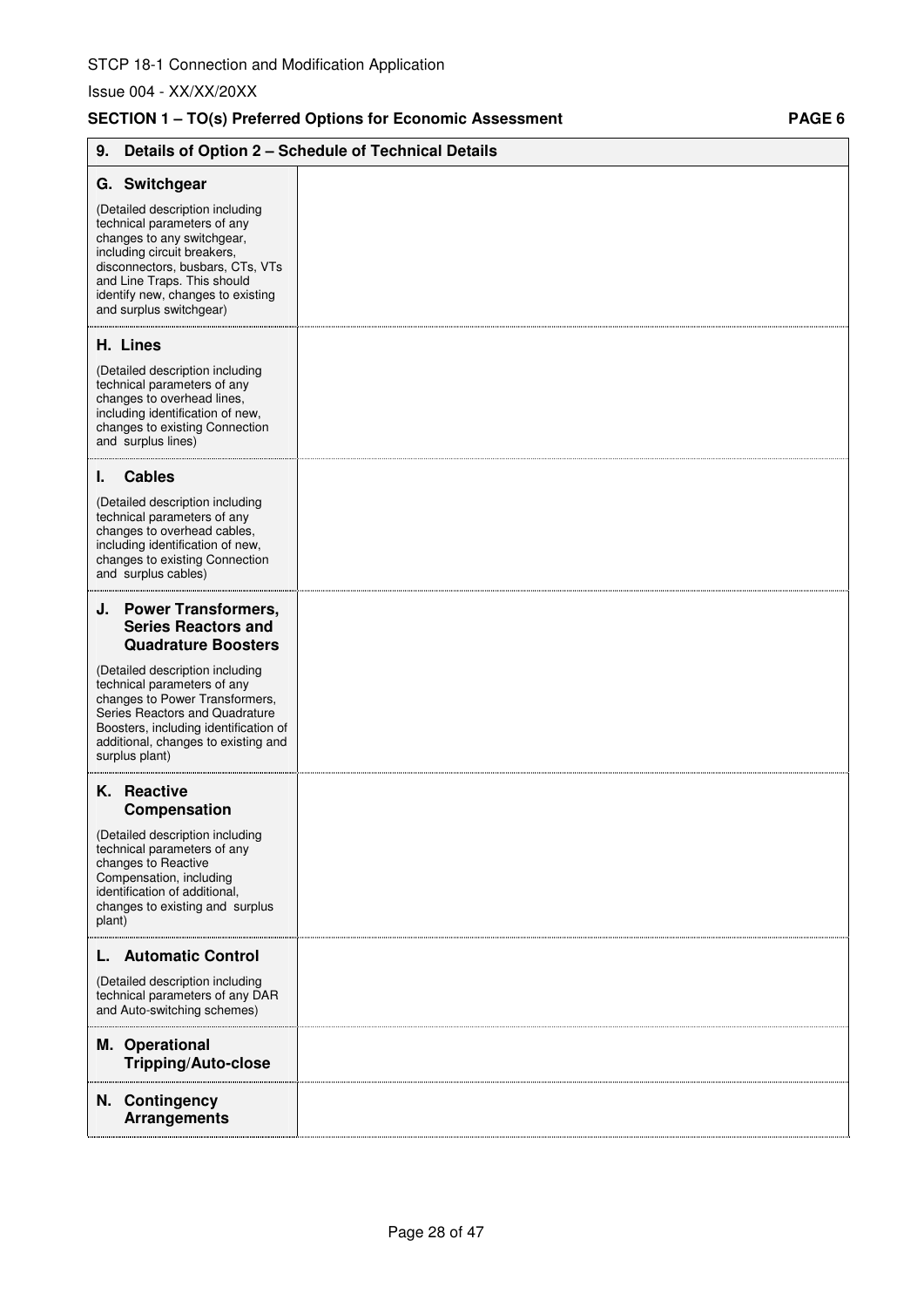| 10. Details of Option 3 - General                                                                                                                                                                                                                           |  |
|-------------------------------------------------------------------------------------------------------------------------------------------------------------------------------------------------------------------------------------------------------------|--|
|                                                                                                                                                                                                                                                             |  |
| A. Description<br>(Detailed description of the<br>scheme)                                                                                                                                                                                                   |  |
| <b>B. Single Line Diagram</b>                                                                                                                                                                                                                               |  |
| C. System Compliance<br>(Thermal, Voltage, fault levels etc.)                                                                                                                                                                                               |  |
| D. Fit with other<br>Host/Affected TO(s)<br>developments                                                                                                                                                                                                    |  |
| <b>E.</b> Outage Requirements<br>(Details of Outages required,<br>including, if possible, an indication<br>of when the Outage is required,<br>the duration, the assets affected<br>and Emergence Return to Service<br>Times).<br><b>F.</b> Issues and Risks |  |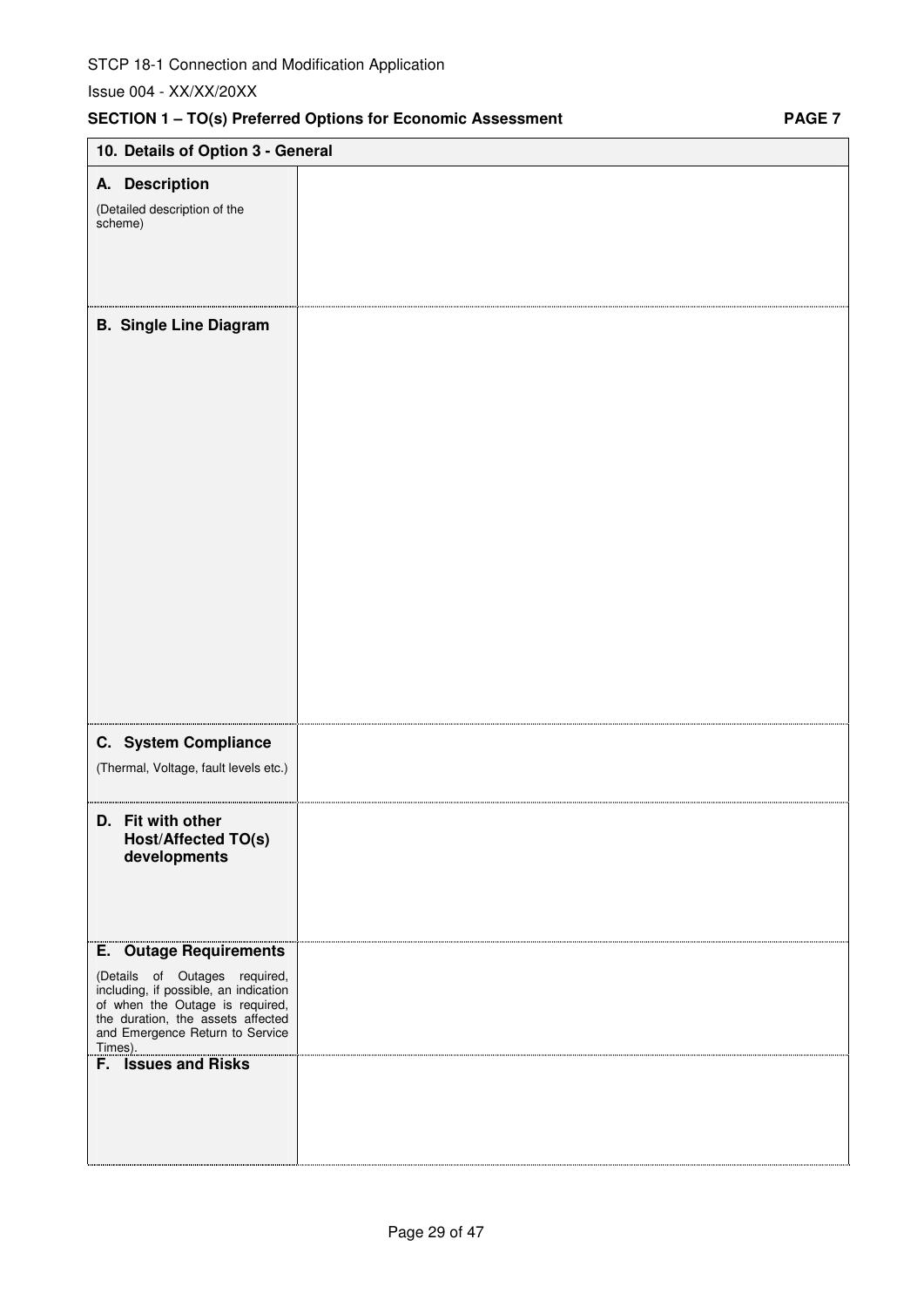## **SECTION 1 – TO(s) Preferred Options for Economic Assessment PAGE 8**

| 11. Details of Option 3 - Schedule of Technical Details                                                                                                                                                                                                        |  |
|----------------------------------------------------------------------------------------------------------------------------------------------------------------------------------------------------------------------------------------------------------------|--|
| G. Switchgear                                                                                                                                                                                                                                                  |  |
| (Detailed description including<br>technical parameters of any<br>changes to any switchgear,<br>including circuit breakers,<br>disconnectors, busbars, CTs, VTs<br>and Line Traps. This should<br>identify new, changes to existing<br>and surplus switchgear) |  |
| H. Lines                                                                                                                                                                                                                                                       |  |
| (Detailed description including<br>technical parameters of any<br>changes to overhead lines,<br>including identification of new,<br>changes to existing Connection<br>and surplus lines)                                                                       |  |
| <b>Cables</b><br>L.                                                                                                                                                                                                                                            |  |
| (Detailed description including<br>technical parameters of any<br>changes to overhead cables,<br>including identification of new,<br>changes to existing Connection<br>and surplus cables)                                                                     |  |
| J. Power Transformers,<br><b>Series Reactors and</b><br><b>Quadrature Boosters</b>                                                                                                                                                                             |  |
| (Detailed description including<br>technical parameters of any<br>changes to Power Transformers,<br>Series Reactors and Quadrature<br>Boosters, including identification of<br>additional, changes to existing and<br>surplus plant)                           |  |
| K. Reactive<br>Compensation                                                                                                                                                                                                                                    |  |
| (Detailed description including<br>technical parameters of any<br>changes to Reactive<br>Compensation, including<br>identification of additional,<br>changes to existing and surplus<br>plant)                                                                 |  |
| <b>Automatic Control</b><br>L.                                                                                                                                                                                                                                 |  |
| (Detailed description including<br>technical parameters of any DAR<br>and Auto-switching schemes)                                                                                                                                                              |  |
| M. Operational<br><b>Tripping/Auto-close</b>                                                                                                                                                                                                                   |  |
| N. Contingency<br><b>Arrangements</b>                                                                                                                                                                                                                          |  |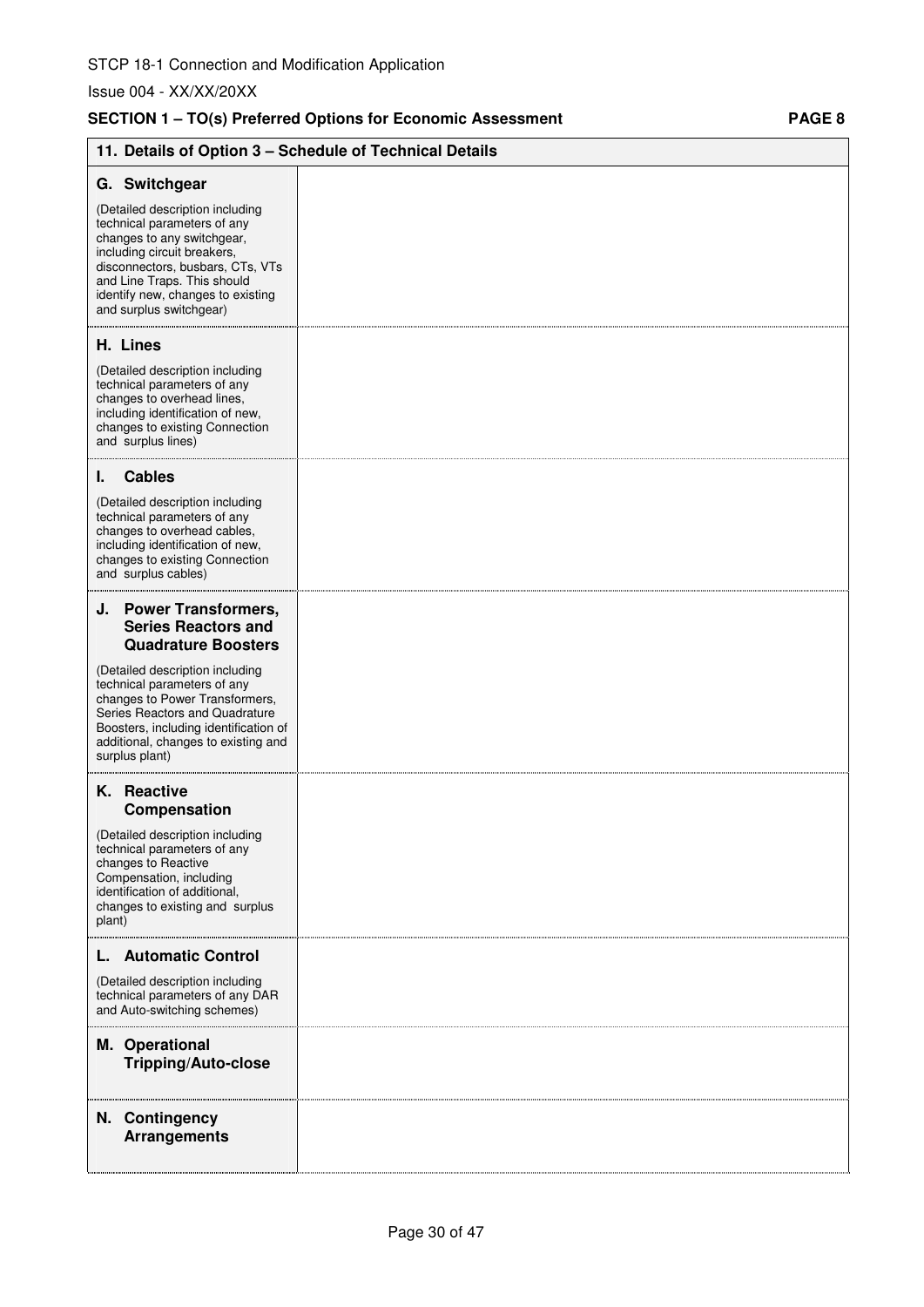## **SECTION 2 – NGET Economic Impact Assessment Results PAGE 9**

|                 | 12. SO Economic Impact Assessment Results |
|-----------------|-------------------------------------------|
| <b>Option A</b> |                                           |
|                 |                                           |
|                 |                                           |
|                 |                                           |
|                 |                                           |
|                 |                                           |
|                 |                                           |
|                 |                                           |
|                 |                                           |
|                 |                                           |
|                 |                                           |
|                 |                                           |
| <b>Option B</b> |                                           |
|                 |                                           |
|                 |                                           |
|                 |                                           |
|                 |                                           |
|                 |                                           |
|                 |                                           |
|                 |                                           |
|                 |                                           |
|                 |                                           |
|                 |                                           |
| <b>Option C</b> |                                           |
|                 |                                           |
|                 |                                           |
|                 |                                           |
|                 |                                           |
|                 |                                           |
|                 |                                           |
|                 |                                           |
|                 |                                           |
|                 |                                           |
|                 |                                           |
|                 |                                           |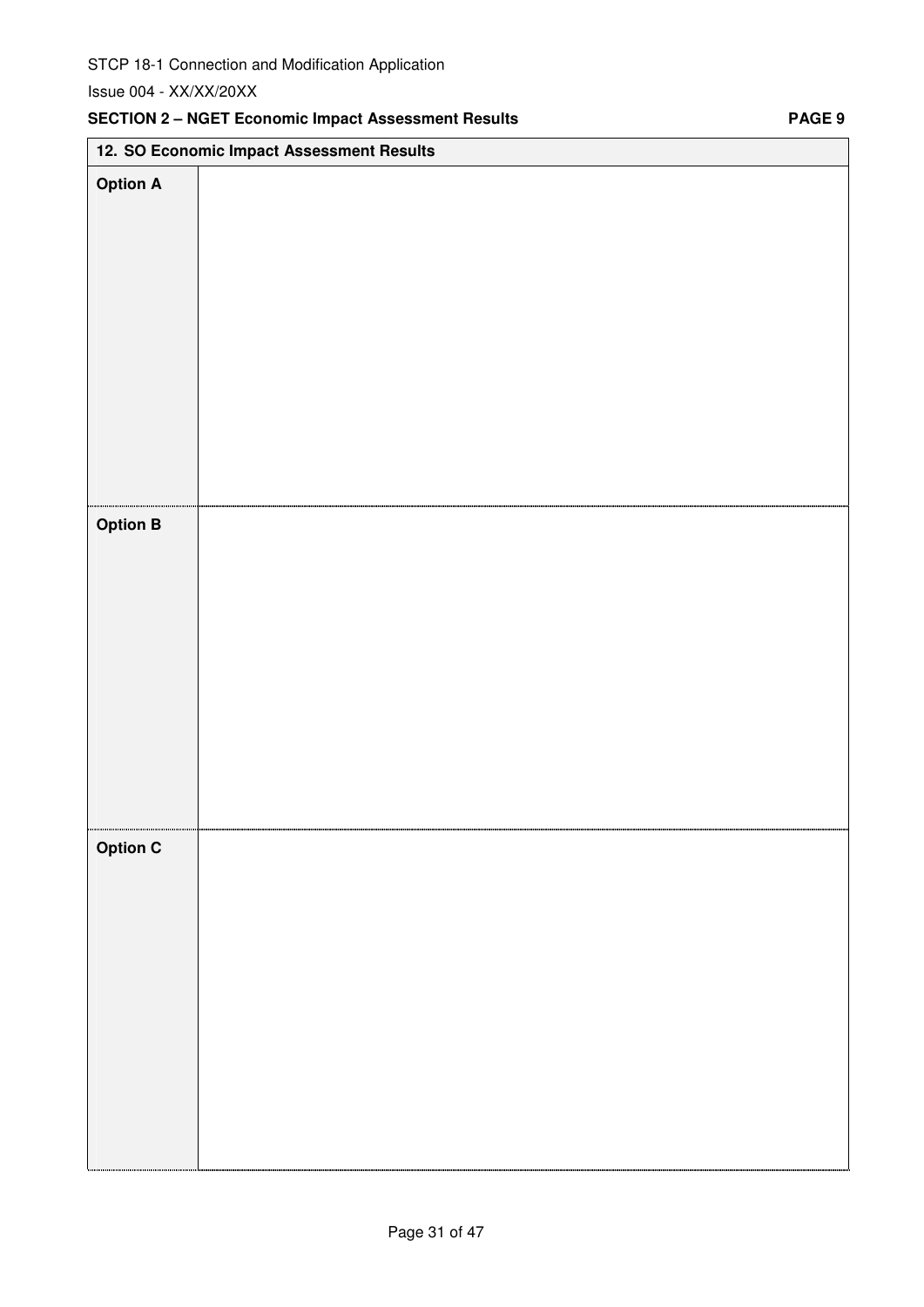|                                                                                                                                                                                                                                                      | <b>SECTION 3 - Selected Connection and Infrastructure Option</b> | <b>PAGE 10</b> |
|------------------------------------------------------------------------------------------------------------------------------------------------------------------------------------------------------------------------------------------------------|------------------------------------------------------------------|----------------|
| 13. Selected Connection and Infrastructure Option                                                                                                                                                                                                    |                                                                  |                |
| A. Description<br>(Detailed description of the<br>scheme)                                                                                                                                                                                            |                                                                  |                |
| <b>B. Single Line Diagram</b>                                                                                                                                                                                                                        |                                                                  |                |
| C. System Compliance<br>(Thermal, Voltage, fault levels etc.)                                                                                                                                                                                        |                                                                  |                |
| D. Fit with other<br>Host/Affected TO(s)<br>developments                                                                                                                                                                                             |                                                                  |                |
| <b>E.</b> Outage Requirements<br>(Details of Outages required,<br>including, if possible, an indication<br>of when the Outage is required,<br>the duration, the assets affected<br>and Emergence Return to Service<br>Times).<br>F. Issues and Risks |                                                                  |                |
|                                                                                                                                                                                                                                                      |                                                                  |                |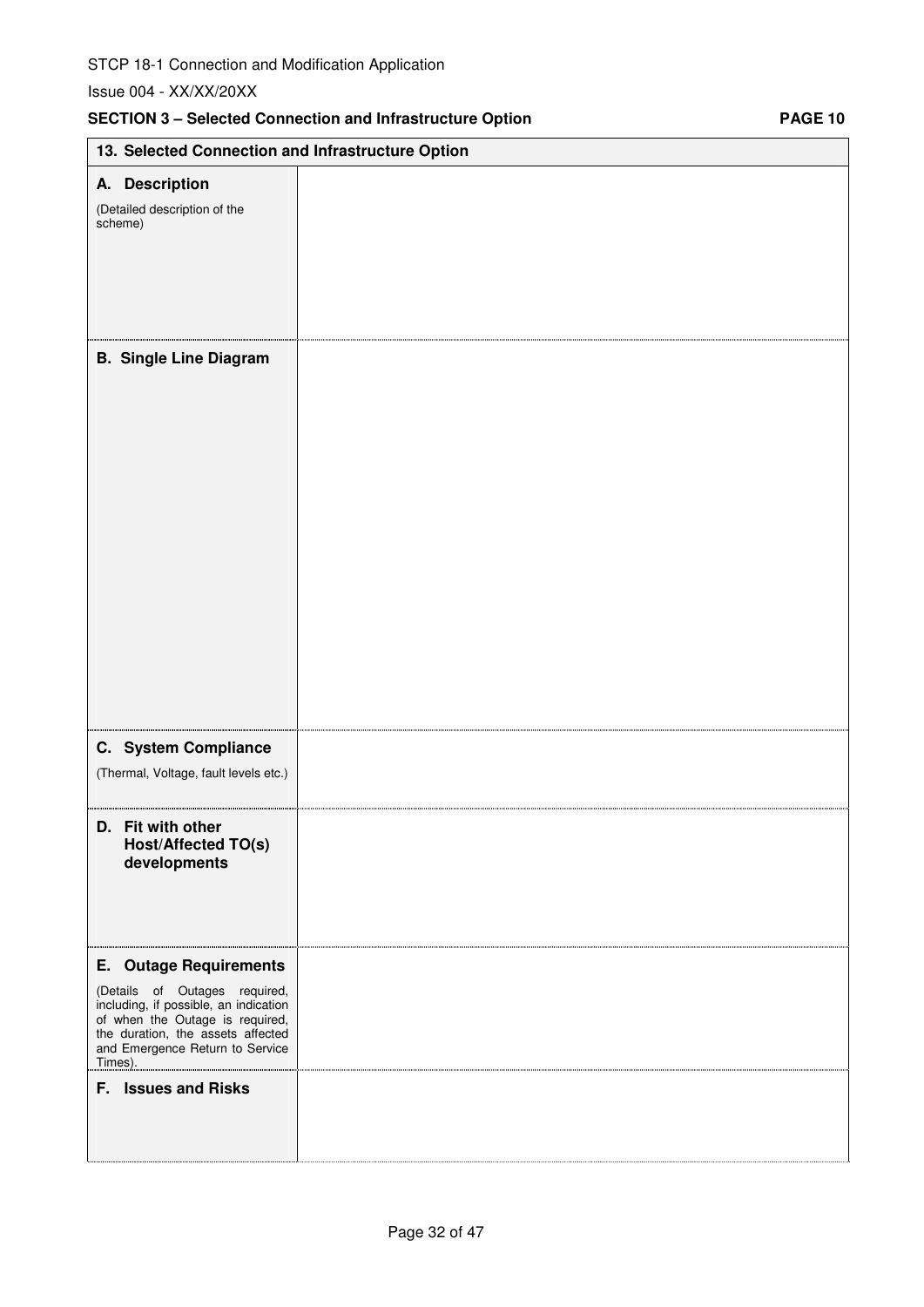## SECTION 3 - Selected Connection and Infrastructure Option **PAGE 11**

| 14. Selected Connection and Infrastructure Option                                                                                                                                                                                                              |  |
|----------------------------------------------------------------------------------------------------------------------------------------------------------------------------------------------------------------------------------------------------------------|--|
| G. Switchgear                                                                                                                                                                                                                                                  |  |
| (Detailed description including<br>technical parameters of any<br>changes to any switchgear,<br>including circuit breakers,<br>disconnectors, busbars, CTs, VTs<br>and Line Traps. This should<br>identify new, changes to existing<br>and surplus switchgear) |  |
| H. Lines                                                                                                                                                                                                                                                       |  |
| (Detailed description including<br>technical parameters of any<br>changes to overhead lines,<br>including identification of new,<br>changes to existing Connection<br>and surplus lines)                                                                       |  |
| <b>Cables</b><br>ı.                                                                                                                                                                                                                                            |  |
| (Detailed description including<br>technical parameters of any<br>changes to overhead cables,<br>including identification of new,<br>changes to existing Connection<br>and surplus cables)                                                                     |  |
| J. Power Transformers,<br><b>Series Reactors and</b><br><b>Quadrature Boosters</b>                                                                                                                                                                             |  |
| (Detailed description including<br>technical parameters of any<br>changes to Power Transformers,<br>Series Reactors and Quadrature<br>Boosters, including identification of<br>additional, changes to existing and<br>surplus plant)                           |  |
| K. Reactive<br>Compensation                                                                                                                                                                                                                                    |  |
| (Detailed description including<br>technical parameters of any<br>changes to Reactive<br>Compensation, including<br>identification of additional,<br>changes to existing and surplus<br>plant)                                                                 |  |
| <b>Automatic Control</b>                                                                                                                                                                                                                                       |  |
| (Detailed description including<br>technical parameters of any DAR<br>and Auto-switching schemes)                                                                                                                                                              |  |
| M. Operational<br><b>Tripping/Auto-close</b>                                                                                                                                                                                                                   |  |
| N. Contingency<br><b>Arrangements</b>                                                                                                                                                                                                                          |  |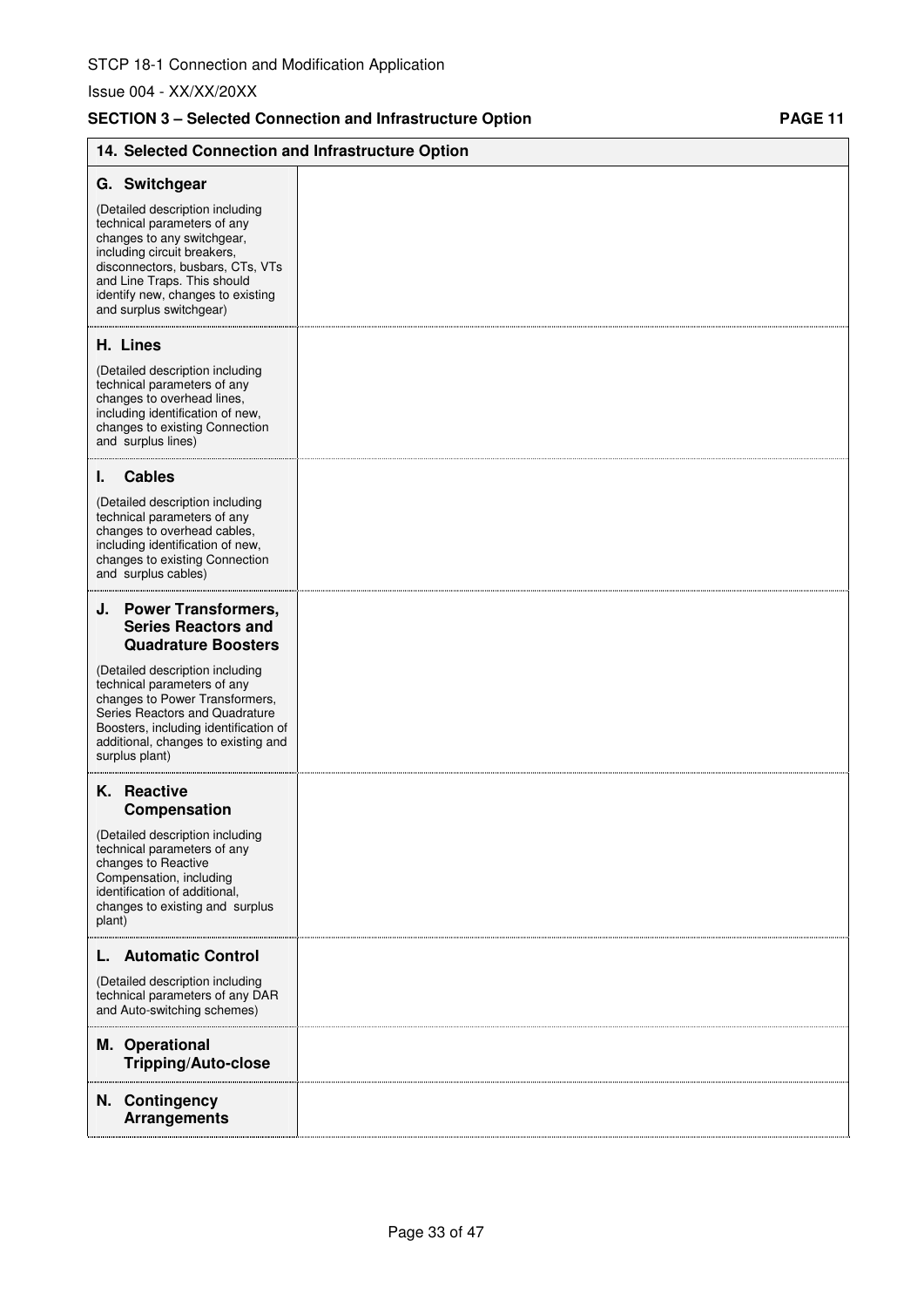# **Appendix B3 - - TO/NGET Indemnity Proposal**

| TO/NGET Indemnity Proposal under STCP 18-1                                             |                              |
|----------------------------------------------------------------------------------------|------------------------------|
| <b>NGET Scheme</b><br>Number:                                                          |                              |
| Proposal no.:                                                                          | (Format: YYYY/MM/DD/TO/????) |
| To:                                                                                    | <b>NGET</b>                  |
| From (contact at TO):                                                                  |                              |
| Contact at NGET:                                                                       |                              |
| Date of proposal:                                                                      |                              |
| Date response required:                                                                |                              |
| User concerned:                                                                        |                              |
| Site:                                                                                  |                              |
| <b>Completion Date</b><br>requested:                                                   |                              |
| <b>Completion Date</b><br>achievable under<br>Indemnity:                               |                              |
| <b>Completion Date</b><br>without an indemnity                                         |                              |
| Indemnity value<br>excluding VAT                                                       |                              |
| Period of indemnity<br>cover                                                           |                              |
| Date by which<br>indemnity needs to be<br>signed                                       |                              |
| Reasons and details of<br>works required to<br>achieve completion date<br>in indemnity |                              |
| Other details:                                                                         |                              |
| (special terms etc)                                                                    |                              |
|                                                                                        |                              |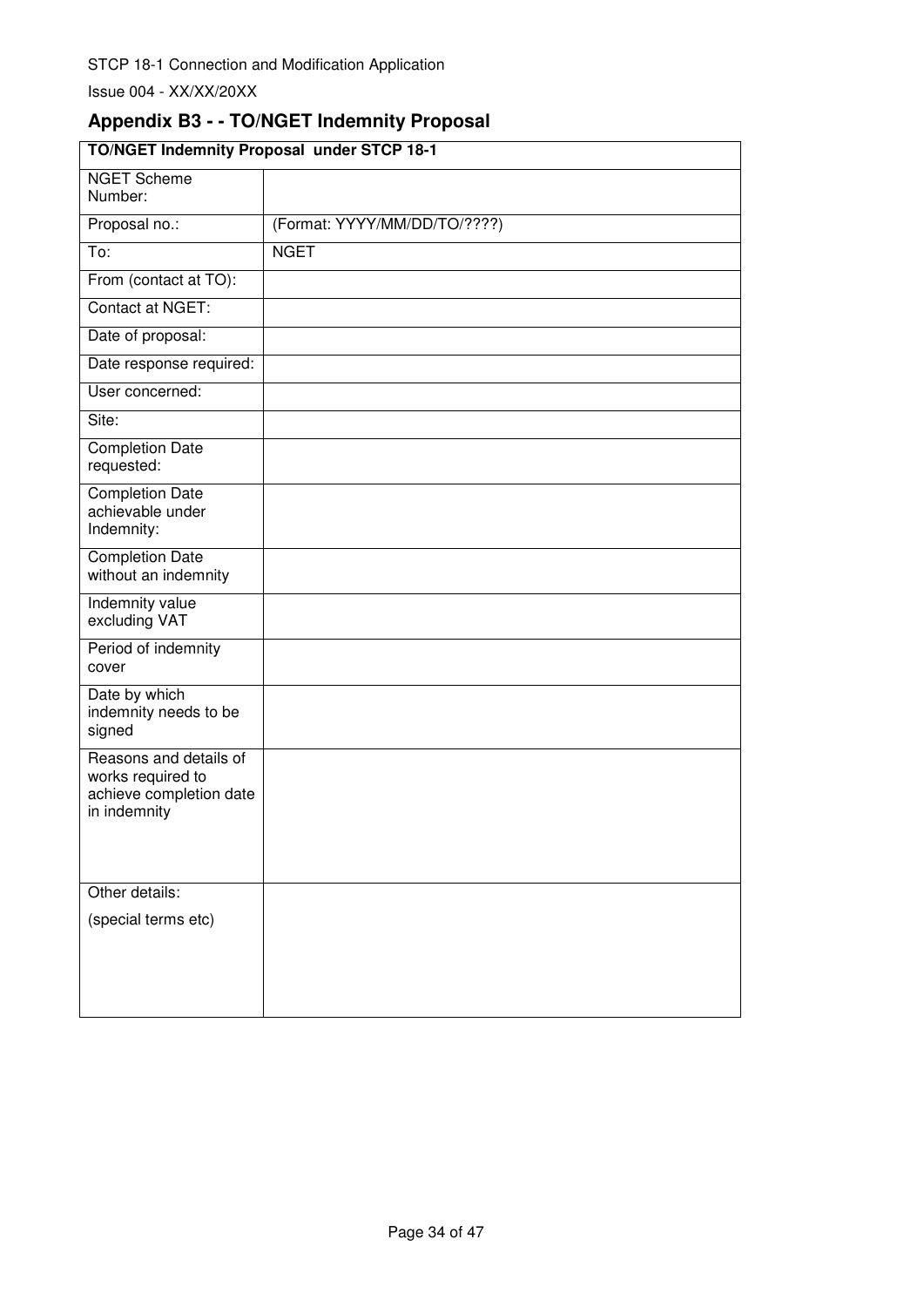## **Appendix B4 - Indemnity Status Report**

| <b>Indemnity Status Report under STCP 18-1</b> |             |             |                              |                          |                                                          |                       |                              |                 |
|------------------------------------------------|-------------|-------------|------------------------------|--------------------------|----------------------------------------------------------|-----------------------|------------------------------|-----------------|
| <b>NGET Scheme</b><br>Number                   |             |             |                              |                          |                                                          |                       |                              |                 |
| Scheme<br>Description                          |             |             |                              |                          |                                                          |                       |                              |                 |
| To (at NGET):                                  |             |             |                              |                          |                                                          |                       |                              |                 |
| From (at TO):                                  |             |             |                              |                          |                                                          |                       |                              |                 |
| Contact at NGET:                               |             |             |                              |                          |                                                          |                       |                              |                 |
| Indemnity<br>Reference                         | <b>User</b> | <b>Site</b> | Indemnity<br>signing<br>date | Indemnity<br>expiry date | <b>Target</b><br>date for<br><b>Agreement</b><br>signing | <b>Total</b><br>Value | Latest<br><b>Commitments</b> | <b>Comments</b> |
|                                                |             |             |                              |                          |                                                          | $E(ex\ vat)$          | $E(ex\; vat)$                |                 |
|                                                |             |             |                              |                          |                                                          |                       |                              |                 |
|                                                |             |             |                              |                          |                                                          |                       |                              |                 |
|                                                |             |             |                              |                          |                                                          |                       |                              |                 |
|                                                |             |             |                              |                          |                                                          |                       |                              |                 |
|                                                |             |             |                              |                          |                                                          |                       |                              |                 |
|                                                |             |             |                              |                          |                                                          |                       |                              |                 |
|                                                |             |             |                              |                          |                                                          |                       |                              |                 |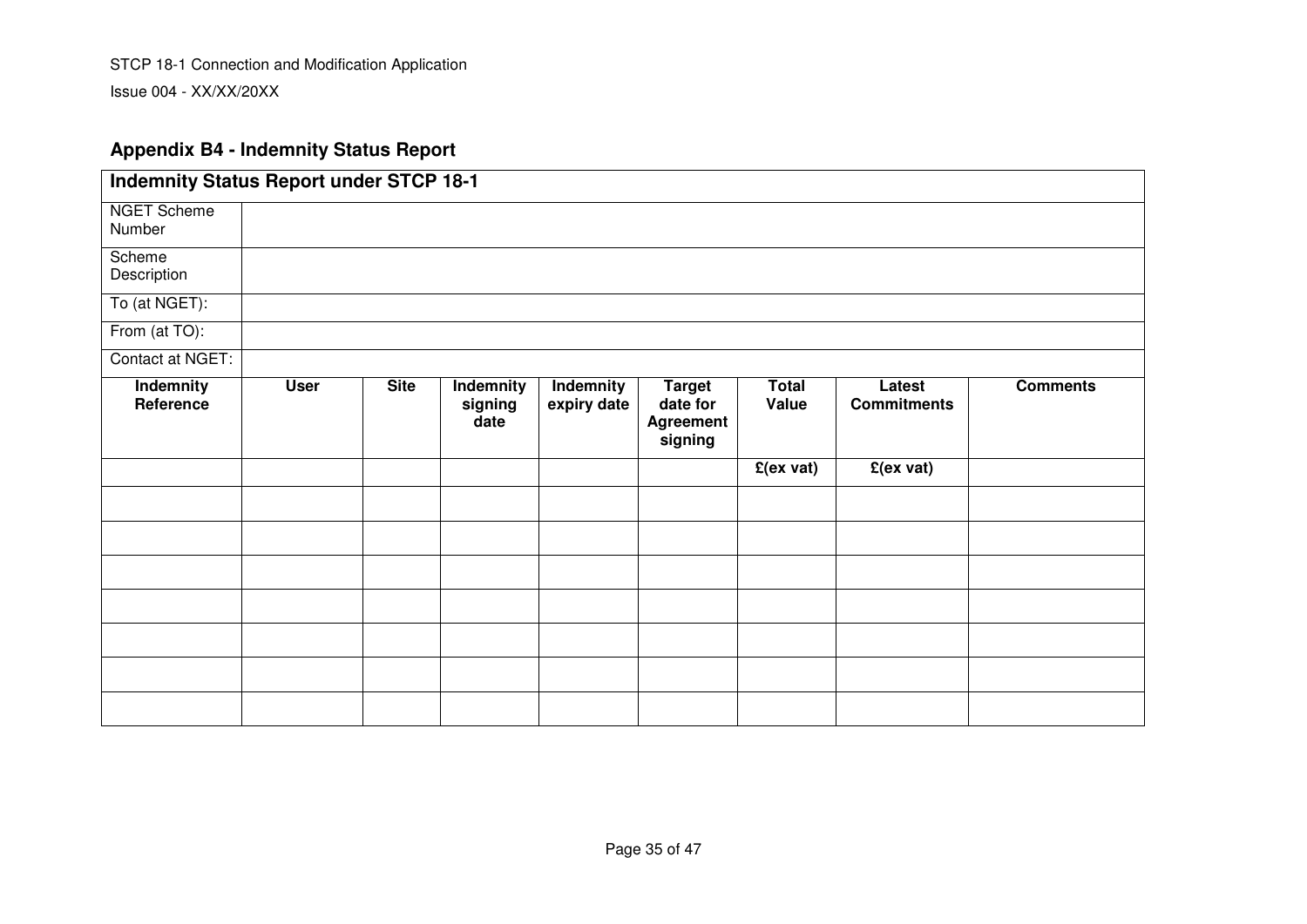Issue 004 - XX/XX/20XX

## **Appendix B5 – Charging Information Requirements**

Spreadsheet listing all Transmission Connection Assets and attributes required e.g. Gross Asset Value, cable length, rating etc.

Description of One Off Works

Description of infrastructure works

For all Transmission Connection Assets sufficient detail to enable a Modern Equivalent Asset (MEA) valuation.

Including:

- For Overhead Line, the type, tower type and composition, length and nominal rating
- For cables the type, nominal rating, and length
- For Transformers the type, voltages, nominal rating
- For switchgear the type, air or gas insulated, indoor or outdoor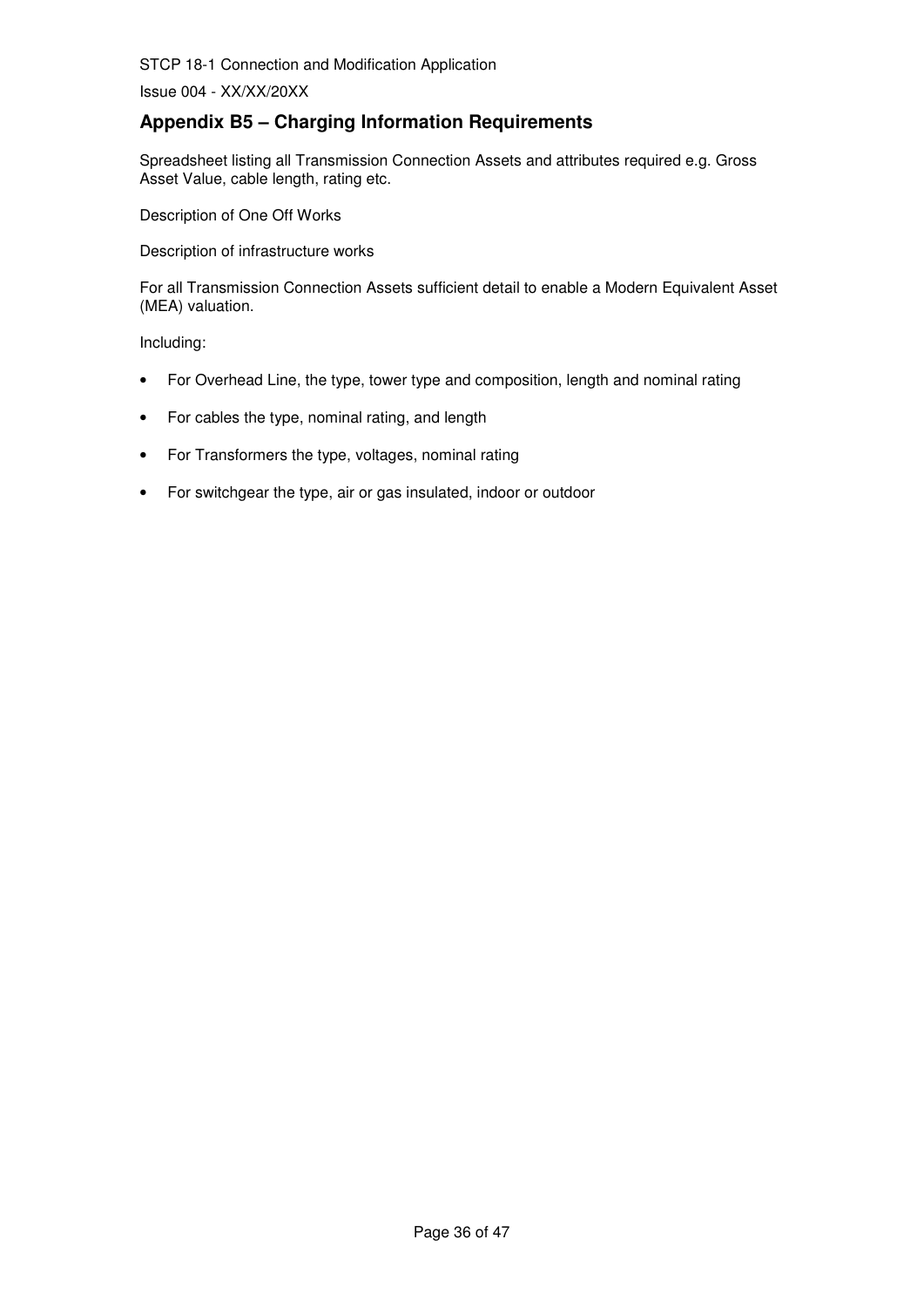Issue 004 - XX/XX/20XX

## **Appendix B6 – Other Charging Information Requirements**

Spreadsheet containing list of all Transmission Connection Assets with Gross Asset Values in a specified price base, and other specified attributes.

Gross Asset Values are provided in a specified price base, and are calculated in accordance with the Statement of Connection Charging Methodology.

For indicative GAVs, the values are estimated initially at this stage and updated through the construction phase and finalised during scheme closure. The indicative GAV of a post vesting connection asset is the total historical cost of an asset inclusive of construction costs, allocated equipment & direct engineering cost, interest during construction, and liquidated damages premiums if applicable

If an Applicant has specified a fixed price connection charge then the GAVs will be based on the estimated cost plus a risk margin.

If an Applicant has specified a capital contribution then this will be calculated in accordance with the Statement of Connection Charging Methodology, in a specified price base, based on actual costs (plus a risk margin if the Applicant has requested a fixed price).

One Off charges calculated in accordance with the Statement of Connection Charging Methodology in a specified price base, based on actual costs (plus a risk margin if the Applicant has requested a fixed price).

Other information required for the commercial aspects of the Offer to the Applicant:

- Asset specific commissioning date<sup>1</sup>
- Scheme Completion date (Charging commencement date)<sup>1,2</sup>
- Commissioning Programme Commencement Date<sup>1</sup>
- Site Access date
- Consents requirements and anticipated dates
- Description of any User Works<sup>1</sup>
- Description of any Third Party works and associated dates<sup>1</sup>
- Any special terms
- Single line diagram of connection with connection/infrastructure boundary shown

<sup>1</sup>Staged where the Applicant has applied for a phased connection <sup>2</sup>Independent of completion of User's Works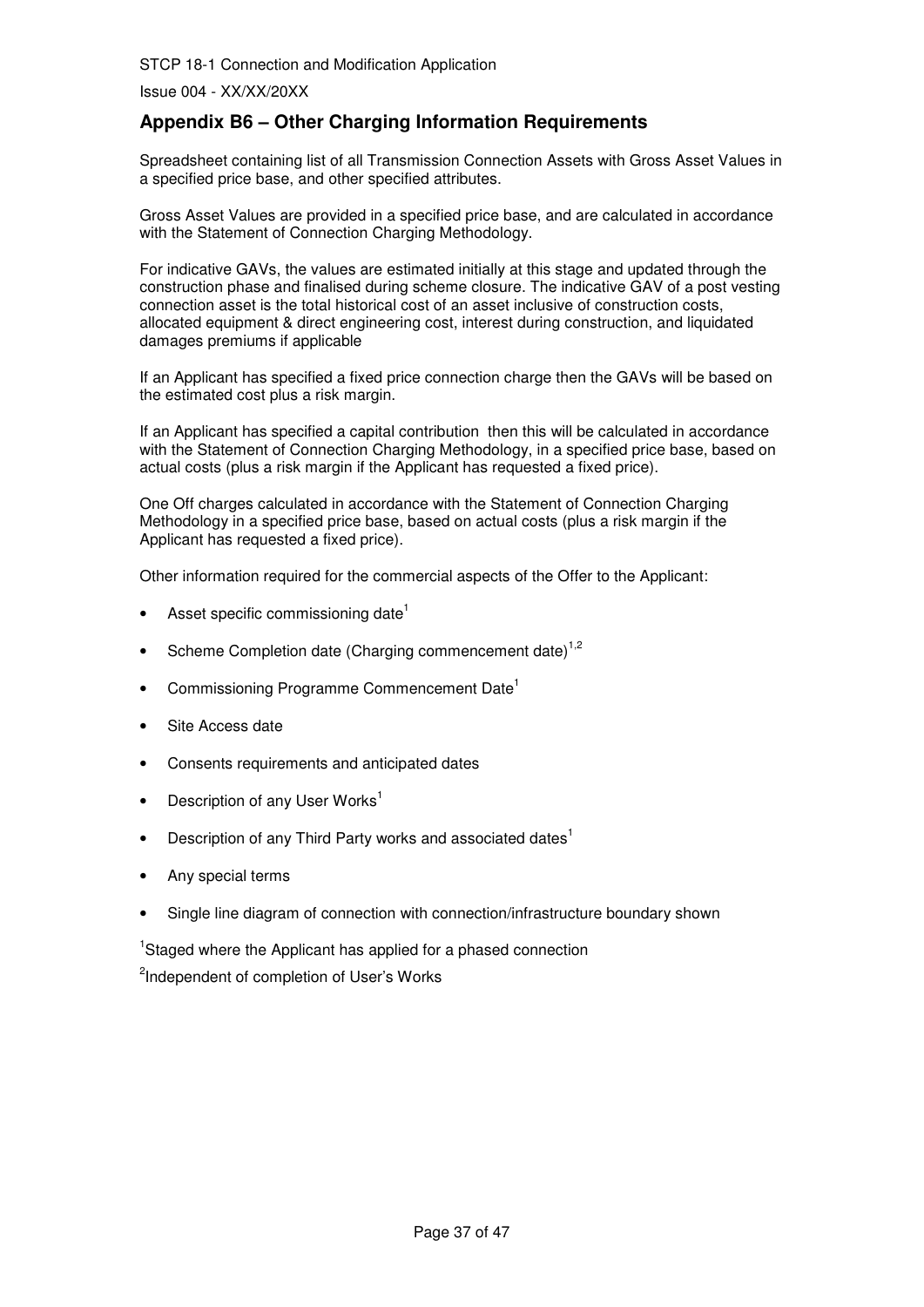# **Appendix C: Interface Equipment Specification**

## **C Schedule A – Control Telephony**

#### **C4.3 Services to be provided**

#### **C4.3.1 Power Station (both Adjacent and Not Adjacent to the TO's Transmission System)**

- C4.3.1.1 The TO Construction Offer to NGET shall include terms for the connection of control telephones at the User's Site to the TO telephone network, which shall facilitate communications for control purposes between the User and NGET and between the User and the TO.
- C4.3.1.2 The TO Construction Offer to NGET shall include terms for the connection of an extension bell.
- C4.3.1.3 The TO Construction Offer to NGET shall include terms for a PSTN connection
- C4.3.1.4 For the avoidance of doubt, the TO Construction Offer shall not contain terms for any of the following:
	- a Telegraph Instructor (Grid Code CC6.5.7):
	- or Electronic Data Communication Facilities (Grid Code CC6.5.8); or
	- a fax machine.
- C4.3.1.5 To the extent that NGET requires these facilities, NGET shall include relevant terms in their Bilateral Agreement directly with the User.

#### **C4.3.2 Demand Site**

- C4.3.2.1 The TO Construction Offer to NGET shall include terms for the connection of control telephones at the User's Control Point to the TO telephone network, which shall facilitate communications for control purposes between the User and NGET and between the User and the TO.
- C4.3.2.2 The TO Construction Offer to NGET shall include terms for a PSTN connection.
- C4.3.2.3 For the avoidance of doubt, the TO Construction Offer shall not contain terms for any of the following:
	- a Telegraph Instructor (Grid Code CC6.5.7);
	- or Electronic Data Communication Facilities (Grid Code CC6.5.8); or
	- a fax machine.
- C4.3.2.4 To the extent that NGET requires these facilities, NGET shall include relevant terms in their Bilateral Agreement directly with the User.

#### **C4.3.3 Large Embedded Generator**

- C4.3.3.1 Where requested by NGET, the TO shall use reasonable endeavours to agree terms with the relevant Distribution Network Operator to facilitate the connection of control telephones at the User's Control Point to the TO telephone network, which shall facilitate communications for control purposes between the User and NGET and between the User and the TO.
- C4.3.3.2 For the avoidance of doubt, the TO shall not facilitate any of the following:
	- a Telegraph Instructor (Grid Code CC6.5.7):
	- or Electronic Data Communication Facilities (Grid Code CC6.5.8):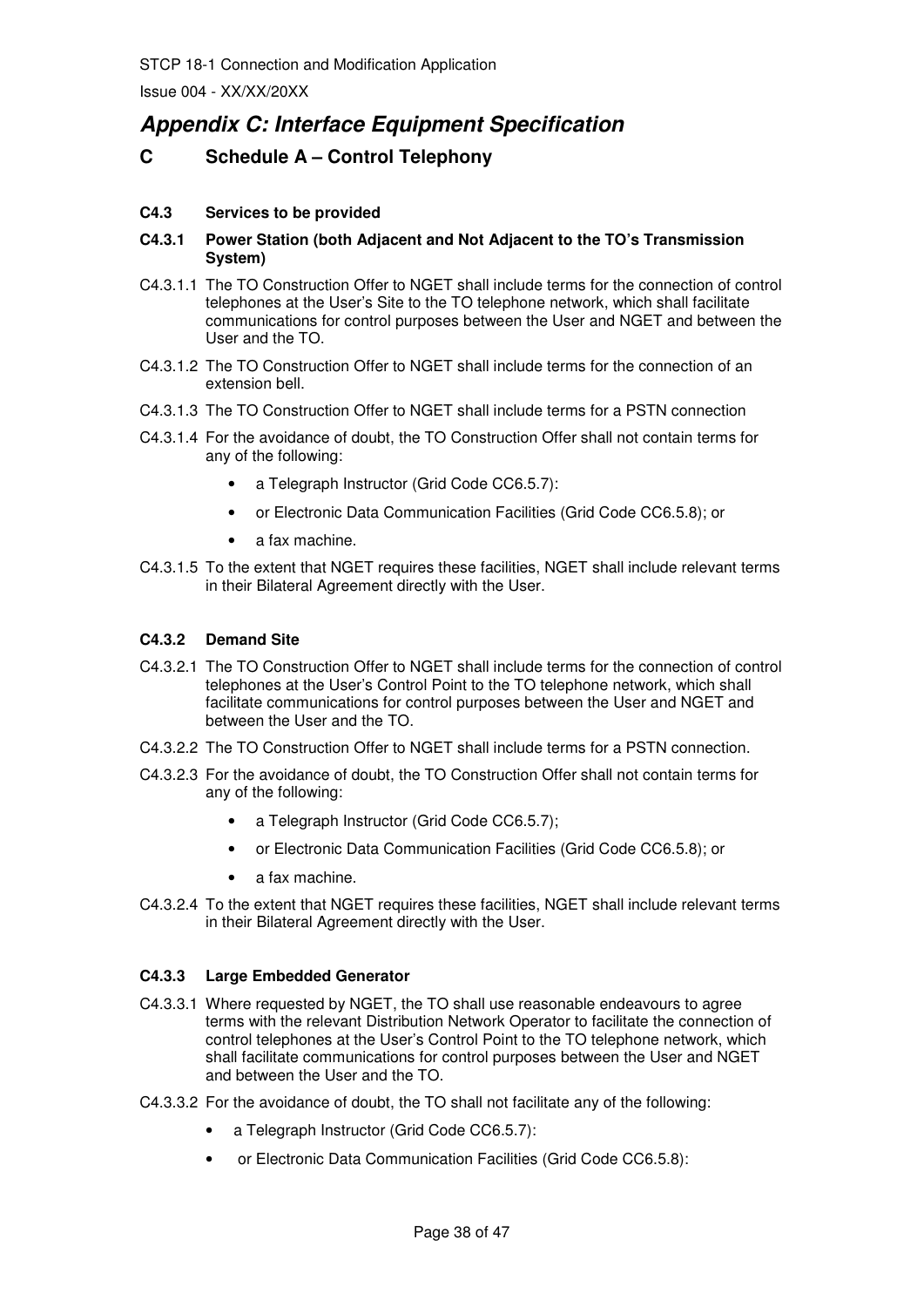- PSTN connection:
- fax machine: or
- extension bell.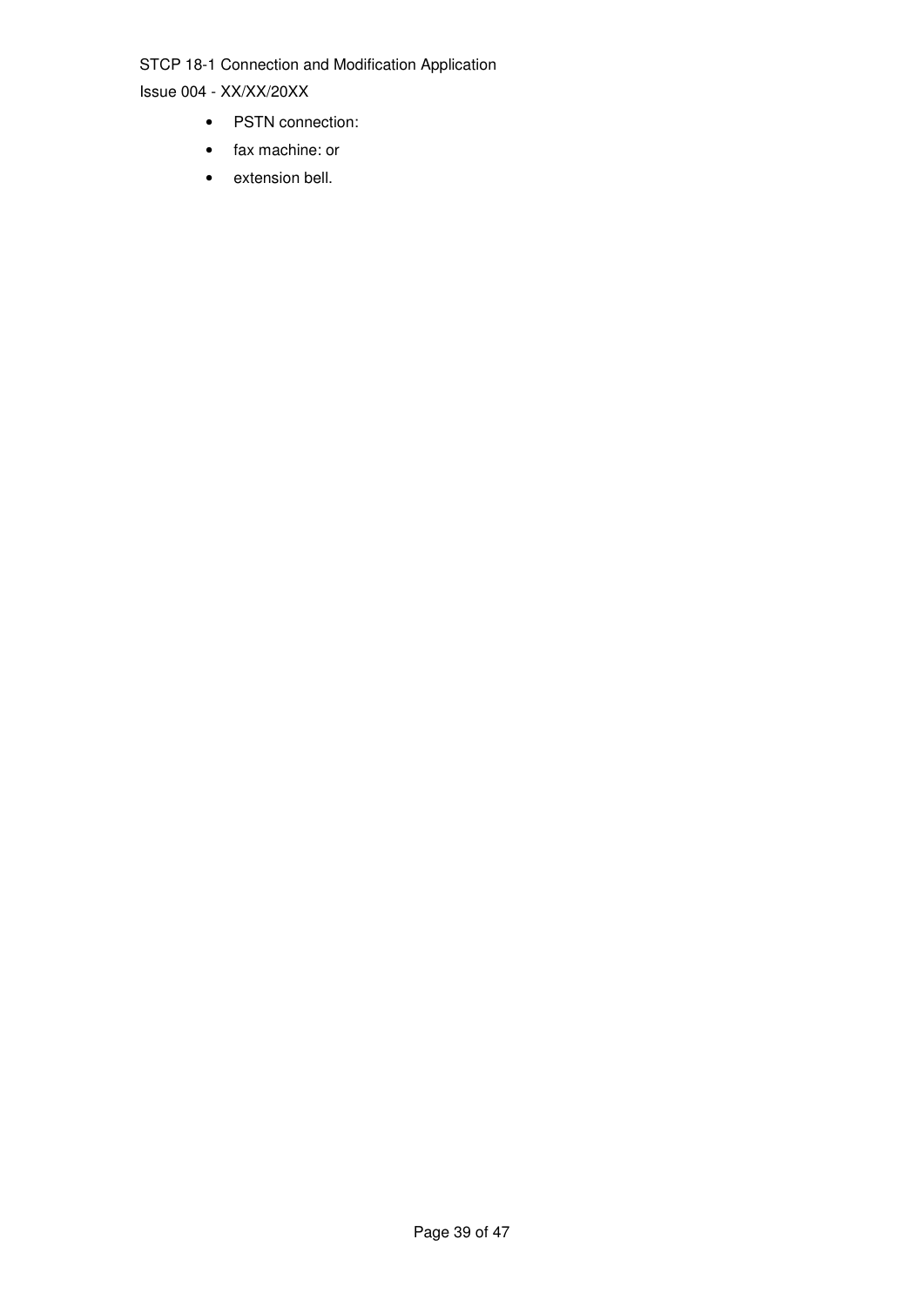Issue 004 - XX/XX/20XX

## **C5 Schedule B – SCADA**

#### **C5.3 Services to be provided**

#### **C5.3.1 Power Station or Demand Site Adjacent to the TO's Transmission System**

C5.3.1.1 The TO Construction Offer to NGET shall include terms for the collection and transmission of the following User data via the TO (or as agreed) SCADA system to NGET. The collection of this data shall be in line with STCP4-3 Provision of Real Time Data.

#### **Data Requirements from Users (Grid Code CC.6.5.6)**

#### **(a) Analogues / Metering**

| <b>Item</b>                              | <b>Analogue Data</b> |
|------------------------------------------|----------------------|
| <b>Power Stations</b>                    |                      |
| <b>Balancing Mechanism Unit</b>          | HV MW MVAr Frequency |
| Individual Alternator                    | HV MW MVAr           |
| Interface with Transmission System       | Voltage              |
| <b>Individual Unit Transformer</b>       | LV MW MVAr           |
| <b>Station Transformer</b>               | LV MW MVAr           |
| Site TGO                                 | HV MW MVAr           |
| Wind Speed / Direction (Wind Farms only) |                      |

#### **(b) Digital Status Indications**

| <b>Item</b>                           | <b>Digital Status Indication</b>                 |
|---------------------------------------|--------------------------------------------------|
| <b>Power Stations</b>                 |                                                  |
| All Generator circuits (but see note) | LV and HV circuit breakers and<br>disconnectors. |
| Unit Transformer                      | Circuit breaker                                  |
| Each Generator Transformer            | <b>Tap Position Indicator</b>                    |

**Note** – It is recognised that for windfarms containing many small units, it may be impracticable and unnecessary for indications on a per unit basis. It would be appropriate for TOs to propose and for NGET to review and agree groupings of wind turbines, with each group being above 5MW in size.

#### **(c) OMS Metering –**

At sites where access to settlement metering pulses is available, and where requested by NGET, the TO Construction Offer shall make provision for the procurement and installation of an Operational Metering Summator (OMS) or equivalent equipment.

For the avoidance of doubt, where either OMS Metering or equivalent equipment is installed, the information obtained from this equipment shall be provided to NGET via the TO SCADA system.

#### **(d) ASB Monitoring Equipment**

Where requested by NGET, the TO Construction Offer to NGET shall include terms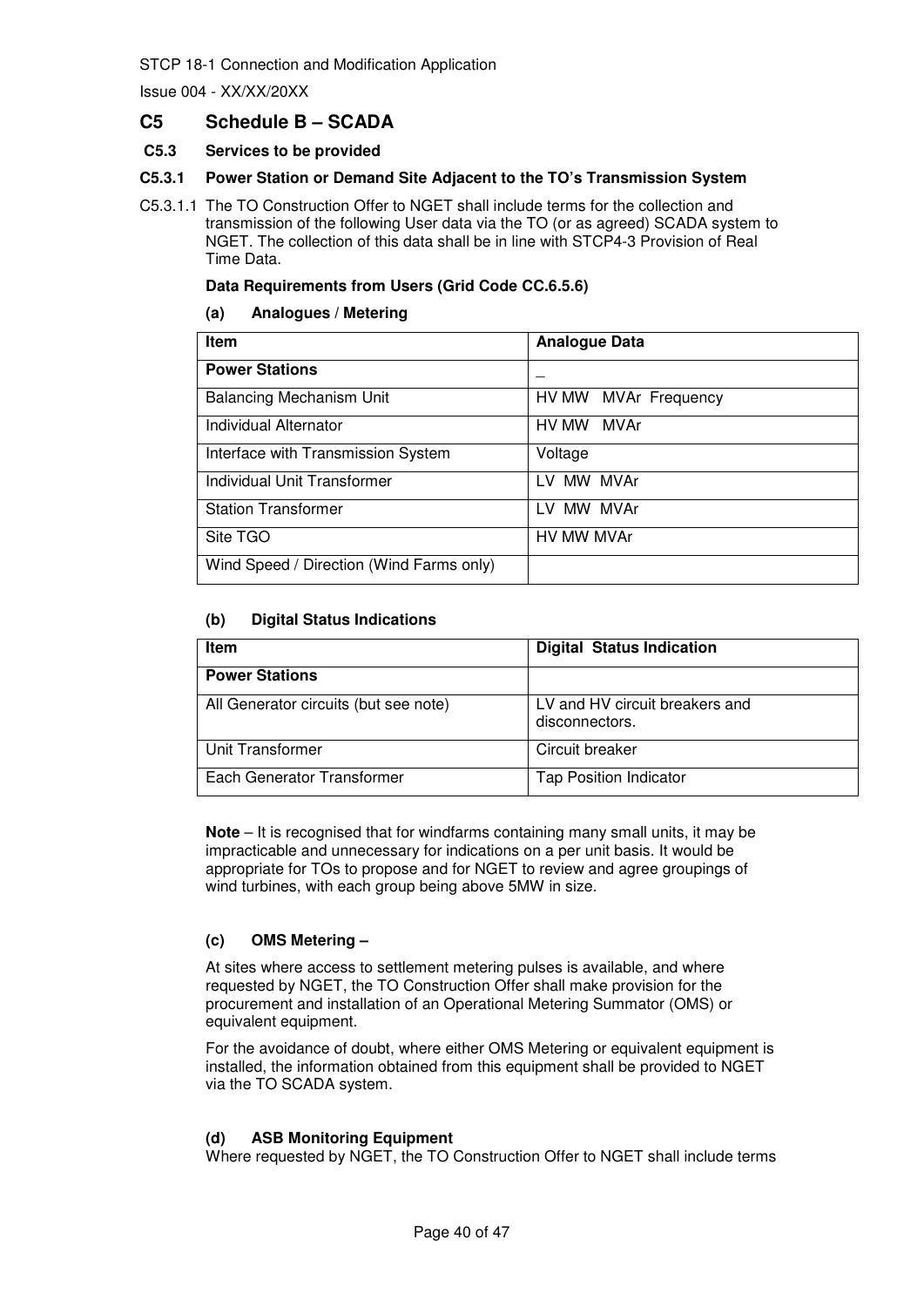Issue 004 - XX/XX/20XX

for the installation of ASB Monitoring Equipment and associated communications infrastructure which shall be issued free to the TO by NGET.

#### **C5.3.2 Special Classes of Generators**

- C5.3.2.1 The TO Construction Offer shall provide for the provision of information from the Transmission System to the Generator under the following circumstances so that the Generators can fulfil their obligations. Two classes of Generator have been defined for this purpose:
	- (a) Nuclear Generators

Nuclear Generators will receive indications and analogues from all Transmission circuits at the interface substation.

(b) Black Start Power Stations

For Power Stations that have entered into contracts with National Grid to provide a Black Start capability. Such stations shall be provided with indications and analogues from all Transmission circuits at the interface substation

#### **C5.3.3 Power Station Not Adjacent to the TO's Transmission System**

C5.3.3.1 At a Power Station not adjacent to the TO's Transmission System, the TO Construction Offer will provide for SCADA data to be collected shall be as agreed with NGET, but will be broadly in line (where applicable) with that described in C4.3.1 above. At a minimum this shall consist of TGO MW & MVAr and the circuit breakers controlling the point of connection.

#### **C5.3.4 Demand Site**

C5.3.4.1 The TO Construction Offer to NGET shall include terms for the collection and transmission of the following User data via the TO (or as agreed) SCADA system to NGET. The collection of this data shall be in line with STCP4-3 Provision of Real Time Data.

| <b>Demand User</b>                    | Analogue        |
|---------------------------------------|-----------------|
| At Interface with Transmission System | MW MVAR Voltage |

| <b>Demand User</b>                    | <b>Digital Points</b>                     |
|---------------------------------------|-------------------------------------------|
| At Interface with Transmission System | <b>Circuit Breakers and Disconnectors</b> |

#### **C5.3.5 Large Embedded Generator**

- C5.3.5.1 The TO shall use reasonable endeavours to agree terms with the relevant Distribution Network Operator to facilitate the collection and transmission of SCADA data to NGET.
- C5.3.5.2 The SCADA data to be collected shall be as agreed with NGET, but will be broadly in line (where applicable) with that described in C4.3.1 above. At a minimum this shall consist of TGO MW & MVAr and the circuit breakers controlling the point of connection.

#### **C5.3.6 SCADA Data from TO equipment at Connections Sites.**

C5.3.6.1 The TO shall provide the following SCADA data in line with STCP4-3 from TO equipment at Connection Sites.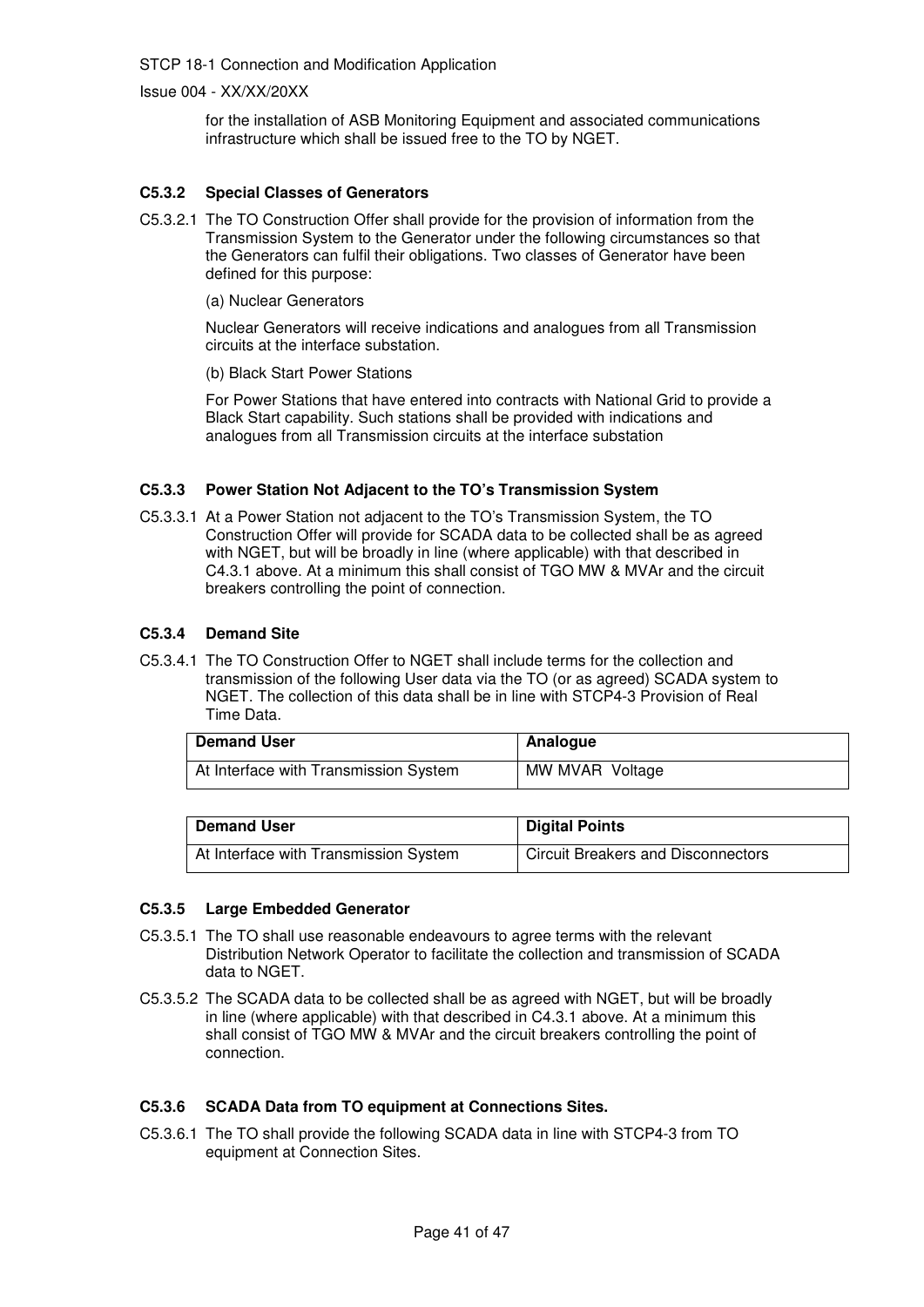Issue 004 - XX/XX/20XX

## **(a) Analogue Data Requirement**

| Plant /<br>Apparatus /<br><b>Equipment</b> | <b>Analogue Data</b>                                                                     |
|--------------------------------------------|------------------------------------------------------------------------------------------|
|                                            |                                                                                          |
| Feeder                                     | MW / MVAr / Volts                                                                        |
| Transformer                                | Low Voltage MW / MVAr / Volts:                                                           |
|                                            | Winding temp / Tap position / MVAr from tertiary winding<br>where compensation is fitted |
| <b>Quad Booster</b>                        | MW / MVAr / Volts / Winding temp / Tap position                                          |
| Bus Section /<br>Coupler CB                | Amps                                                                                     |
| Shunt / Series<br>Reactor                  | Mw / MVAr / Winding Temp                                                                 |
| Reactive<br>compensation                   | MVAr                                                                                     |
| General Site*                              | Frequency / Transmission Voltage / User Interface Voltage                                |

## **(b) Digital Status Indications Requirement**

| Plant/ Apparatus<br>/Equipment                      | <b>Status Indication</b>           |
|-----------------------------------------------------|------------------------------------|
| <b>Circuit Breaker</b>                              | Open / Closed / DBI                |
| Isolator                                            | Open / Closed / DBI                |
| Switch disconnector /<br>Isolator                   | Open / Closed / DBI                |
| Protection<br>Equipment                             | In / Out                           |
| DAR Equipment/<br>schemes                           | In / Out                           |
| <b>Auto Switching</b><br>Schemes                    | In/Out and<br>Selections           |
| Demand/System/Ge<br>nerator tripping<br>schemes     | In / Out and<br>Selections         |
| Fault thrower / ferro-<br>resonance earth<br>switch | Open / Closed<br>(where available) |
| <b>Blocking</b>                                     | In / Out                           |
| Ferro-resonance                                     | In/Out                             |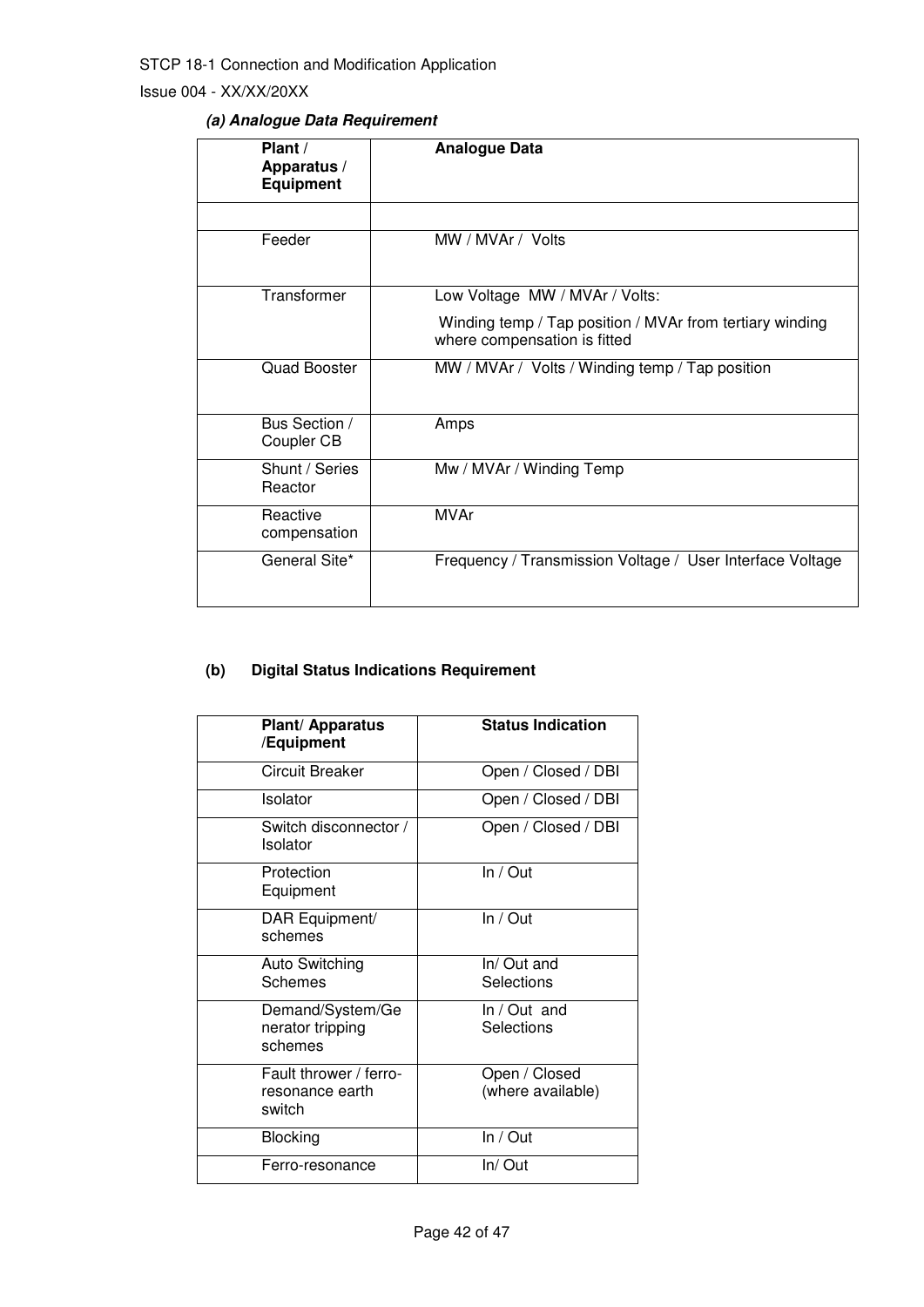Issue 004 - XX/XX/20XX

| scheme           |          |
|------------------|----------|
| Zone 2 over ride | In / Out |
| Zone 1 extension | In / Out |
| Acceleration     | In / Out |

\*At sites that are intended to be run permanently split, the analogue data collected under this heading shall be provided for each side of the electrical split.

At sites where either Generator Operational Tripping Schemes or Auto Switching Schemes are provided, as a minimum telemeter and controls shall be provided to facilitate the switching in/out of the scheme. Other controls / indications shall be as agreed with NGET.

#### **C5.3.7 Remote Control Facilities**

C5.3.7.1 The TO and NGET shall discuss the provision of remote control facilities.

#### **C5.3.8 Accuracy of Measurement Chain**

- C5.3.8.1 The TO and NGET shall discuss the overall accuracy (primary equipment to SCADA system at GCC) for the following analogue measurements:
	- Generator TGO;
	- Feeder Flow;
	- Voltages; and
	- Frequency.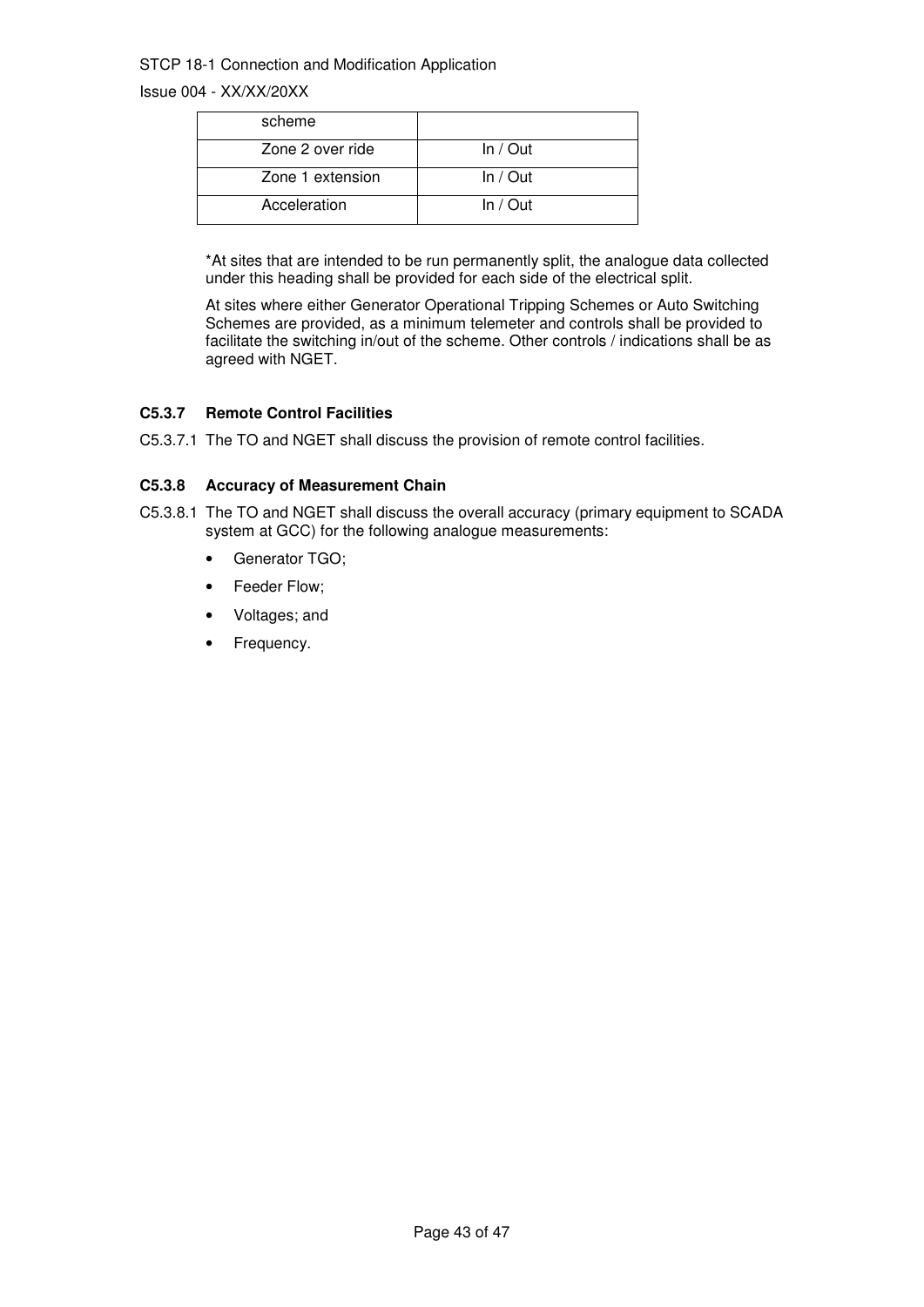# **Appendix D: Additional Considerations**

## **Appendix D1 – Interactive Offers**

A TO Construction Offer can be made which is interactive with an existing outstanding TO Construction Offer. Since both TO Construction Offers would have been made on the basis of the committed National Electricity Transmission System at the time they were made, the signing of one TO Construction Offer by NGET may preclude the signing of the other. In such circumstances, when NGET makes the Offer to the second recipient, both recipients are informed that their Offers are interactive. In the event that one recipient signs the Offer then NGET shall inform the TO(s) and provide the TO with revised Construction Planning Assumptions in respect of the NGET Construction Application relating to the recipient who has not signed following the process in 3.3.7

If a TO Construction Offer is signed by NGET which affects a TO Construction Offer being prepared then NGET shall provide the TO with revised Construction Planning Assumptions following the process in 3.3.7

The Host TO and any Affected TO(s) (as appropriate) should inform NGET of any potential interactive situations (on the Scheme Briefing Note, initially).

## **Appendix D2 - Modification Offers**

If at any point in the application process or prior to charging, changes arise which affect the design or contractual terms of an Offer, the materiality of those changes must be considered. If considered to be material it may necessitate a Modification Application being submitted (often referred to as a secondary modification). Modifications can also be triggered by the issuing of a Modification Notification to the User who may have two months to submit a Modification Application (see Appendix D3).

It may also be necessary to reassess works under an agreement following changes brought about as a consequence of another Offer being signed. In this case a new Offer would be given and there would be no additional advanced Application Fee payable.

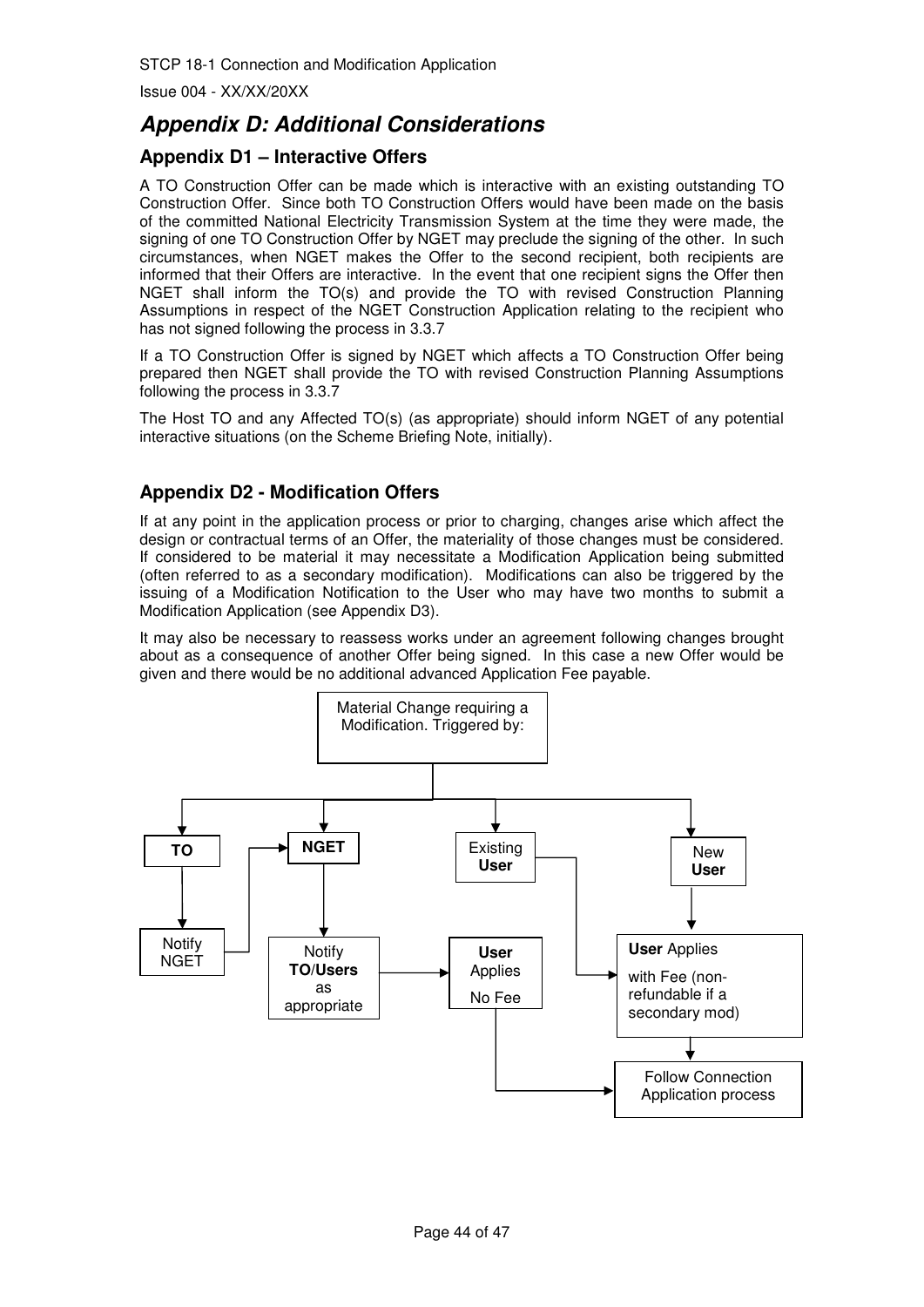Issue 004 - XX/XX/20XX

## **Appendix D3 - Modifications Proposed by NGET**

If NGET / TO(s) wish to make a Modification to the National Electricity Transmission System, NGET issues a Modification Notification to the User and advises the User of any works which NGET reasonably believes that User may have to carry out as a result.

The User may have 2 months to submit a Modification Application to NGET. No fee shall be payable by the User to NGET in respect of any such Modification Application.

NGET shall make the Modification Offer to the User following the appropriate steps detailed in this procedure.

## **Appendix D4 - Customer Build Applications**

Customer build applications are submitted where the Applicant has opted to construct the Transmission Connection Assets required to facilitate their Connection to the National Electricity Transmission System at new and existing Connection sites. Such schemes range from asset replacement on existing sites to the construction of a new site.

The assets are transferred to TO upon completion.

The formal three months customer build application process follows the basic principles detailed in this procedure.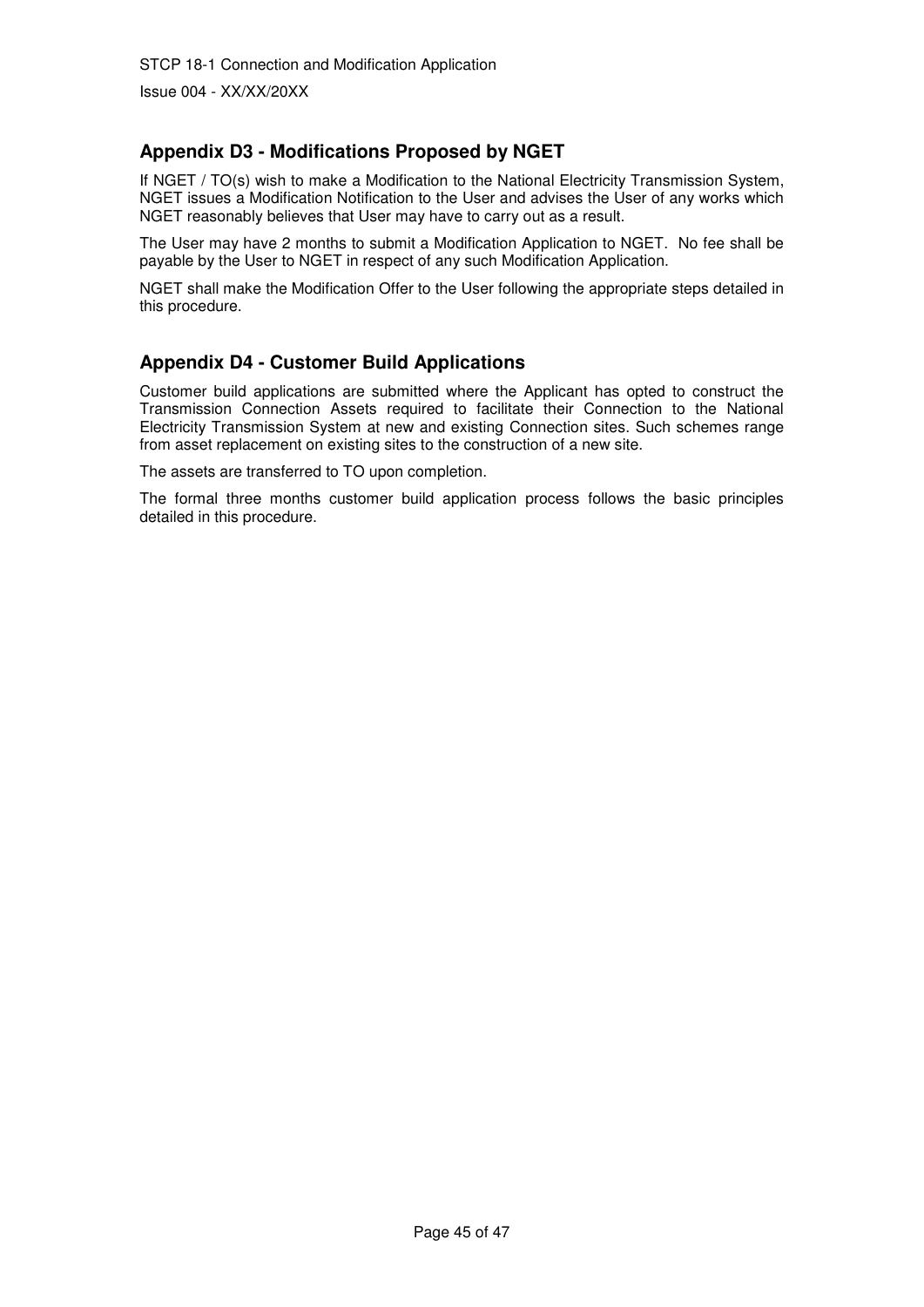STCP 18-1 Connection and Modification Application Issue 004 - XX/XX/20XX

# **Appendix E: Abbreviations & Definitions**

## **Abbreviations**

| Affected TO  | <b>Affected Transmission Owner</b>                  |
|--------------|-----------------------------------------------------|
| <b>CION</b>  | Connections and Infrastructure Option Note          |
| Host TO      | Host Transmission Owner                             |
|              | Other Affected TO Other Affected Transmission Owner |
| <b>SBN</b>   | <b>Scheme Briefing Note</b>                         |
| <b>SCADA</b> | Supervisory Control And Data Acquisition            |
| <b>SHETL</b> | Scottish Hydro-Electric Transmission Limited        |
| <b>SPT</b>   | <b>SP Transmission Limited</b>                      |
| TO.          | <b>Transmission Owner</b>                           |
| GAV          | Gross Asset Value                                   |
|              |                                                     |

## **Definitions**

#### **STC definitions used:**

Business Day Commissioning Programme Commencement Date Connection Site Construction Assumptions Date Construction Planning Assumptions National Electricity Transmission System New Connection **NGET** NGET Construction Application Offshore Tender Regulations Outage One Off Works Party Power Station Relevant Connection Site TO Construction Agreement TO Construction Offer TransmissionTransmission Connection Asset(s) Transmission Owner Transmission System User Application User Application Date User Works